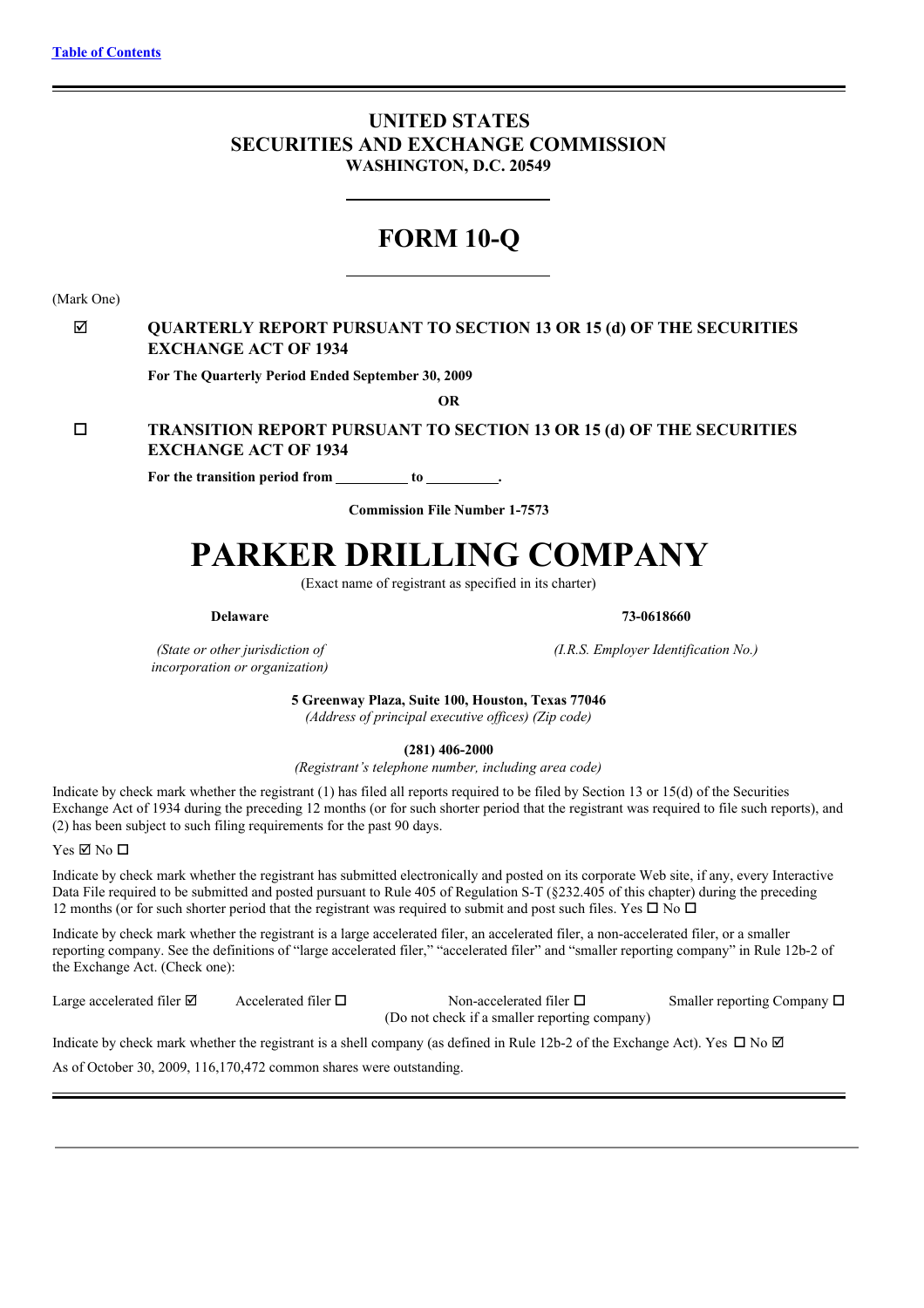# **TABLE OF CONTENTS**

|                                                                                                            | Page |
|------------------------------------------------------------------------------------------------------------|------|
| <b>Part I.</b> Financial Information                                                                       | 3    |
| Item 1. Financial Statements                                                                               | 3    |
| Consolidated Condensed Balance Sheets (Unaudited) September 30, 2009 and December 31, 2008                 | 3    |
| Consolidated Condensed Statements of Operations (Unaudited) Three and Nine Months Ended September 30, 2009 |      |
| and 2008                                                                                                   | 4    |
| Consolidated Condensed Statements of Cash Flows (Unaudited) Nine Months Ended September 30, 2009 and 2008  | 5    |
| Notes to the Unaudited Consolidated Condensed Financial Statements                                         | 6    |
| <u>Item 2. Management's Discussion and Analysis of Financial Condition and Results of Operations</u>       | 26   |
| Item 3. Quantitative and Qualitative Disclosures about Market Risk                                         | 36   |
| Item 4. Controls and Procedures                                                                            | 36   |
| <b>Part II.</b> Other Information                                                                          | 37   |
| Item 1. Legal Proceedings                                                                                  | 37   |
| Item 1A. Risk Factors                                                                                      | 37   |
| Item 2. Unregistered Sales of Equity Securities and Use of Proceeds                                        | 37   |
| Item 3. Defaults Upon Senior Securities                                                                    | 37   |
| Item 4. Submission of Matters to a Vote of Security Holders                                                | 37   |
| Item 5. Other Information                                                                                  | 37   |
| Item 6. Exhibits                                                                                           | 37   |
| Signatures                                                                                                 | 38   |
| <b>Officer Certifications</b>                                                                              |      |
| $EX-31.1$                                                                                                  |      |
| $EX-31.2$                                                                                                  |      |
| EX-32.1                                                                                                    |      |
| EX-32.2                                                                                                    |      |
|                                                                                                            |      |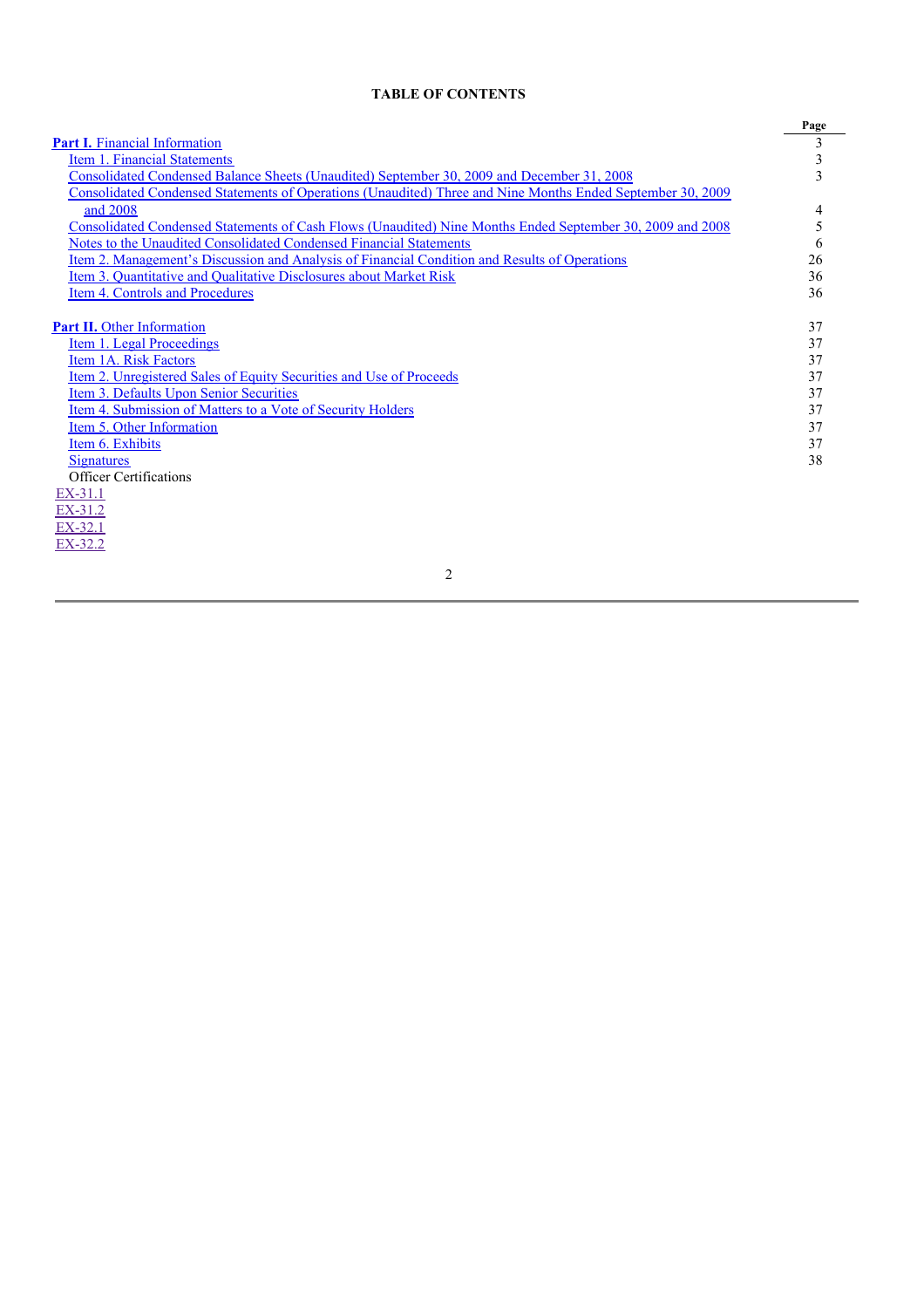## **PART I.** *FINANCIAL INFORMATION*

#### **ITEM 1.** *FINANCIAL STATEMENTS*

## **PARKER DRILLING COMPANY AND SUBSIDIARIES CONSOLIDATED CONDENSED BALANCE SHEETS (Dollars in Thousands)**

|                                                                                              | September 30,<br>2009<br>(Unaudited) | December 31,<br>2008  |
|----------------------------------------------------------------------------------------------|--------------------------------------|-----------------------|
| <b>ASSETS</b>                                                                                |                                      |                       |
| Current assets:                                                                              |                                      |                       |
| Cash and cash equivalents                                                                    | $\mathbb{S}$<br>94.431               | 172,298<br>\$         |
| Accounts and notes receivable, net                                                           | 196,039                              | 186,164               |
| Rig materials and supplies                                                                   | 28,901                               | 30,241                |
| Deferred costs                                                                               | 6,989                                | 7,804                 |
| Deferred income taxes                                                                        | 9,735                                | 9,735                 |
| Other tax assets                                                                             | 30,319                               | 40,924                |
| Other current assets                                                                         | 46,350                               | 26,125                |
| Total current assets                                                                         | 412,764                              | 473,291               |
| Property, plant and equipment less accumulated depreciation and amortization of \$788,324 at |                                      |                       |
| September 30, 2009 and \$712,688 at December 31, 2008                                        | 702,820                              | 675,548               |
| Deferred income taxes                                                                        | 38,458                               | 22,956                |
| Other noncurrent assets                                                                      | 36,375                               | 33,925                |
| Total assets                                                                                 | \$1,190,417                          | \$1,205,720           |
| LIABILITIES AND STOCKHOLDERS' EQUITY                                                         |                                      |                       |
| Current liabilities:                                                                         |                                      |                       |
| Current portion of long-term debt                                                            | $\mathcal{S}$<br>12,000              | $\mathbb{S}$<br>6.000 |
| Accounts payable and accrued liabilities                                                     | 127,516                              | 140,398               |
| Accrued income taxes                                                                         | 9,967                                | 12,130                |
| Total current liabilities                                                                    | 149,483                              | 158,528               |
| Long-term debt                                                                               | 413,692                              | 435,394               |
| Other long-term liabilities                                                                  | 19,719                               | 21,396                |
| Long-term deferred tax liability                                                             | 8,178                                | 8,230                 |
| Contingencies (Note 10)                                                                      |                                      |                       |
| Stockholders' equity:                                                                        |                                      |                       |
| Noncontrolling interest                                                                      |                                      |                       |
| Common stock                                                                                 | 19,361                               | 18,910                |
| Capital in excess of par value                                                               | 622,692                              | 619,561               |
| Accumulated deficit                                                                          | (42,708)                             | (56,299)              |
| Total stockholders' equity                                                                   | 599,345                              | 582,172               |
| Total liabilities and stockholders' equity                                                   | \$1,190,417                          | \$1,205,720           |
|                                                                                              |                                      |                       |

See accompanying notes to the unaudited consolidated condensed financial statements.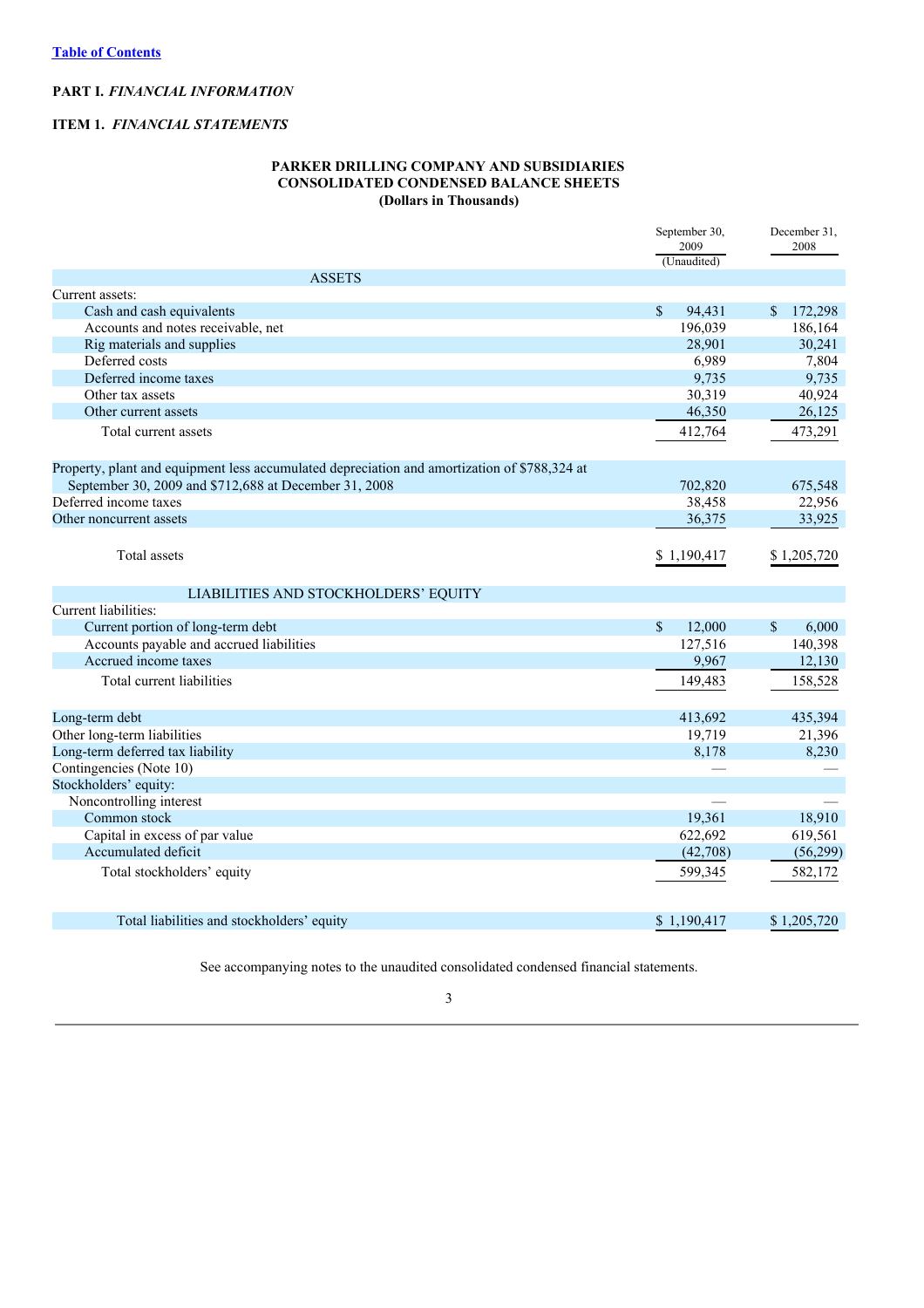## **PARKER DRILLING COMPANY AND SUBSIDIARIES CONSOLIDATED CONDENSED STATEMENTS OF OPERATIONS (Dollars in Thousands Except Per Share and Weighted Average Shares Outstanding) (Unaudited)**

|                                                                                   | Three Months Ended<br>September 30, |             |    |             | Nine Months Ended<br>September 30, |             |             |             |
|-----------------------------------------------------------------------------------|-------------------------------------|-------------|----|-------------|------------------------------------|-------------|-------------|-------------|
|                                                                                   |                                     | 2009        |    | 2008        |                                    | 2009        |             | 2008        |
| Revenues:                                                                         |                                     |             |    |             |                                    |             |             |             |
| <b>International Drilling</b>                                                     | \$                                  | 63,966      | \$ | 92,226      | \$                                 | 220,626     | \$          | 238,885     |
| U.S. Drilling                                                                     |                                     | 12,350      |    | 44,743      |                                    | 35,095      |             | 139,999     |
| Project Management and Engineering Services                                       |                                     | 25,869      |    | 24,089      |                                    | 81,814      |             | 72,219      |
| <b>Construction Contract</b>                                                      |                                     | 55,325      |    | 20,421      |                                    | 149,642     |             | 40,501      |
| <b>Rental Tools</b>                                                               |                                     | 23,899      |    | 45,975      |                                    | 89,948      |             | 125,858     |
| <b>Total revenues</b>                                                             |                                     | 181,409     |    | 227,454     |                                    | 577,125     |             | 617,462     |
| Operating expenses:                                                               |                                     |             |    |             |                                    |             |             |             |
| <b>International Drilling</b>                                                     |                                     | 41,964      |    | 63,682      |                                    | 140,628     |             | 172,915     |
| U.S. Drilling                                                                     |                                     | 10,057      |    | 21,850      |                                    | 34,821      |             | 65,502      |
| Project Management and Engineering Services                                       |                                     | 19,420      |    | 21,451      |                                    | 63,597      |             | 61,819      |
| <b>Construction Contract</b>                                                      |                                     | 52,203      |    | 19,323      |                                    | 142,117     |             | 38,373      |
| <b>Rental Tools</b>                                                               |                                     | 12,232      |    | 18,166      |                                    | 41,438      |             | 50,014      |
| Depreciation and amortization                                                     |                                     | 29,307      |    | 30,663      |                                    | 85,382      |             | 84,995      |
| Total operating expenses                                                          |                                     | 165,183     |    | 175,135     |                                    | 507,983     |             | 473,618     |
| Total operating gross margin                                                      |                                     | 16,226      |    | 52,319      |                                    | 69,142      |             | 143,844     |
| General and administration expense                                                |                                     | (9, 812)    |    | (9,271)     |                                    | (33,998)    |             | (24, 420)   |
| Provision for reduction in carrying value of certain assets                       |                                     | (2,757)     |    |             |                                    | (2,757)     |             |             |
| Gain on disposition of assets, net                                                |                                     | 1,225       |    | 799         |                                    | 2,007       |             | 2,014       |
| Total operating income                                                            |                                     | 4,882       |    | 43,847      |                                    | 34,394      |             | 121,438     |
| Other income and (expense):                                                       |                                     |             |    |             |                                    |             |             |             |
| Interest expense                                                                  |                                     | (7,093)     |    | (7,026)     |                                    | (22, 663)   |             | (20,908)    |
| Interest income                                                                   |                                     | 435         |    | 383         |                                    | 895         |             | 1,121       |
| Equity in loss of unconsolidated joint venture and<br>related charges, net of tax |                                     |             |    |             |                                    |             |             | (1,105)     |
| Other                                                                             |                                     | (285)       |    | 299         |                                    | (365)       |             | 503         |
| Total other income and (expense)                                                  |                                     | (6,943)     |    | (6, 344)    |                                    | (22, 133)   |             | (20, 389)   |
| Income (loss) before income taxes                                                 |                                     | (2,061)     |    | 37,503      |                                    | 12,261      |             | 101,049     |
| Income tax (benefit) expense:                                                     |                                     |             |    |             |                                    |             |             |             |
| Current                                                                           |                                     | 1,325       |    | 14,179      |                                    | 14,224      |             | 13,024      |
| Deferred                                                                          |                                     | (10, 480)   |    | 5,494       |                                    | (15, 554)   |             | 25,096      |
| Total income (benefit) tax expense                                                |                                     | (9, 155)    |    | 19,673      |                                    | (1, 330)    |             | 38,120      |
| Net income                                                                        |                                     | 7,094       |    | 17,830      |                                    | 13,591      |             | 62,929      |
| Net income attributable to noncontrolling interest                                |                                     |             |    |             |                                    |             |             |             |
| Net income attributable to Parker Drilling                                        | \$                                  | 7,094       | \$ | 17,830      | \$                                 | 13,591      | \$          | 62,929      |
| Basic earnings per share:                                                         |                                     |             |    |             |                                    |             |             |             |
| Net income                                                                        | \$                                  | 0.06        | \$ | 0.16        | $\mathbb{S}$                       | 0.12        | \$          | 0.57        |
| Diluted earnings per share:                                                       |                                     |             |    |             |                                    |             |             |             |
| Net income                                                                        | \$                                  | 0.06        | \$ | 0.16        | $\mathbb S$                        | 0.12        | $\mathbb S$ | 0.56        |
| Number of common shares used in computing earnings<br>per share                   |                                     |             |    |             |                                    |             |             |             |
| Basic                                                                             |                                     | 113,263,123 |    | 111,756,322 |                                    | 112,905,172 |             | 111,243,745 |
| Diluted                                                                           |                                     | 115,237,348 |    | 112,647,450 |                                    | 114,604,108 |             | 112,324,566 |

See accompanying notes to the unaudited consolidated condensed financial statements.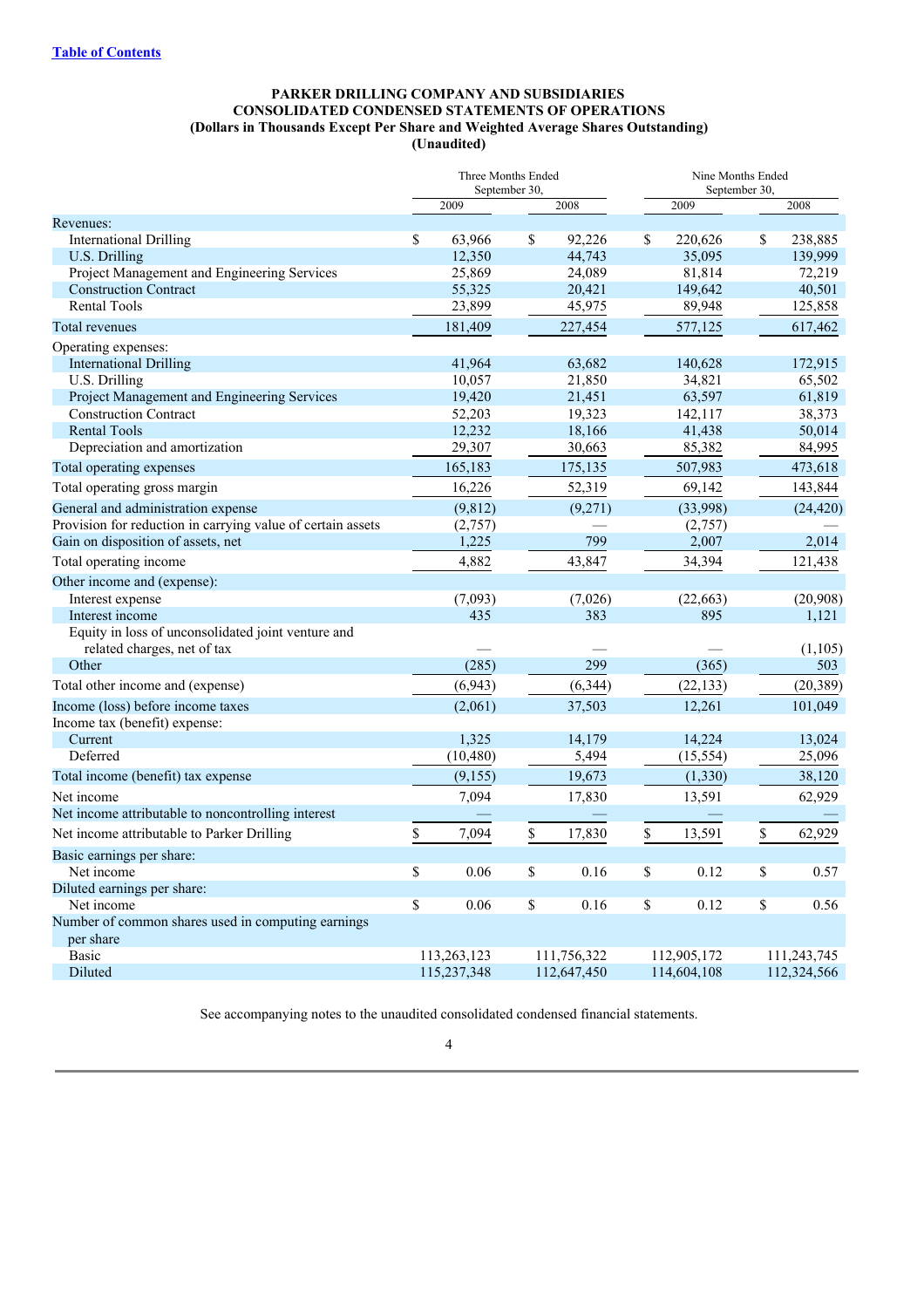|                                                                                   | Nine Months Ended September 30, |              |
|-----------------------------------------------------------------------------------|---------------------------------|--------------|
|                                                                                   | 2009                            | 2008         |
| Cash flows from operating activities:                                             |                                 |              |
| Net income                                                                        | \$<br>13,591                    | \$<br>62,929 |
| Adjustments to reconcile net income to net cash provided by operating activities: |                                 |              |
| Depreciation and amortization                                                     | 85,382                          | 84,995       |
| Gain on disposition of assets                                                     | (2,007)                         | (2,014)      |
| Equity loss in unconsolidated joint venture and related charges, net of tax       |                                 | 1,105        |
| Deferred income tax expense                                                       | (15, 554)                       | 25,096       |
| Provision for reduction in carrying value of certain assets                       | 2,757                           |              |
| Expenses not requiring cash                                                       | 8,346                           | 11,780       |
| Change in accounts receivable                                                     | (6,351)                         | (46,903)     |
| Change in other assets                                                            | (11, 326)                       | 7,627        |
| Change in liabilities                                                             | (8,511)                         | (11, 887)    |
| Net cash provided by operating activities                                         | 66,327                          | 132,728      |
| Cash flows from investing activities:                                             |                                 |              |
| Capital expenditures                                                              | (126,909)                       | (157,313)    |
| Proceeds from the sale of assets                                                  | 3,364                           | 3,284        |
| Proceeds from insurance settlements                                               |                                 | 951          |
| Investment in unconsolidated joint venture                                        |                                 | (5,000)      |
| Net cash used in investing activities                                             | (123, 545)                      | (158,078)    |
|                                                                                   |                                 |              |
| Cash flows from financing activities:                                             |                                 |              |
| Proceeds from draw on term note facility                                          |                                 | 50,000       |
| Proceeds from draw on revolver credit facility                                    | 4,000                           | 25,000       |
| Paydown on revolver credit facility                                               | (23,000)                        | (35,000)     |
| Payments of debt issuance costs                                                   |                                 | (1, 846)     |
| Proceeds from stock options exercised                                             | 199                             | 1,970        |
| Excess tax cost (benefit) from stock based compensation                           | (1,848)                         | 379          |
| Net cash provided (used in) by financing activities                               | (20, 649)                       | 40,503       |
|                                                                                   |                                 |              |
| Net increase (decrease) in cash and cash equivalents                              | (77, 867)                       | 15,153       |
| Cash and cash equivalents at beginning of year                                    | 172,298                         | 60,124       |
| Cash and cash equivalents at end of period                                        | \$<br>94,431                    | 75,277       |
| Supplemental cash flow information:                                               |                                 |              |
| Interest paid                                                                     | \$<br>17,135                    | \$<br>16,364 |
| Income taxes paid                                                                 | \$<br>16,534                    | \$<br>32,158 |
|                                                                                   |                                 |              |

See accompanying notes to the unaudited consolidated condensed financial statements.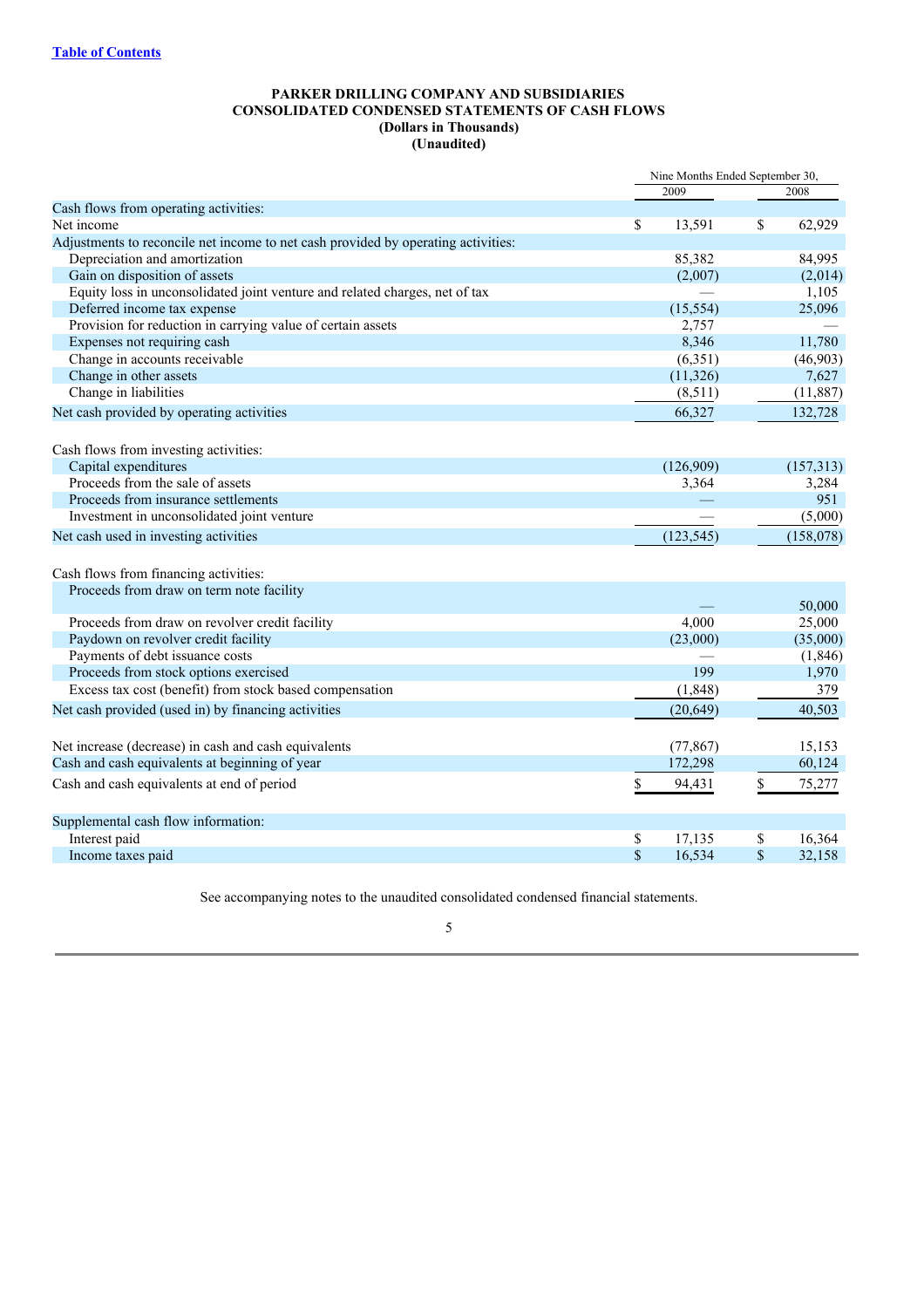## **PARKER DRILLING COMPANY AND SUBSIDIARIES**

#### **NOTES TO THE UNAUDITED CONSOLIDATED CONDENSED FINANCIAL STATEMENTS**

1. *General* — In the opinion of the management of Parker Drilling Company, the accompanying unaudited consolidated condensed financial statements reflect all adjustments (of a normally recurring nature) which are necessary for a fair presentation of (1) the financial position as of September 30, 2009 and December 31, 2008, (2) the results of operations for the three and nine months ended September 30, 2009 and 2008, and (3) cash flows for the nine months ended September 30, 2009 and 2008. Results for the nine months ended September 30, 2009 are not necessarily indicative of the results that will be realized for the year ending December 31, 2009. The financial statements should be read in conjunction with our Annual Report on Form 10-K for the year ended December 31, 2008.

*Stock-Based Compensation* - Total stock-based compensation expense recognized for the three and nine month periods ended September 30, 2009 and for the three and nine month periods ended September 30, 2008 was \$0.8 million and \$3.7 million and \$2.7 million and \$6.5 million, respectively, all of which was related to non-vested stock of the Company (or "restricted stock") plan expense. Stock-based compensation expense is included in our consolidated condensed income statement in both "General and administration expense" and "operating expense." There were no unvested stock options at September 30, 2009. The Company had 205,300 outstanding and exercisable stock options as of September 30, 2009, the aggregate intrinsic value of which was negligible, with a weighted average exercise price of \$3.10. Unvested restricted stock awards at September 30, 2009 and December 31, 2008 were 2,677,094 shares and 1,458,716 shares, respectively. Total unrecognized compensation cost related to unamortized restricted stock awards was \$3.4 million as of September 30, 2009 and \$3.8 million as of December 31, 2008. The remaining unrecognized compensation cost related to unamortized restricted stock awards will be amortized over a weighted-average vesting period of approximately one year.

For the nine months ended September 30, 2009, the restricted stock vestings resulted in a tax benefit that was less than the deferred tax asset previously recognized. As a result, a shortfall or "tax cost" of \$1.8 million for the nine months ended was offset against additional paid in capital.

*Convertible Senior Notes, including call options and warrants* - In May 2008, the Financial Accounting Standards Board ("FASB") issued accounting guidance in respect to "accounting for convertible debt instruments that may be settled in cash upon conversion (including partial cash settlement). The accounting guidance requires that the liability and equity components of convertible debt instruments that may be settled in cash upon conversion (including partial cash settlement) be separated to account for the fair value of the debt and equity components as of the date of issuance to reflect the issuer's non-convertible debt borrowing rate. The accounting guidance was effective for financial periods beginning after December 15, 2008 and was applied retrospectively to all periods presented (retroactive restatement).

The adoption of the new rules on January 1, 2009 impacted the treatment of the Company's 2.125 percent convertible senior notes due 2012 by reclassifying a portion of the convertible note balances to additional paid in capital for the estimated fair value of the conversion feature at the date of issuance and creating a discount on the convertible notes that will be amortized through interest expense over the life of the convertible notes. The Company's non-convertible debt borrowing rate at the date of issuance (July 2007) was 7.25 percent and, accordingly, adoption of the accounting rules resulted in a significant increase in interest expense, and reduced net income and basic earnings per share in the Company's consolidated condensed financial statements. Upon adoption, the Company restated its "Accumulated deficit" balance by approximately \$6.8 million to reflect the additional interest expense from issuance on July 5, 2007 through December 31, 2008 and reduced "Convertible senior notes" by \$19.7 million, reflecting the issuance of the notes at a discount and including amortization of the discount from the transaction date through the adoption date. The Company's "Paid in capital" balance increased by \$26.5 million, reflecting the equity portion of the initial transaction. A deferred tax asset provision of \$10.6 million was also established upon initial adoption with a corresponding reduction in "Paid in capital." This provision was then reduced by \$2.7 million with the offset to "Accumulated deficit" to reflect the benefit associated with the additional interest recorded from July 2007 to December 31, 2008. See the tables below for changes to the relevant 2008 financials.

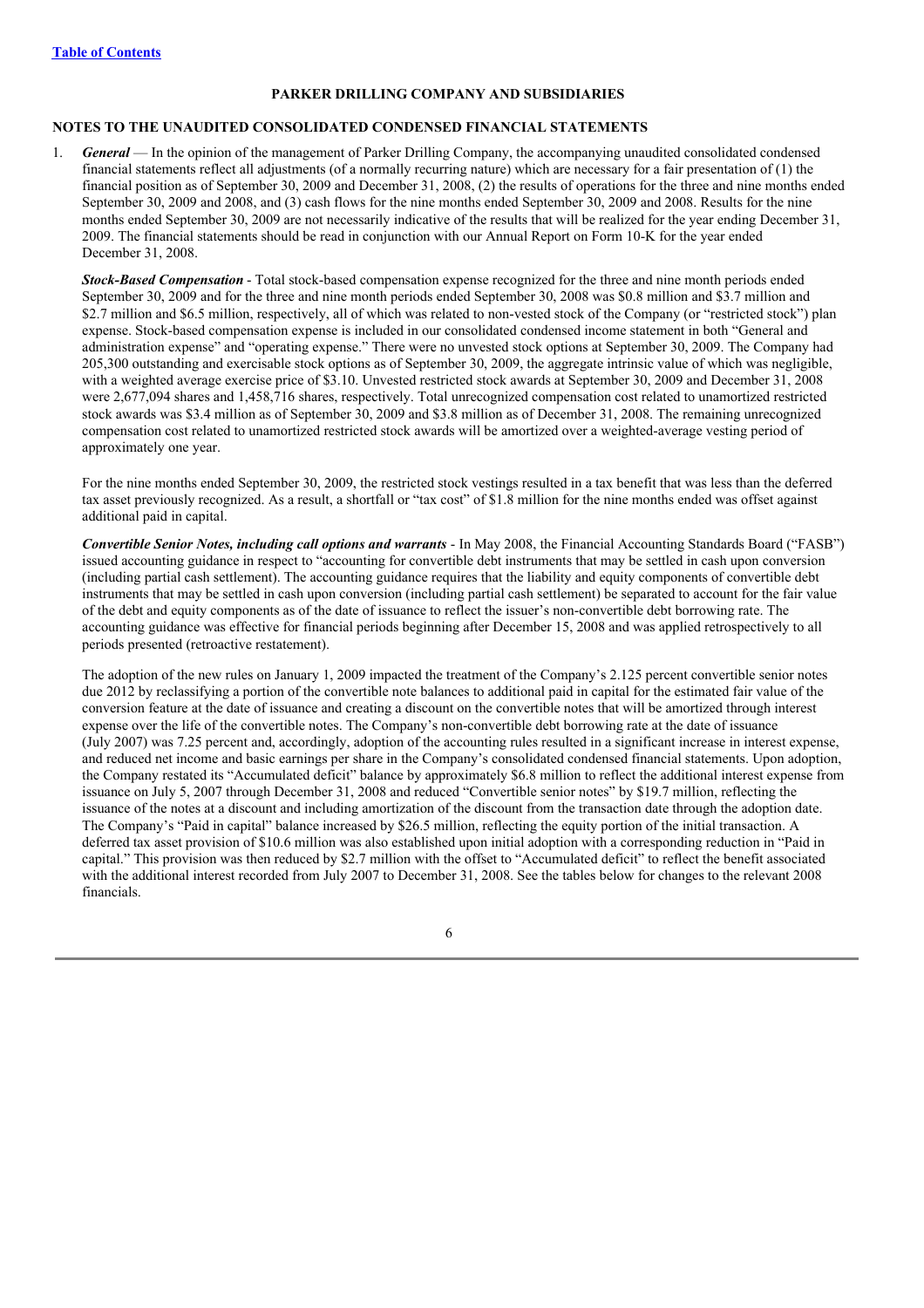# 1. *General (continued)*

**Balance Sheet**

|                                                 | December 31, 2008                        | Adjustments       | Restated<br>December 31, 2008                        |
|-------------------------------------------------|------------------------------------------|-------------------|------------------------------------------------------|
| <b>ASSETS</b>                                   |                                          |                   |                                                      |
| Deferred income taxes                           | \$<br>30,867                             | (7, 911)<br>\$    | \$<br>22,956                                         |
| <b>Total assets</b>                             | \$<br>1,213,631                          |                   | \$<br>1,205,720                                      |
| LIABILITIES AND STOCKHOLDERS' EQUITY            |                                          |                   |                                                      |
| Long-term debt                                  | \$<br>455,073                            | \$(19,679)        | \$<br>435,394                                        |
| Capital in excess of par<br>Accumulated deficit | 603,731<br>(52, 237)                     | 15,830<br>(4,062) | 619,561<br>(56,299)                                  |
| Total liabilities and stockholders' equity      | \$<br>1,213,631                          |                   | \$<br>1,205,720                                      |
| <b>Statement of Operations</b>                  |                                          |                   |                                                      |
|                                                 | Three months ended<br>September 30, 2008 | Adjustments       | Restated<br>Three months ended<br>September 30, 2008 |
| Other expense:                                  |                                          |                   |                                                      |
| Interest expense                                | \$<br>(5,820)                            | \$<br>(1,206)     | \$<br>(7,026)                                        |
| Income tax (benefit) expense:                   |                                          |                   |                                                      |
| Deferred                                        | 5,979                                    | (485)             | 5,494                                                |
| Net income                                      | \$<br>18,551                             |                   | \$<br>17,830                                         |
|                                                 | Nine months ended<br>September 30, 2008  | Adjustments       | Restated<br>Nine months ended<br>September 30, 2008  |
| Other expense:                                  |                                          |                   |                                                      |
| Interest expense                                | \$<br>(17, 386)                          | \$<br>(3,522)     | \$<br>(20,908)                                       |
| Income tax (benefit) expense:                   |                                          |                   |                                                      |
| Deferred                                        | 26,512                                   | (1, 416)          | 25,096                                               |
| Net income                                      | \$<br>65,035                             |                   | \$<br>62,929                                         |
| $\tau$                                          |                                          |                   |                                                      |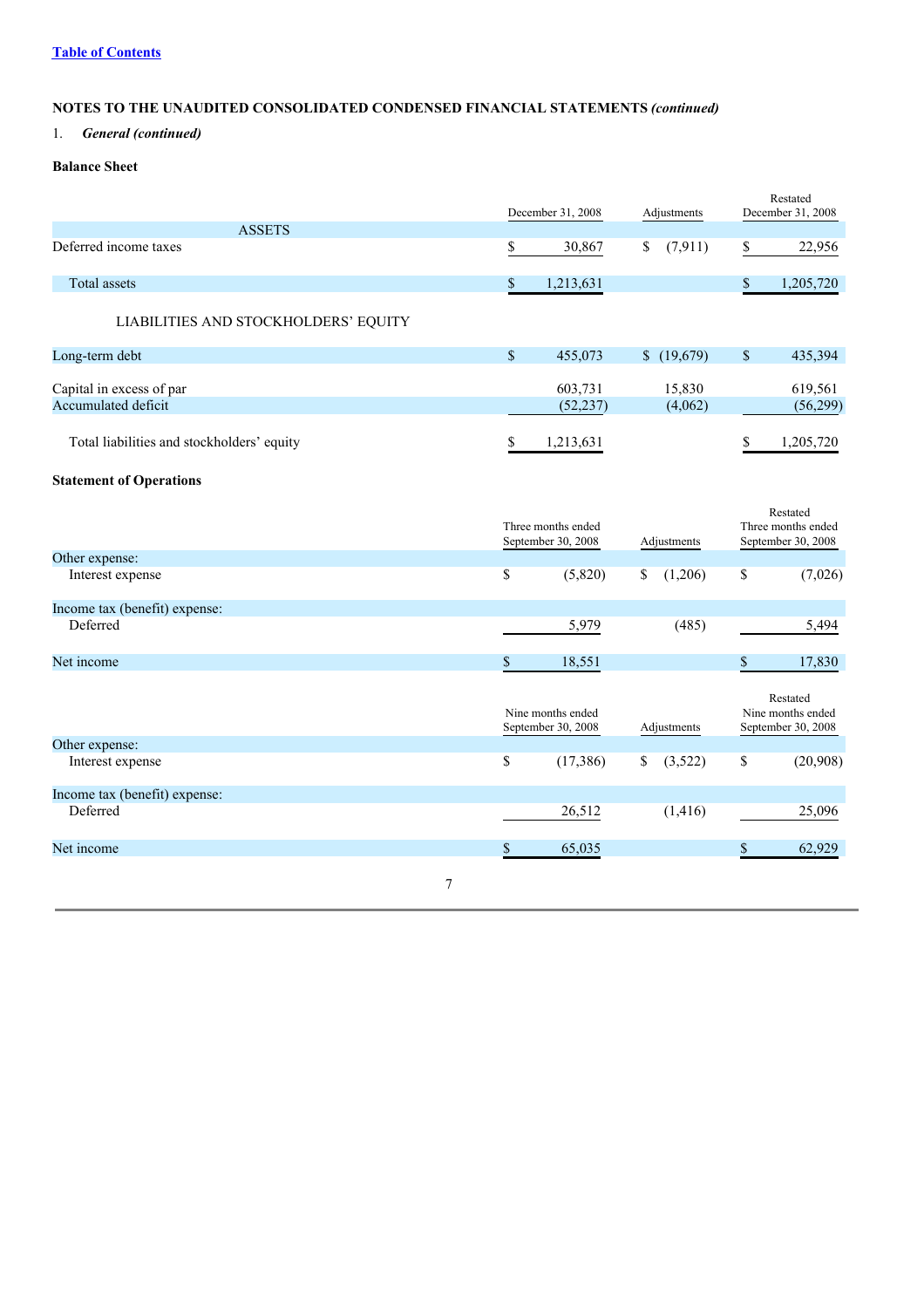#### 1. *General (continued)*

The maturity date of the notes (July 15, 2012) is the expected life of the liability due to the current market value of the Company's stock which is significantly lower than the note conversion price of \$13.85 per share. The 7.25 percent cost of non-convertible debt was calculated for use in our decision model when the convertible notes were issued in July 2007. Using 7.25 percent, the fair value of the notes was calculated to be \$98.5 million and the discount on the notes \$26.5 million. Interest expense for the three and nine months ended of September 30, 2009 was increased by \$1.3 million and \$3.8 million, respectively, to reflect the fair value increment calculated as the amortization of the debt discount, using the effective interest rate method. In addition, \$0.7 million of interest expense was recognized during the current quarter for the contractual interest coupon on these convertible notes.

*Property, Plant and Equipment* - In the first quarter 2009, we implemented a change in accounting estimate to more accurately reflect the useful life of some of the long-lived assets in our U.S. Drilling and International Drilling segments. This resulted in an approximate \$12 million reduction in depreciation expense in the nine months ended September 30, 2009. We extended the useful lives of these long-lived assets based on our review of their service lives, technological improvements in the asset, and recent changes to our refurbishment and maintenance practices which helped to extend the lives.

*Non-Controlling Interest —* In December 2007, the FASB issued accounting guidance in regards to noncontrolling interests in consolidating financial statements. The enhanced guidance related to the disclosure of information regarding noncontrolling interests in a subsidiary and their effect on the company. For the Company, the new guidance is effective January 1, 2009. The Company did not apply the disclosure provisions of the new guidance as the information regarding noncontrolling interests in a subsidiary is immaterial to the consolidated condensed financial statements.

*Construction Contract* - Historically the Company has primarily constructed drilling rigs for its own use. In some instances, however, the Company enters into contracts to design, construct, deliver and commission a rig for a major customer. In 2008, we were awarded a cost reimbursable, fixed fee contract to construct, deliver and commission a rig for extended-reach drilling work in Alaska. Total cost of the construction phase is currently expected to be approximately \$219 million. The Company recognizes revenues received and costs incurred related to its construction contract on a gross basis and income for the related fees on a percentage of completion basis using the cost-to-cost method. Construction costs in excess of funds received from the customer are accumulated and reported as part of other current assets. At September 30, 2009, a net asset of \$18.7 million is included in other current assets.

*Cash and Cash Equivalents* - For purposes of the balance sheet and the statement of cash flows, the Company considers cash equivalents to be all highly liquid investment instruments that have a remaining maturity of three months or less at the date of purchase.

*Subsequent Events* - In preparing these financial statements, we have evaluated subsequent events through November 6, 2009, which is the date the financial statements are being issued.

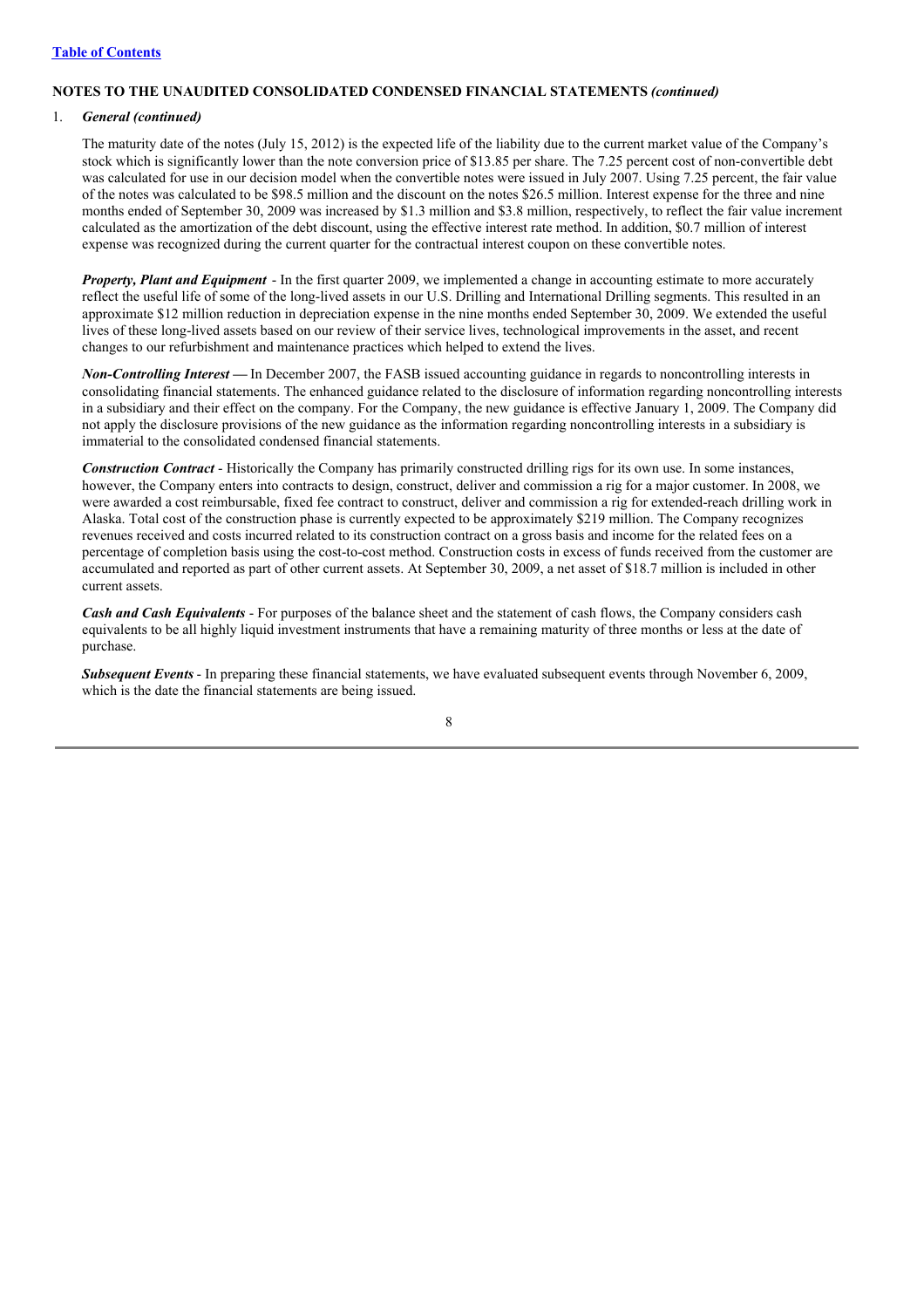# 2. *Earnings Per Share ("EPS")*

|                                    |   |                       | Three Months Ended September 30, 2009 |             |
|------------------------------------|---|-----------------------|---------------------------------------|-------------|
|                                    |   | Income                | <b>Shares</b>                         | Per-Share   |
|                                    |   | (Numerator)           | (Denominator)                         | Amount      |
| <b>Basic EPS:</b><br>Net income    |   | \$7,094,000           | 113,263,123                           | \$<br>0.06  |
|                                    |   |                       |                                       |             |
| Effect of dilutive securities:     |   |                       |                                       |             |
| Stock options and restricted stock |   |                       | 1,974,225                             | \$          |
| Diluted EPS:                       |   |                       |                                       |             |
| Net income                         |   | \$7,094,000           | 115,237,348                           | \$<br>0.06  |
|                                    |   |                       |                                       |             |
|                                    |   |                       | Nine Months Ended September 30, 2009  |             |
|                                    |   | Income                | <b>Shares</b>                         | Per-Share   |
| <b>Basic EPS:</b>                  |   | (Numerator)           | (Denominator)                         | Amount      |
| Net income                         |   | \$13,591,000          | 112,905,172                           | \$<br>0.12  |
|                                    |   |                       |                                       |             |
| Effect of dilutive securities:     |   |                       |                                       |             |
| Stock options and restricted stock |   |                       | 1,698,936                             | \$          |
|                                    |   |                       |                                       |             |
| Diluted EPS:                       |   |                       |                                       |             |
| Net income                         |   | \$13,591,000          | 114,604,108                           | \$<br>0.12  |
|                                    |   |                       |                                       |             |
|                                    |   |                       | Three Months Ended September 30, 2008 | Per-Share   |
|                                    |   | Income<br>(Numerator) | <b>Shares</b><br>(Denominator)        | Amount      |
| <b>Basic EPS:</b>                  |   |                       |                                       |             |
| Net income                         |   | \$17,830,000          | 111,756,322                           | \$<br>0.16  |
|                                    |   |                       |                                       |             |
| Effect of dilutive securities:     |   |                       |                                       |             |
| Stock options and restricted stock |   |                       | 891,128                               | \$          |
|                                    |   |                       |                                       |             |
| Diluted EPS:<br>Net income         |   | \$17,830,000          | 112,647,450                           |             |
|                                    |   |                       |                                       | \$<br>0.16  |
|                                    |   |                       | Nine Months Ended September 30, 2008  |             |
|                                    |   | Income                | <b>Shares</b>                         | Per-Share   |
|                                    |   | (Numerator)           | (Denominator)                         | Amount      |
| <b>Basic EPS:</b>                  |   |                       |                                       |             |
| Net income                         |   | \$62,929,000          | 111,243,745                           | \$<br>0.57  |
|                                    |   |                       |                                       |             |
| Effect of dilutive securities:     |   |                       |                                       |             |
| Stock options and restricted stock |   |                       | 1,080,821                             | \$ (0.01)   |
| Diluted EPS:                       |   |                       |                                       |             |
| Net income                         |   | \$62,929,000          | 112,324,566                           | 0.56<br>\$. |
|                                    |   |                       |                                       |             |
|                                    | 9 |                       |                                       |             |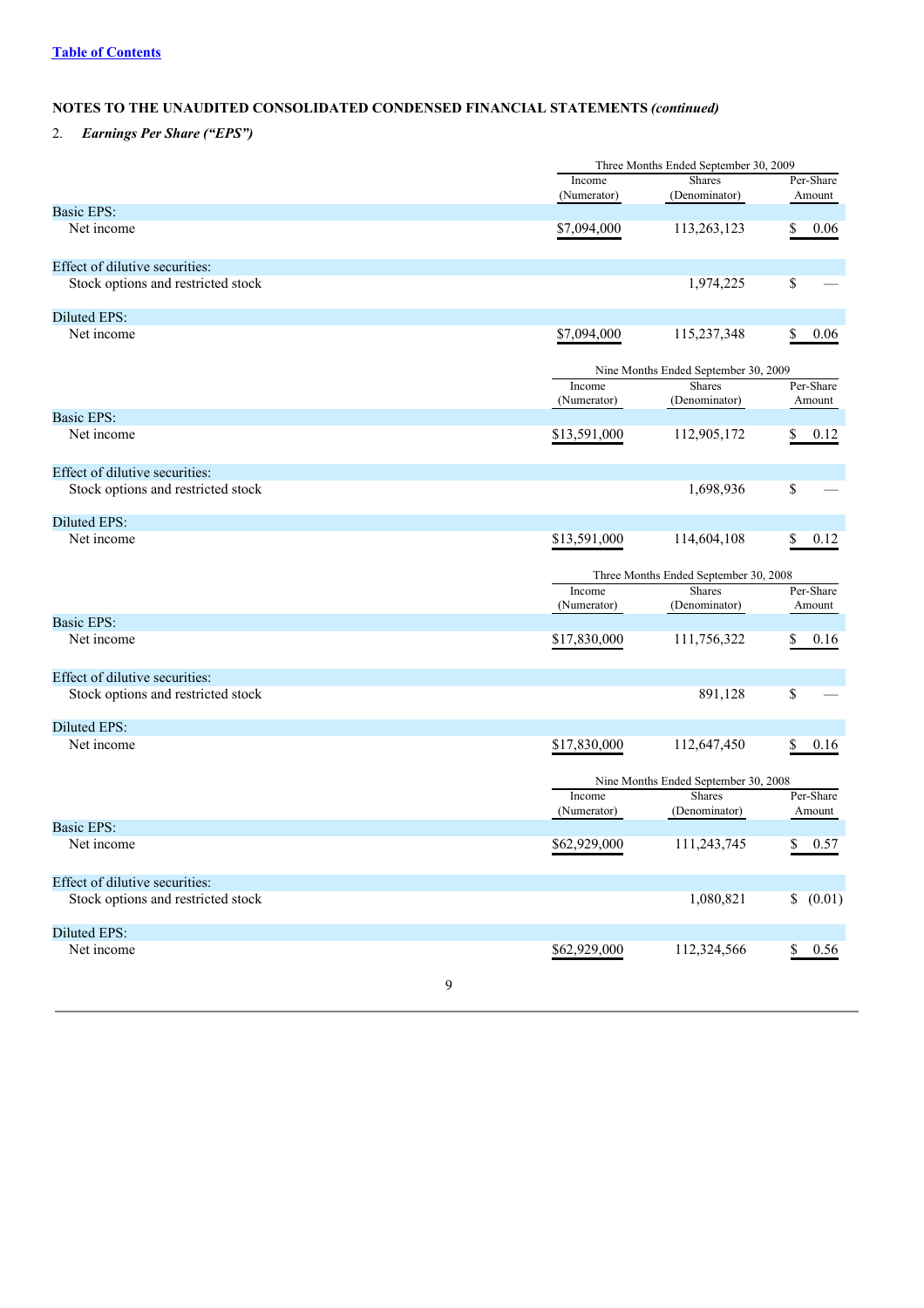#### 2. *Earnings Per Share ("EPS") (continued)*

There were no options to purchase shares of common stock outstanding during the three months ended September 30, 2009, and options to purchase 90,300 shares of common stock with exercise prices ranging from \$3.78 to \$4.20 were outstanding during the nine months ended September 30, 2009, but were not included in the computation of diluted EPS because the options' exercise prices were greater than the average market price of the common shares and would have been accretive. All stock options outstanding during the three and nine months ended September 30, 2008, were included in the computation of diluted EPS as the options' exercise prices were less than the average market price of the common shares.

3. *Business Segments* - The five primary services we provide are as follows: International Drilling, U.S. Drilling, Project Management and Engineering Services, Construction Contract and Rental Tools. In the first quarter of 2008, the Company created the Project Management and Engineering Services segment by combining our labor, operations and maintenance and engineering services contracts which had been previously reported in our U.S. Drilling or International Drilling segments. The segment was created in anticipation of the significant expansion of these projects and services and senior management's resultant separate performance assessment and resource allocation for this segment. This segment's operations, unlike our U.S. and International Drilling and Rental Tools operations, generally require little or no capital expenditures, and therefore have different performance assessment and resource needs. The Company anticipates further growth of this segment of our business and reviews and assesses its performance separately. In the second quarter of 2008, the Company created the Construction Contract segment to reflect the Company's Engineering, Procurement, Construction and Installation contract ("EPCI"). The Construction Contract segment income (fees) is accounted for on a percentage of completion basis using the cost-to-cost method. Revenues received and costs incurred related to the contract are recorded on a gross basis.

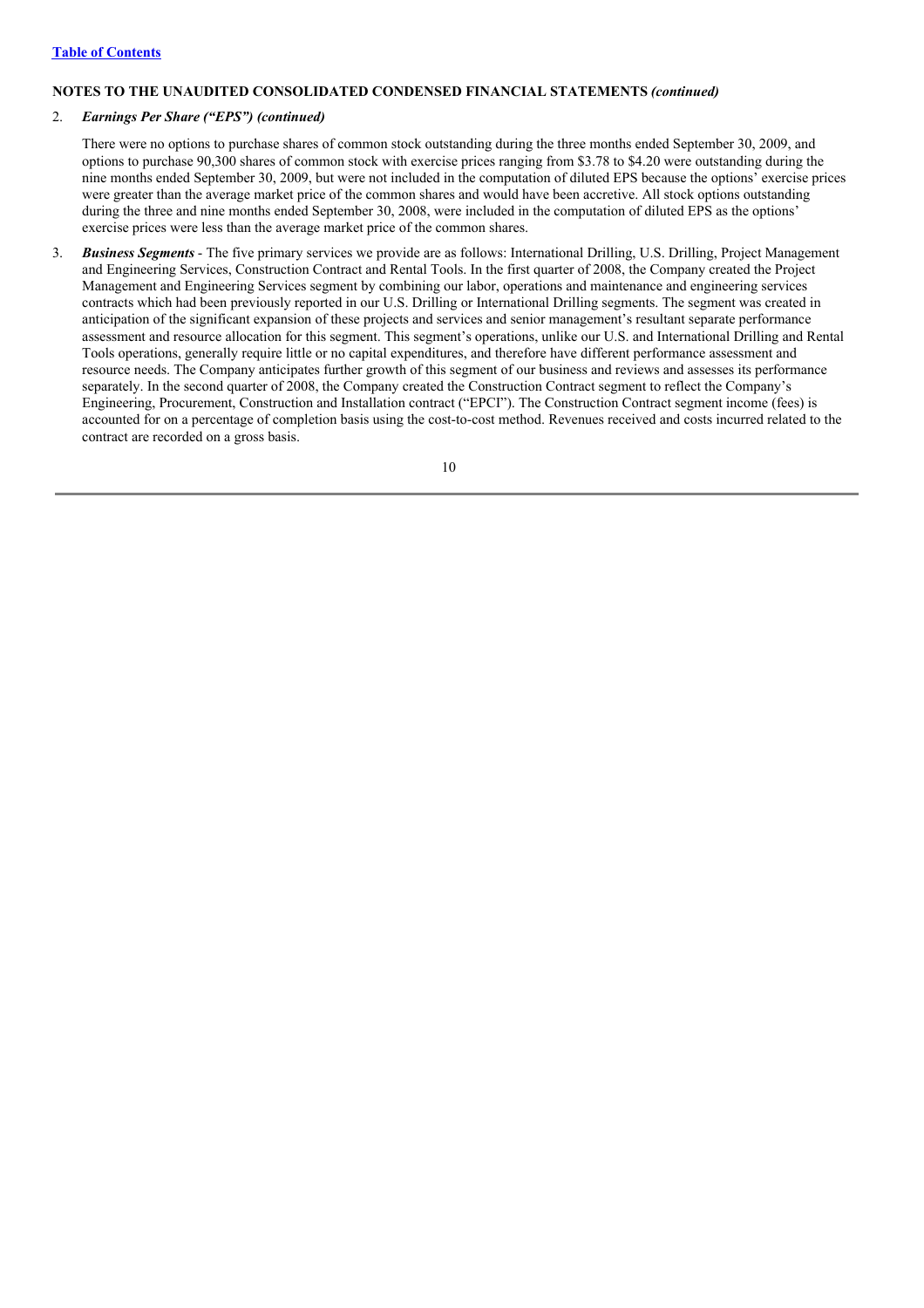#### 3. *Business Segments (continued)*

Information regarding our operations by industry segment for the three and nine months ended September 30, 2009 and 2008 is as follows:

|                                                             | Three Months Ended<br>September 30, |                        | Nine Months Ended<br>September 30, |           |  |
|-------------------------------------------------------------|-------------------------------------|------------------------|------------------------------------|-----------|--|
|                                                             | 2009                                | 2008                   | 2009                               | 2008      |  |
|                                                             |                                     | (Dollars in Thousands) |                                    |           |  |
| Revenues:                                                   |                                     |                        |                                    |           |  |
| <b>International Drilling</b>                               | \$63,966                            | \$92,226               | \$220,626                          | \$238,885 |  |
| U.S. Drilling                                               | 12,350                              | 44,743                 | 35,095                             | 139,999   |  |
| Project Management and Engineering Services                 | 25,869                              | 24,089                 | 81,814                             | 72,219    |  |
| <b>Construction Contract</b>                                | 55,325                              | 20,421                 | 149,642                            | 40,501    |  |
| <b>Rental Tools</b>                                         | 23,899                              | 45,975                 | 89,948                             | 125,858   |  |
| Total revenues                                              | \$181,409                           | \$227,454              | \$577,125                          | \$617,462 |  |
|                                                             |                                     |                        |                                    |           |  |
| Operating gross margin:                                     |                                     |                        |                                    |           |  |
| <b>International Drilling</b>                               | 8,734<br>$\mathbb{S}$               | \$14,241               | \$41,809                           | \$29,029  |  |
| U.S. Drilling                                               | (4, 842)                            | 14,166                 | (21,081)                           | 48,475    |  |
| Project Management and Engineering Services                 | 6,449                               | 2,638                  | 18,217                             | 10,400    |  |
| <b>Construction Contract</b>                                | 3,122                               | 1,098                  | 7,525                              | 2,128     |  |
| <b>Rental Tools</b>                                         | 2,763                               | 20,176                 | 22,672                             | 53,812    |  |
| Total operating gross margin                                | 16,226                              | 52,319                 | 69,142                             | 143,844   |  |
| General and administration expense                          | (9,812)                             | (9,271)                | (33,998)                           | (24, 420) |  |
| Provision for reduction in carrying value of certain assets | (2,757)                             |                        | (2,757)                            |           |  |
| Gain on disposition of assets, net                          | 1,225                               | 799                    | 2,007                              | 2,014     |  |
| Total operating income                                      | 4,882                               | 43,847                 | 34,394                             | 121,438   |  |
| Interest expense                                            | (7,093)                             | (7,026)                | (22,663)                           | (20,908)  |  |
| Other                                                       | 150                                 | 682                    | 530                                | 519       |  |
| Income (loss) before income taxes                           | (2,061)<br>$\mathbb{S}^-$           | \$37,503               | \$12,261                           | \$101,049 |  |

4. *Disposition of Assets* - In the first nine months of 2009 asset dispositions consisted primarily of the sale of miscellaneous equipment, resulting in a recognized gain of \$2.0 million. Asset dispositions in the first nine months of 2008 included the sale of Rig 206 in Indonesia, which we sold at our net book value, and miscellaneous equipment that resulted in a recognized gain of \$2.0 million.

- 5. *Accounting for Uncertainty in Income Taxes —* FIN 48 prescribes a recognition threshold and a measurement attribute for the financial statement recognition and measurement of tax positions taken in a tax return. For those benefits to be recognized, a tax position must be more-likely-than-not to be sustained upon examination by taxing authorities. During March 2008, the Company resolved the pending tax case with the Kazakhstan Ministry of Finance by paying the reduced interest assessment related to tax payments made in 2007 (see Note 8 - Kazakhstan Tax Case), and we accordingly reduced the previously recorded accruals based on the final resolution of this matter. During 2009, the Company recognized \$1.1 million of expense related to certain intercompany transactions between our U.S. companies and foreign affiliates. In addition, the Company recognized \$0.4 million of expense in the third quarter of 2009 related to certain overhead charges at risk of not being fully deductible in a foreign jurisdiction by one of our foreign branches. As of September 30, 2009, the Company had a remaining liability for unrecognized tax benefits of \$12.7 million primarily related to foreign operations.
- 6. *Income Tax Expense —* Income tax benefit was \$9.2 million for the third quarter of 2009, as compared to income tax expense of \$19.7 million for the third quarter of 2008 which includes the reversal of a \$3.1 million reserve for 2007 foreign tax credits. The decrease in income tax expense in the third quarter of 2009, compared to the third quarter of 2008, was primarily due to lower pretax income in the third quarter of 2009, as well as an incremental tax benefit of \$6.1 million for crediting foreign taxes previously deducted.

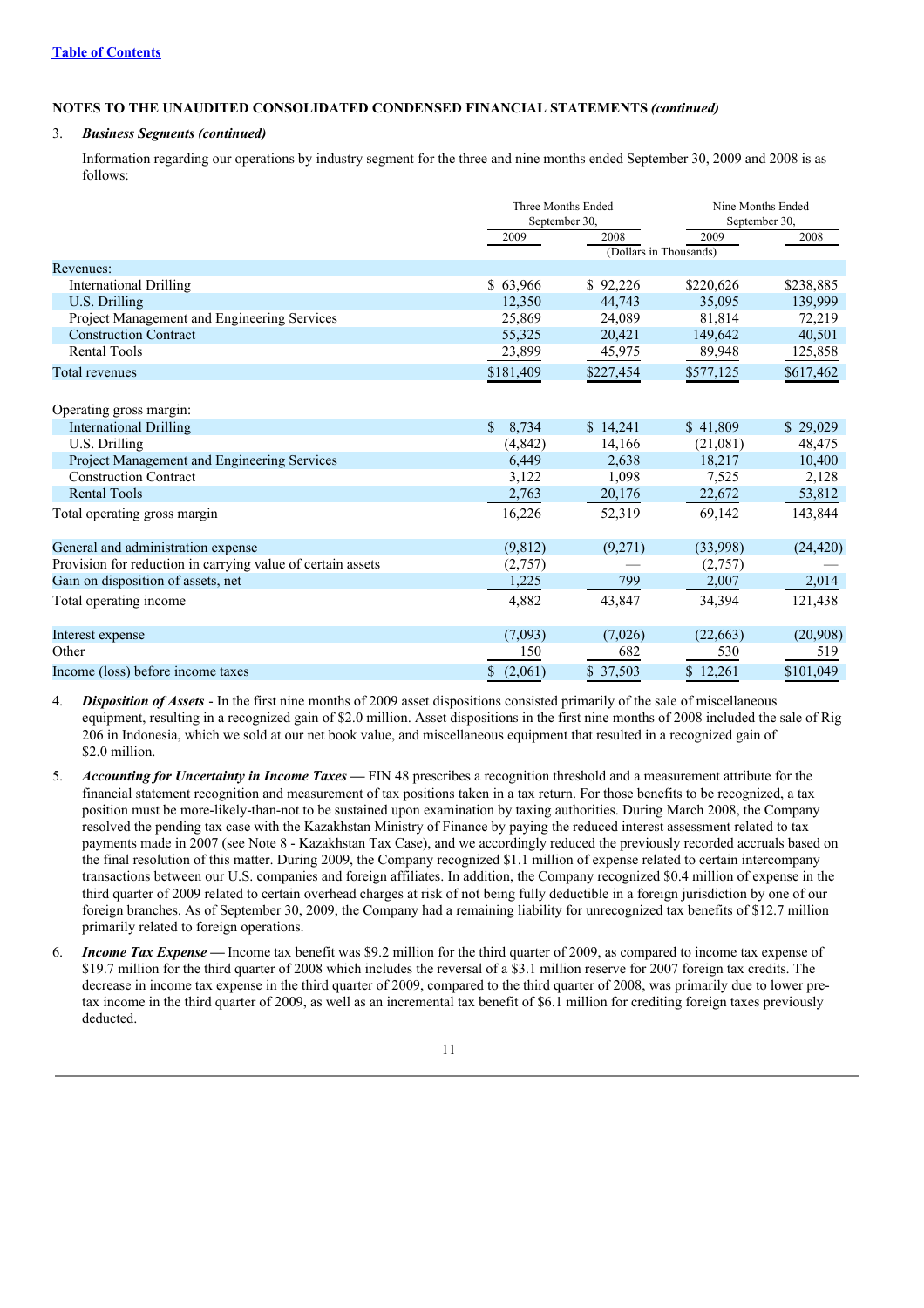#### **Table of Contents**

## **NOTES TO THE UNAUDITED CONSOLIDATED CONDENSED FINANCIAL STATEMENTS** *(continued)*

7. *Saudi Arabia Joint Venture* - On April 9, 2008, a subsidiary of the Company executed an agreement ("Sale Agreement") to sell its 50 percent share interest in Al-Rushaid Parker Drilling Co. Ltd. ("ARPD") to an affiliate of the Al Rushaid subsidiary that owned the remaining 50 percent interest. The terms of the Sale Agreement provided for a \$2.0 million payment to the Company's subsidiary as consideration for the 50 percent share interest of the subsidiary and partial repayment of investments and advances of the Company's subsidiary to ARPD, including a \$5.0 million advance in January 2008. During the first quarter of 2008, the subsidiary made the decision to terminate any future funding to ARPD, and accordingly, the Company did not record equity in losses of ARPD in the first quarter of 2008. We recognized a \$1.1 million loss, net of income taxes, in the first quarter of 2008 primarily as a result of nonrecoverable costs, as per the terms of the Sale Agreement, incurred by the Company's affiliate to support ARPD operations. The subsidiary received the \$2.0 million on April 15, 2008 in full settlement of the Company's investment in and advances to ARPD. The Sale Agreement obligates the resulting Saudi shareholders to indemnify the Company's subsidiary and its affiliates from claims arising out of, or related to, the operations of ARPD, including the drilling contracts between ARPD and Saudi Aramco, ARPD's bank loans and vendors providing goods or services to ARPD. Each party has agreed to waive any claims that it may have against the other party arising out of the business of ARPD on or before the closing date, and subject to the formal transfer of the shares to the Company's subsidiary, has agreed to disclaim any remaining rights with respect to the unpaid portion of shareholder loans and payables owed by ARPD to the subsidiary. The formal transfer of shares was approved by the Saudi Arabian authorities in July 2008.

The agreement also provides that there are no restrictions on the Company or any of its affiliates with regard to competing with ARPD in the future, including in Saudi Arabia.

8. *Kazakhstan Tax Case* - On October 12, 2005, the Kazakhstan Branch ("PKD Kazakhstan") of Parker Drilling's subsidiary, Parker Drilling Company International Limited ("PDCIL"), received an Act of Tax Audit from the Ministry of Finance of Kazakhstan ("MinFin") assessing PKD Kazakhstan an amount of KZT (Kazakhstan Tenge) 14.9 billion (approximately \$125.8 million). Approximately KZT7.5 billion or \$63.3 million was assessed for import Value Added Tax ("VAT") on equipment imported to perform drilling contracts, including administrative fines and interest (the "VAT Assessment"). Approximately KZT7.4 billion or \$62.5 million was assessed for corporate income tax, individual income tax and social tax, administrative fines and interest in connection with reimbursements received by PDCIL from a client for the upgrade of Barge Rig 257 and other issues related to PKD Kazakhstan's operations in the Republic of Kazakhstan (the "Income Tax Assessment").

On May 24, 2006, the Supreme Court of the Republic of Kazakhstan ("SCK") issued a decision upholding the VAT Assessment. Consistent with its contractual obligations, on November 20, 2006, the client advanced the actual amount of the VAT Assessment and this amount has been remitted to MinFin. The administrative fines related to the VAT Assessment are being appealed. The client is contractually responsible to reimburse PKD Kazakhstan for any administrative fines ultimately assessed. The client has also contractually agreed to reimburse PKD Kazakhstan for any incremental income taxes that PKD Kazakhstan incurs from the reimbursement of this VAT Assessment. As of September 30, 2009, the appeal of the administrative fines was still being pursued.

After multiple appeals to the SCK and two meetings of the U.S. Competent Authorities under the Mutual Agreement Procedure of the U.S.- Kazakhstan Tax Treaty, the SCK ultimately upheld the Income Tax Assessment and on December 12, 2007, PKD Kazakhstan paid the principal tax portion of the Income Tax Assessment, net of estimated taxes previously paid. After a further appeal against the interest portion of the notice of assessment, on February 25, 2008, the Atyrau Economic Court issued a ruling that interest on the income tax assessed should accrue from the October 12, 2005 assessment date as opposed to the original assessment in 2001, resulting in a revised interest assessment by the Atyrau Tax Committee of approximately US\$13 million, which was paid by PKD Kazakhstan on March 14, 2008, in final resolution of this matter.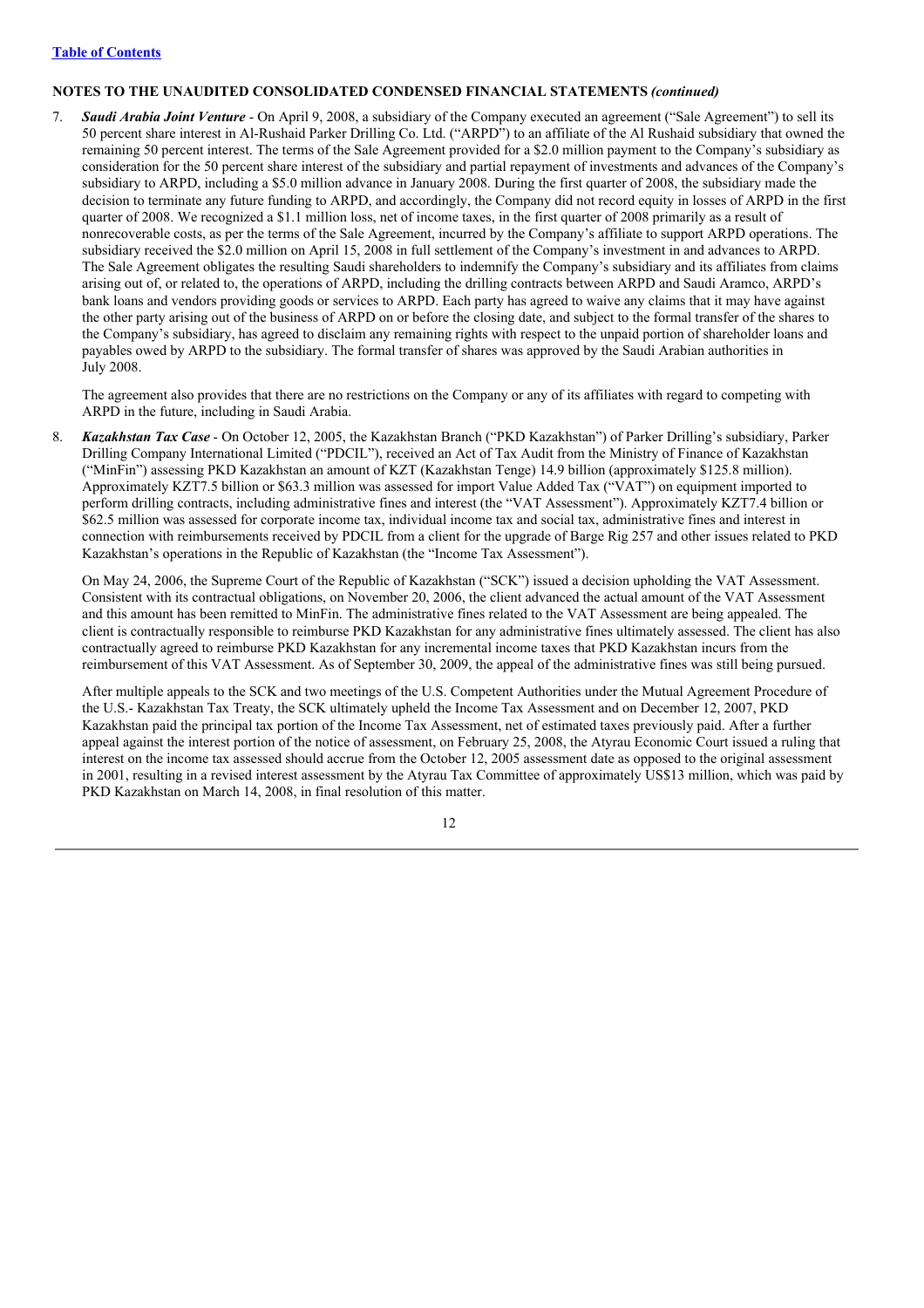#### 9. *Long-Term Debt*

|                                                                                                                                                                                                                         | September 30,<br>2009 | December 31,<br>2008<br>(Dollars in Thousands) |
|-------------------------------------------------------------------------------------------------------------------------------------------------------------------------------------------------------------------------|-----------------------|------------------------------------------------|
| Convertible Senior Notes payable in July 2012 with interest at 2.125% payable semi-<br>annually in January and July, net of unamortized discount of \$15,896 at September 30,<br>2009 and \$19,679 at December 31, 2008 | \$<br>109,104         | 105,321<br>S                                   |
| Senior Notes payable in October 2013 with interest at 9.625% payable semi-annually in<br>April and October net of unamortized premium of \$2,588 at September 30, 2009 and<br>\$3,073 at December 31, 2008              | 227,588               | 228,073                                        |
| Term Note which began amortizing September 30, 2009 at equal installments of<br>\$3.0 million per quarter with interest at prime, plus an applicable margin or LIBOR,<br>plus an applicable margin                      | 47,000                | 50,000                                         |
| Revolving Credit Facility with interest at prime, plus an applicable margin or LIBOR,<br>plus an applicable margin                                                                                                      | 42,000                | 58,000                                         |
| Total debt                                                                                                                                                                                                              | 425,692               | 441,394                                        |
| Less current portion                                                                                                                                                                                                    | 12,000                | 6,000                                          |
| Total long-term debt                                                                                                                                                                                                    | 413,692               | 435,394                                        |

In May 2008, accounting guidance was issued relating to accounting for convertible debt instruments that may be settled in cash upon conversion (including partial cash settlement). The guidance requires that the liability and equity components of convertible debt instruments that may be settled in cash upon conversion (including partial cash settlement) be separated to account for the fair value of the debt and equity components as of the date of issuance to reflect the issuer's non-convertible debt borrowing rate. The accounting guidance is effective for financial periods beginning after December 15, 2008 and is applied retrospectively to all periods presented (retroactive restatement) (see Note 1).

On May 15, 2008 we entered into a new Credit Agreement ("2008 Credit Facility") with a five year senior secured \$80.0 million revolving credit facility ("Revolving Credit Facility) and a senior secured term loan facility ("Term Loan Facility") of up to \$50.0 million. The obligations of the Company under the 2008 Credit Facility are guaranteed by substantially all of the Company's domestic subsidiaries, except for domestic subsidiaries owned by foreign subsidiaries and certain immaterial subsidiaries, each of which has executed a guaranty. The 2008 Credit Facility contains customary affirmative and negative covenants such as minimum ratios for consolidated leverage, consolidated interest coverage and consolidated senior secured leverage.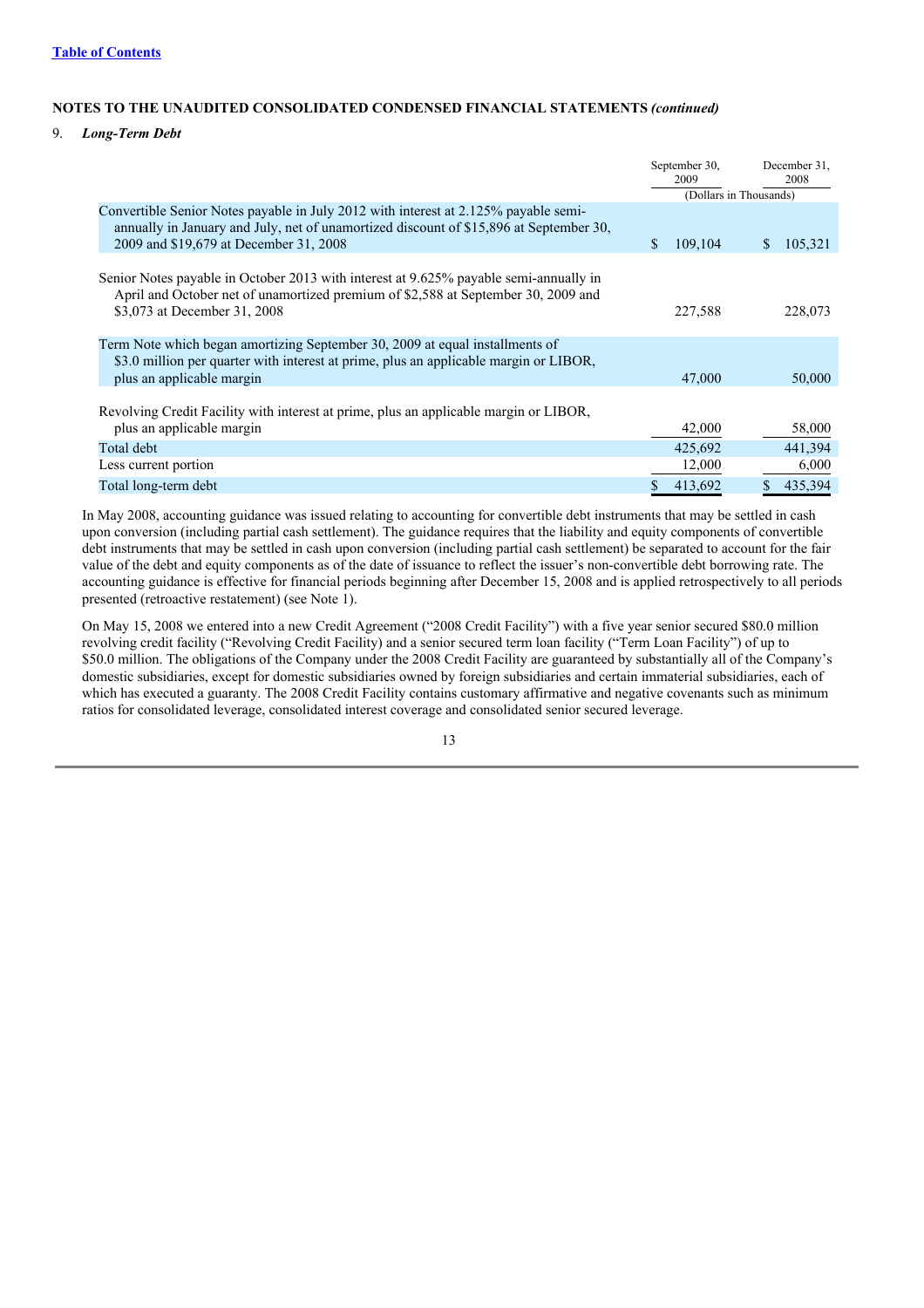#### 9. *Long-Term Debt (continued)*

The 2008 Credit Facility is available for general corporate purposes and to fund reimbursement obligations under letters of credit the banks issue on our behalf pursuant to this facility. Revolving loans are available under the 2008 Credit Facility subject to a borrowing base calculation based on a percentage of eligible accounts receivable, certain specified barge drilling rigs and eligible rental equipment of the Company and its subsidiary guarantors. As of September 30, 2009, there were \$17.7 million in letters of credit outstanding, \$47.0 million outstanding on the Term Loan Facility and \$42.0 million outstanding on the Revolving Credit Facility. As of September 30, 2009, the amount drawn represents 75 percent of the capacity of the Revolving Credit Facility. The Term Loan began amortizing on September 30, 2009 at equal installments of \$3.0 million per quarter. On January 30, 2009, Lehman Commercial Paper, Inc. assigned its obligations under the 2008 Credit Facility to Trustmark National Bank. Upon assignment, Trustmark National Bank fully funded Lehman Commercial Paper, Inc.'s commitment, including an additional \$4.0 million that Lehman Commercial Paper, Inc. did not fund in October 2008, therefore increasing our borrowings under the Revolving Credit Facility to \$62.0 million at that time. The Company expects to use the drawn amounts over the next twelve months to fund construction of two new rigs for work in Alaska. As of September 30, 2009, the Company is in compliance with all covenants.

The estimated fair value of our \$225.0 million principal amount of 9.625% Senior Notes due 2013, based on quoted market prices, was \$223.0 million at September 30, 2009. The estimated fair value of our \$125.0 million principal amount of Convertible Senior Notes due 2012 was \$107.0 million on September 30, 2009.

#### 10. *Contingencies*

#### **Asbestos-Related Claims**

In August 2004, the Company was notified that certain of its subsidiaries have been named, along with other defendants, in several complaints that have been filed in the Circuit Courts of the State of Mississippi by several hundred persons that allege that they were employed by some of the named defendants between approximately 1965 and 1986. The complaints name as defendants numerous other companies that are not affiliated with the Company, including companies that allegedly manufactured drilling-related products containing asbestos that are the subject of the complaints.

The complaints allege that the Company's subsidiaries and other drilling contractors used asbestos-containing products in offshore drilling operations, land-based drilling operations and in drilling structures, drilling rigs, vessels and other equipment and assert claims based on, among other things, negligence and strict liability and claims under the Jones Act and that the plaintiffs are entitled to monetary damages. Based on the report of the special master, these complaints have been severed and venue of the claims transferred to the county in which the plaintiff resides or the county in which the cause of action allegedly accrued. Subsequent to the filing of amended complaints, Parker Drilling has joined with other co-defendants in filing motions to compel discovery to determine which plaintiffs have an employment relationship with which defendant, including whether or not any plaintiffs have an employment relationship with subsidiaries of Parker Drilling. To date, sixteen (16) plaintiffs have identified Parker Drilling or one of its affiliates as a defendant.

The subsidiaries named in these asbestos-related lawsuits intend to defend themselves vigorously and, based on the information available to the Company at this time, the Company does not expect the outcome to have a material adverse effect on its financial condition, results of operations or cash flows; however, the Company is unable to predict the ultimate outcome of these lawsuits. No amounts were accrued at September 30, 2009.

#### **Gulfco Site**

Several years ago the Company received an information request under the Comprehensive Environmental Response, Compensation and Liability Act ("CERCLA") designating Parker Drilling Offshore Corporation, a subsidiary of Parker Drilling as a potentially responsible party with respect to the Gulfco Marine Maintenance, Inc. Superfund Site in Freeport, Texas (EPA No. TX 055144539). The subsidiary responded to this request in 2003. In January 2008, the subsidiary received an administrative order to participate in an investigation of the site and a study of the remediation needs and alternatives. The EPA alleges that the subsidiary is successor to a party who owned the Gulfco site during the time when chemical releases took place there. Two other parties have been performing that work since mid-2005 under an earlier version of the same order. The subsidiary believes that it has a sufficient cause to decline participation under the order and has notified the EPA of that decision. Non-compliance with an EPA order absent sufficient cause for doing so can result in substantial penalties under CERCLA. The subsidiary is continuing to evaluate its relationship to the site and has conferred with the EPA and the other parties in an effort to resolve the matter. The Company has not yet estimated the amount or impact on our operations, financial position or cash flows of any costs related to the site. To date, the EPA and other parties have spent approximately \$3.0 million studying and conducting initial remediation of the site. It is anticipated that an additional \$1.3 million or more will be required to complete the remediation. Other cost (not yet quantified) such as interest and administrative overhead could be added to any action against the company. However, we currently anticipate that the cost of investigation and remediation of the site will not exceed \$5.0 million and will be shared by all responsible parties. The Company does not believe it has any obligation with respect to the remediation of the property, and accordingly no accrual was made as of September 30, 2009.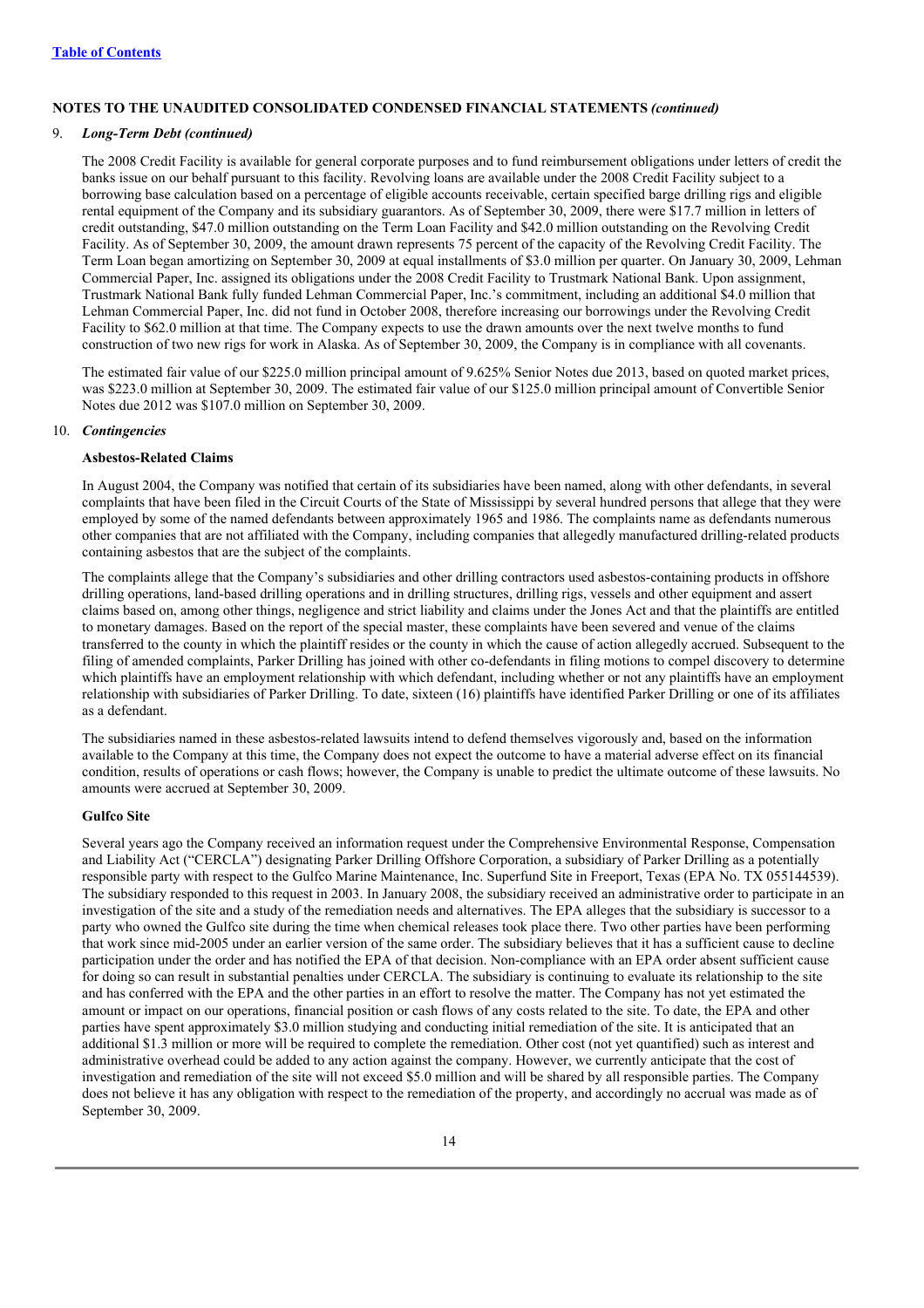#### 10. *Contingencies (continued)*

#### **Foreign Corrupt Practices Act ("FCPA") Investigation**

As previously disclosed, the Company received requests from the United States Department of Justice ("DOJ") in July 2007 and the United States Securities and Exchange Commission ("SEC") in January 2008 relating to the Company's utilization of the services of a customs agent. The DOJ and the SEC are conducting parallel investigations into possible violations of U.S. law by the Company, including the Foreign Corrupt Practices Act (the "FCPA"). In particular, the DOJ and the SEC are investigating the Company's use of customs agents in certain countries in which the Company currently operates or formerly operated, including Kazakhstan and Nigeria. The Company is fully cooperating with the DOJ and SEC investigations and conducting an internal investigation into potential customs and other issues in Kazakhstan and Nigeria. At this point, we are unable to predict the duration, scope or result of the DOJ or the SEC investigation or whether either agency will commence any legal action. If we are not in compliance with the FCPA and other laws governing the conduct of business with foreign government entities (including other United States laws and regulations as well as local laws), we may be subject to criminal and civil penalties and other remedial measures, which could have an adverse impact on our business, results of operations, financial condition and liquidity.

#### **Economic Sanctions Compliance**

Our international operations are subject to laws and regulations restricting our international operations including activities involving restricted countries, organizations, entities and persons that have been identified as unlawful actors or that are subject to U.S. economic sanctions. Pursuant to an internal review, we have identified certain shipments of equipment and supplies that were routed through Iran as well as other activities that may have violated applicable U.S. laws and regulations. In addition, we have engaged in drilling wells in the Korpedje Field in Turkmenistan, from where natural gas may be exported by pipeline to Iran. We are currently reviewing these shipments, transactions and drilling activities to determine whether the timing, nature and extent of such activities or other conduct may have given rise to violations of these laws and regulations. Although we are unable to predict the scope or result of this internal review or its ultimate outcome, we have initiated voluntary disclosure of these potential compliance issues to the appropriate U.S. government agency. If we are not in compliance with export restrictions, U.S. economic sanctions or other laws and regulations that apply to our international operations, we may be subject to civil or criminal penalties and other remedial measures, which could have an adverse impact on our business, results of operations, financial condition and liquidity.

#### **Kazakhstan Ministry of Finance Tax Audit**

On August 14, 2009, the Kazakhstan Branch ("PKD Kazakhstan") of Parker Drilling's subsidiary, Parker Drilling Company International Limited ("PDCIL"), received an Act of Tax Audit from the Ministry of Finance of Kazakhstan ("MinFin") for the period January 01, 2005 through December 31, 2007. PKD Kazakhstan was assessed additional taxes in the amount of KZT (Kazakhstan Tenge) 1.45 billion (approximately \$9.7 million) and associated interest in the amount of KZT 700 million (approximately \$4.7 million). The amounts assessed relate to corporate income taxes and interest in connection with the disallowance of the head office's management and administrative expenses, loan interest and state duties, as well as Value Added Taxes ("VAT") and interest in connection with VAT offset on debts classified as doubtful by MinFin and for property taxes and interest in connection with Barge Rig 257 as a result of MinFin applying a lower rate of depreciation.

On September 25, 2009, PKD Kazakhstan appealed the Act of Tax Audit with MinFin on the basis the Branch exercised its rights provided by the Convention between the Governments of the Republic of Kazakhstan and the United States of America on the Avoidance of Double Taxation and the Prevention of the Fiscal Evasion with respect to Taxes on Income and Capital as well as improper application of Kazakhstan Tax Code provisions. PKD Kazakhstan is currently waiting on MinFin's response. As of November 6, 2009, MinFin had not responded to the appeal.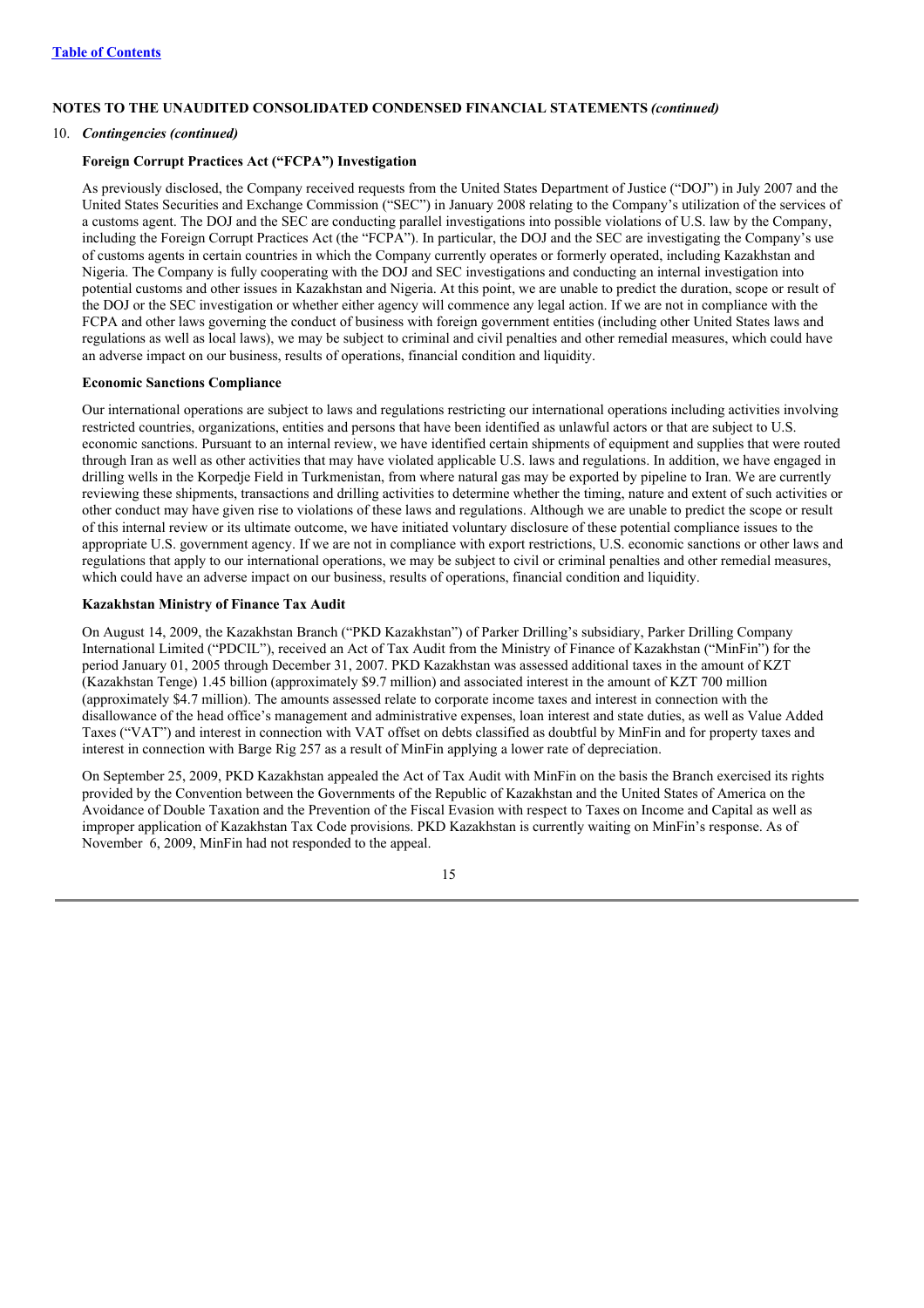#### 10. *Contingencies (continued)*

#### **Kazakhstan Ministry of Finance Tax Audit** *(continued)*

PKD Kazakhstan intends to defend itself vigorously and, based on the information available to the Company at this time, the Company does not expect the outcome to have a material adverse effect on its financial condition, results of operations or cash flows; however, the Company is unable to predict the ultimate outcome of this Act of Tax Audit. No amounts were accrued at September 30, 2009.

11. *Recent Accounting Pronouncements* - The FASB Accounting Standards Codification ™ ("ASC") is the exclusive authoritative reference for nongovernmental U.S. generally accepted accounting principles ("GAAP") for use in financial statements issued for both interim and annual reporting periods ending after September 15, 2009, except for SEC rules and interpretive releases, which also are authoritative GAAP for SEC registrants. The change was established by FASB Statement 168, which divides nongovernmental U.S. GAAP into the authoritative Codification and guidance that is non-authoritative which essentially removed the FASB's previous four-level hierarchy. We have implemented the Codification principles into this filing using the "plain English" approach as supported by the technical accounting guidance supporting the Codification.

In May 2009, the FASB issued accounting guidance related to "Subsequent Events," which established general standards of accounting for and disclosures of events that occur after the balance sheet date but before the financial statements are issued or are available to be issued. It requires the disclosure of the date through which an entity has evaluated subsequent events. SFAS No. 165 is effective for interim and annual reporting periods ending after June 15, 2009. We adopted the new disclosure requirements in our June 30, 2009 condensed consolidated financial statements.

In April 2009, the FASB issued accounting guidance related to "Interim Disclosures about Fair Value of Financial Instruments." This guidance amended previously issued guidance about "Disclosures about Fair Value of Financial Instruments," requiring publicly-traded companies to provide disclosures on the fair value of financial instruments in interim financial statements. The guidance was effective for interim periods ending after June 15, 2009. We have adopted the new disclosure requirements in our June 30, 2009 financial statements.

12. *Parent, Guarantor, Non-Guarantor Unaudited Consolidating Condensed Financial Statements* - Set forth on the following pages are the consolidating condensed financial statements of (i) Parker Drilling, (ii) its restricted subsidiaries that are guarantors of the Senior Notes, and Convertible Senior Notes ("the Notes") and (iii) the restricted and unrestricted subsidiaries that are not guarantors of the Notes. The Notes are guaranteed by substantially all of the domestic restricted subsidiaries of Parker Drilling. There are currently no restrictions on the ability of the restricted subsidiaries to transfer funds to Parker Drilling in the form of cash dividends, loans or advances. Parker Drilling is a holding company with no operations, other than through its subsidiaries. Separate financial statements for each guarantor company are not provided as the company complies with the exception to Rule 3-10(a)(1) of Regulation S-X, set forth in sub-paragraph (f) of such rule. All guarantor subsidiaries are directly or indirectly owned 100% by the parent company, all guarantees are full and unconditional and all guarantees are joint and several.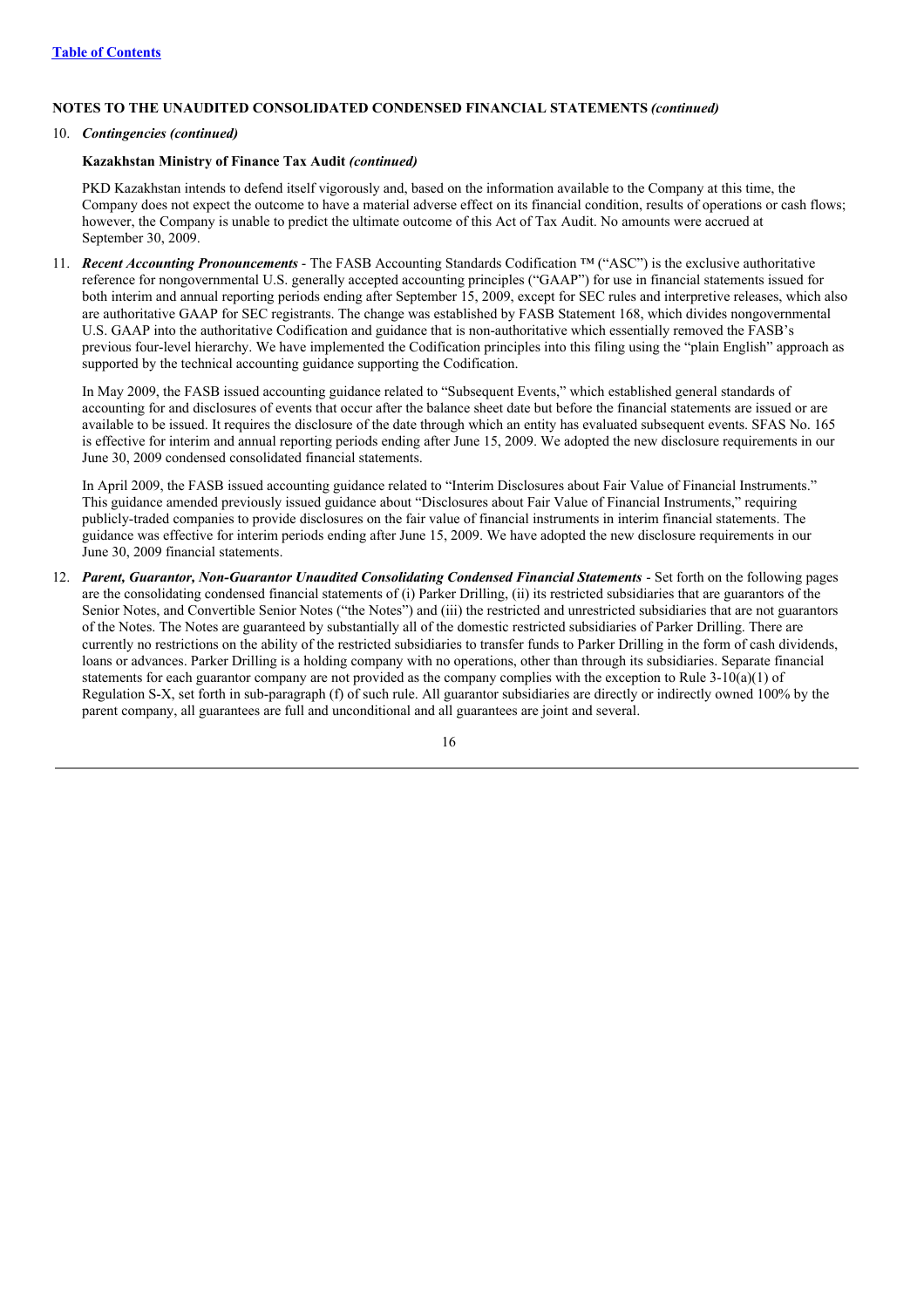#### 12. *Parent, Guarantor, Non-Guarantor Unaudited Consolidating Condensed Financial Statements (continued)*

AralParker (a Kazakhstan joint stock company, owned 100 percent by Parker Drilling (Kazakstan), LLC, Casuarina Limited (a wholly-owned captive insurance company), KDN Drilling Limited, Mallard Argentine Holdings, Ltd., Mallard Drilling of South America, Inc., Mallard Drilling of Venezuela, Inc., Parker Drilling Investment Company, Parker Drilling (Nigeria) Limited, Parker Drilling Company (Bolivia) S.A., Parker Drilling Company Kuwait Limited, Parker Drilling Company Limited (Bahamas), Parker Drilling Company of New Zealand Limited, Parker Drilling Company of Sakhalin, Parker Drilling de Mexico S. de R.L. de C.V., Parker Drilling International of New Zealand Limited, Parker Drilling Tengiz, Ltd., PD Servicios Integrales, S. de R.L. de C.V., PKD Sales Corporation, Parker SMNG Drilling Limited Liability Company (owned 50 percent by Parker Drilling Company International, LLC), Parker Drilling Kazakhstan B.V., Parker Drilling AME Limited, Parker Drilling Asia Pacific, LLC, PD International Holdings C.V.,PD Dutch Holdings C.V., PD Selective Holdings C.V., PD Offshore Holdings C.V., Parker Drilling Netherlands B.V., Parker Drilling Dutch B.V., Parker Hungary Rig Holdings Limited Liability Company, Parker Drilling Spain Rig Services, S L, Parker 3Source, LLC, Parker 5272, LLC, Parker Central Europe Rig Holdings Limited Liability Company, Parker Cyprus Leasing Limited, Parker Cyprus Ventures Limited, Parker Drilling International B.V., Parker Drilling Offshore B.V., Parker Drilling Offshore International, Inc., Parker Drilling Overseas B.V., Parker Drilling Russia B.V., Parker Drillsource, LLC, PD Sourcing, Services, Ltd., PD Personnel Labor Ltd., SaiPar Drilling Company B.V. (owned 50% by Parker Drilling Dutch B.V.) and Parker Enex, LLC are all non-guarantor subsidiaries. The Company is providing consolidating condensed financial information of the parent, Parker Drilling, the guarantor subsidiaries, and the non-guarantor subsidiaries as of September 30, 2009 and December 31, 2008 and for the three and nine months ended September 30, 2009 and 2008. The consolidating condensed financial statements present investments in both consolidated and unconsolidated subsidiaries using the equity method of accounting.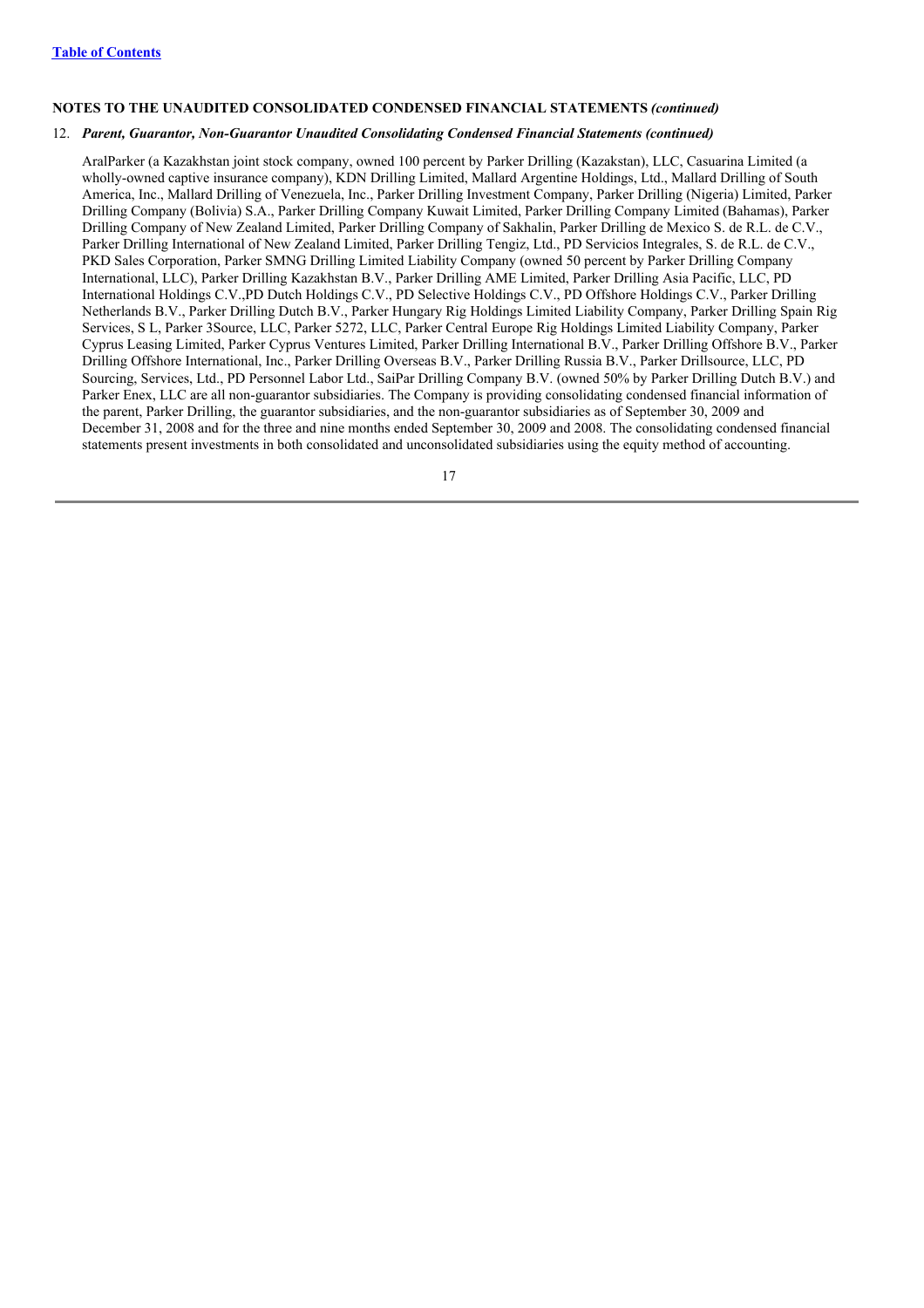## **PARKER DRILLING COMPANY AND SUBSIDIARIES CONSOLIDATING CONDENSED BALANCE SHEET (Dollars in Thousands) (Unaudited)**

|                                                               |                         |                   | September 30, 2009     |               |              |
|---------------------------------------------------------------|-------------------------|-------------------|------------------------|---------------|--------------|
|                                                               | Parent                  | Guarantor         | Non-Guarantor          | Eliminations  | Consolidated |
| <b>ASSETS</b>                                                 |                         |                   |                        |               |              |
| Current assets:                                               |                         |                   |                        |               |              |
| Cash and cash equivalents                                     | <sup>\$</sup><br>23,885 | \$<br>3,720       | $\mathbb{S}$<br>66,826 | $\mathbb{S}$  | \$<br>94,431 |
| Accounts and notes receivable, net                            | 20,648                  | 203,972           | 133,390                | (161, 971)    | 196,039      |
| Rig materials and supplies                                    |                         | 8,621             | 20,280                 |               | 28,901       |
| Deferred costs                                                |                         | 3,026             | 3,963                  |               | 6,989        |
| Deferred income taxes                                         | 9,735                   |                   |                        |               | 9,735        |
| Other tax assets                                              | 89,928                  | (58, 888)         | (721)                  |               | 30,319       |
| Other current assets                                          | 557                     | 31,333            | 35,076                 | (20,616)      | 46,350       |
| Total current assets                                          | 144,753                 | 191,784           | 258,814                | (182, 587)    | 412,764      |
| Property, plant and equipment, net                            | 79                      | 502,841           | 199,777                | 123           | 702,820      |
| Investment in subsidiaries and intercompany<br>advances       | 951,029                 | 886,570           | 59,153                 | (1,896,752)   |              |
| Investment in and advances to unconsolidated<br>joint venture |                         | 4,620             | (4,620)                |               |              |
| Other noncurrent assets                                       | 46,774                  | 20,302            | 17,789                 | (10, 032)     | 74,833       |
| <b>Total</b> assets                                           | \$1,142,635             | \$1,606,117       | 530,913<br>S.          | \$(2,089,248) | \$1,190,417  |
| LIABILITIES AND STOCKHOLDERS'<br><b>EQUITY</b>                |                         |                   |                        |               |              |
| Current liabilities:                                          |                         |                   |                        |               |              |
| Current portion of long-term debt                             | 12,000<br>S             | \$                | \$                     | $\mathbb{S}$  | \$<br>12,000 |
| Accounts payable and accrued liabilities                      | 54,387                  | 328,711           | 95,687                 | (351,269)     | 127,516      |
| Accrued income taxes                                          | 618                     | 3,364             | 5,985                  |               | 9,967        |
| Total current liabilities                                     | 67,005                  | 332,075           | 101,672                | (351,269)     | 149,483      |
| Long-term debt                                                | 413,692                 |                   |                        |               | 413,692      |
| Other long-term liabilities                                   | 10                      | 13,812            | 15,930                 | (10, 033)     | 19,719       |
| Long-term deferred tax liability                              |                         | 1,237             | 6,941                  |               | 8,178        |
| Intercompany payables                                         | 62,583                  | 583,025           | 76,571                 | (722, 179)    |              |
| Contingencies (Note 10)                                       |                         |                   |                        |               |              |
| Stockholders' equity:                                         |                         |                   |                        |               |              |
| Common stock                                                  | 19,361                  | 39,898            | 21,153                 | (61, 051)     | 19,361       |
| Capital in excess of par value                                | 622,692                 | 997,078           | 243,024                | (1,240,102)   | 622,692      |
| Retained earnings (accumulated deficit)                       | (42,708)                | (361,008)         | 65,622                 | 295,386       | (42,708)     |
| Total stockholders' equity                                    | 599,345                 | 675,968           | 329,799                | (1,005,767)   | 599,345      |
| Total liabilities and stockholders'<br>equity                 | \$1,142,635             | \$1,606,117<br>18 | \$<br>530,913          | \$(2,089,248) | \$1,190,417  |
|                                                               |                         |                   |                        |               |              |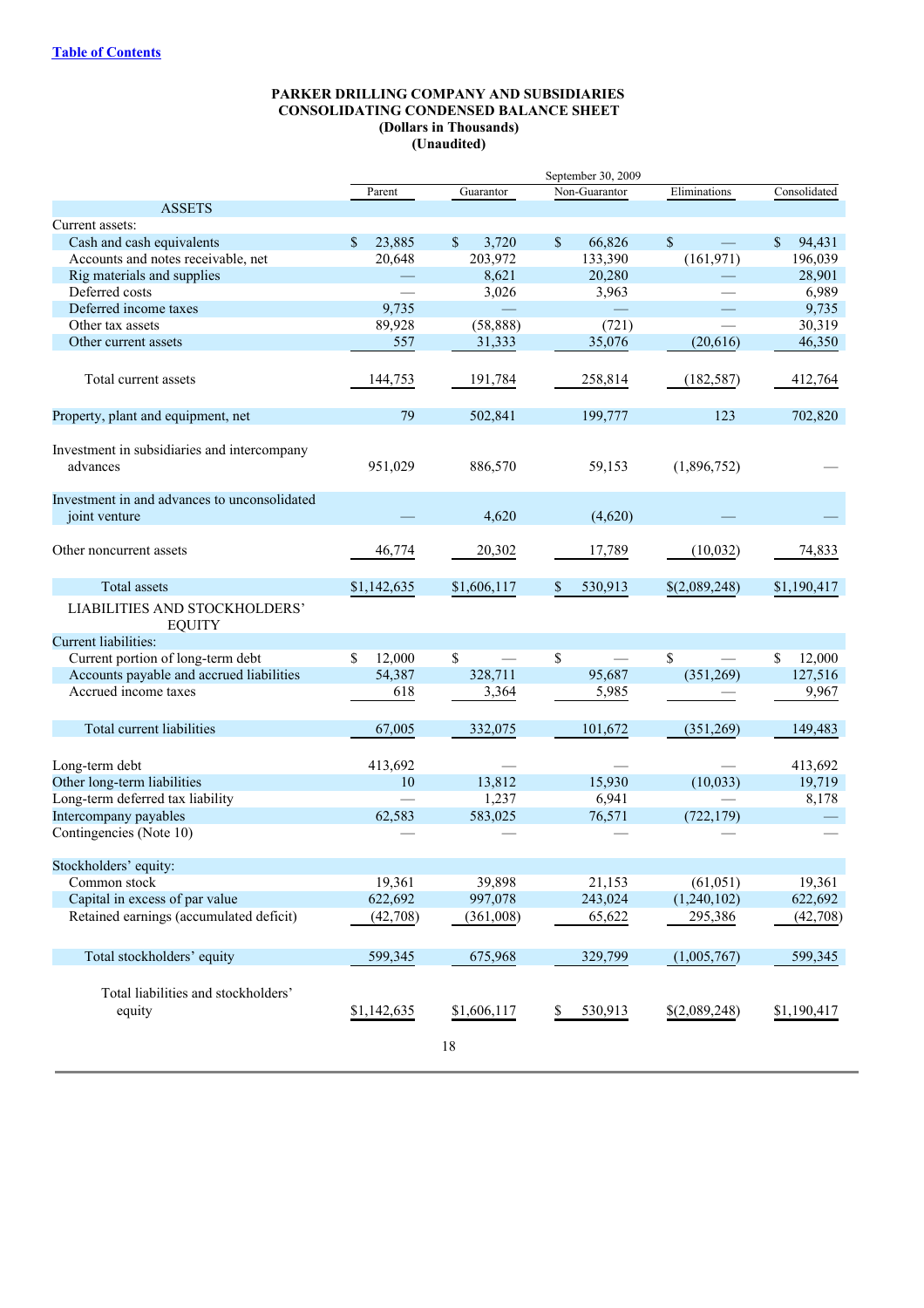## **PARKER DRILLING COMPANY AND SUBSIDIARIES CONSOLIDATING CONDENSED BALANCE SHEET (Dollars in Thousands) (Unaudited)**

|                                                         | December 31, 2008 |                   |                        |               |              |
|---------------------------------------------------------|-------------------|-------------------|------------------------|---------------|--------------|
|                                                         | Parent            | Guarantor         | Non-Guarantor          | Eliminations  | Consolidated |
| <b>ASSETS</b>                                           |                   |                   |                        |               |              |
| Current assets:                                         |                   |                   |                        |               |              |
| Cash and cash equivalents                               | \$111,324         | \$<br>9,741       | $\mathbb{S}$<br>51,233 | $\mathbb{S}$  | \$172,298    |
| Accounts and notes receivable, net                      | 51,792            | 217,435           | 131,591                | (214, 654)    | 186,164      |
| Rig materials and supplies                              |                   | 11,518            | 18,723                 |               | 30,241       |
| Deferred costs                                          |                   | 2,000             | 5,804                  |               | 7,804        |
| Deferred income taxes                                   | 9,735             |                   |                        |               | 9,735        |
| Other tax assets                                        | 83,788            | (41,008)          | (1, 856)               |               | 40,924       |
| Other current assets                                    | 549               | 13,755            | 11,875                 | (54)          | 26,125       |
| Total current assets                                    | 257,188           | 213,441           | 217,370                | (214,708)     | 473,291      |
| Property, plant and equipment, net                      | 79                | 465,659           | 209,686                | 124           | 675,548      |
| Investment in subsidiaries and intercompany<br>advances | 867,684           | 1,066,216         | (88,992)               | (1,844,908)   |              |
| Investment in and advances to unconsolidated            |                   |                   |                        |               |              |
| joint venture                                           |                   | 4,620             | (4,620)                |               |              |
| Other noncurrent assets                                 | 27,607            | 21,215            | 8,059                  |               | 56,881       |
| <b>Total</b> assets                                     | \$1,152,558       | \$1,771,151       | S.<br>341,503          | \$(2,059,492) | \$1,205,720  |
| LIABILITIES AND STOCKHOLDERS'<br><b>EQUITY</b>          |                   |                   |                        |               |              |
| Current liabilities:                                    |                   |                   |                        |               |              |
| Current portion of long-term debt                       | S.<br>6,000       | \$                | \$                     | $\mathbb{S}$  | \$<br>6,000  |
| Accounts payable and accrued liabilities                | 53,859            | 337,464           | 100,305                | (351, 230)    | 140,398      |
| Accrued income taxes                                    | 540               | 4,861             | 6,729                  |               | 12,130       |
| Total current liabilities                               | 60,399            | 342,325           | 107,034                | (351, 230)    | 158,528      |
| Long-term debt                                          | 435,394           |                   |                        |               | 435,394      |
| Other long-term liabilities                             | 10                | 14,351            | 7,035                  |               | 21,396       |
| Long-term deferred tax liability                        |                   | 1,237             | 6,993                  |               | 8,230        |
| Intercompany payables                                   | 74,583            | 583,027           | 71,299                 | (728,909)     |              |
| Contingencies (Note 10)                                 |                   |                   |                        |               |              |
| Stockholders' equity:                                   |                   |                   |                        |               |              |
| Common stock                                            | 18,910            | 39,899            | 21,153                 | (61, 052)     | 18,910       |
| Capital in excess of par value                          | 619,561           | 1,045,727         | 141,112                | (1, 186, 839) | 619,561      |
| Retained earnings (accumulated deficit)                 | (56,299)          | (255, 415)        | (13, 123)              | 268,538       | (56,299)     |
| Total stockholders' equity                              | 582,172           | 830,211           | 149,142                | (979, 353)    | 582,172      |
| Total liabilities and stockholders'<br>equity           | \$1,152,558       | \$1,771,151<br>19 | \$<br>341,503          | \$(2,059,492) | \$1,205,720  |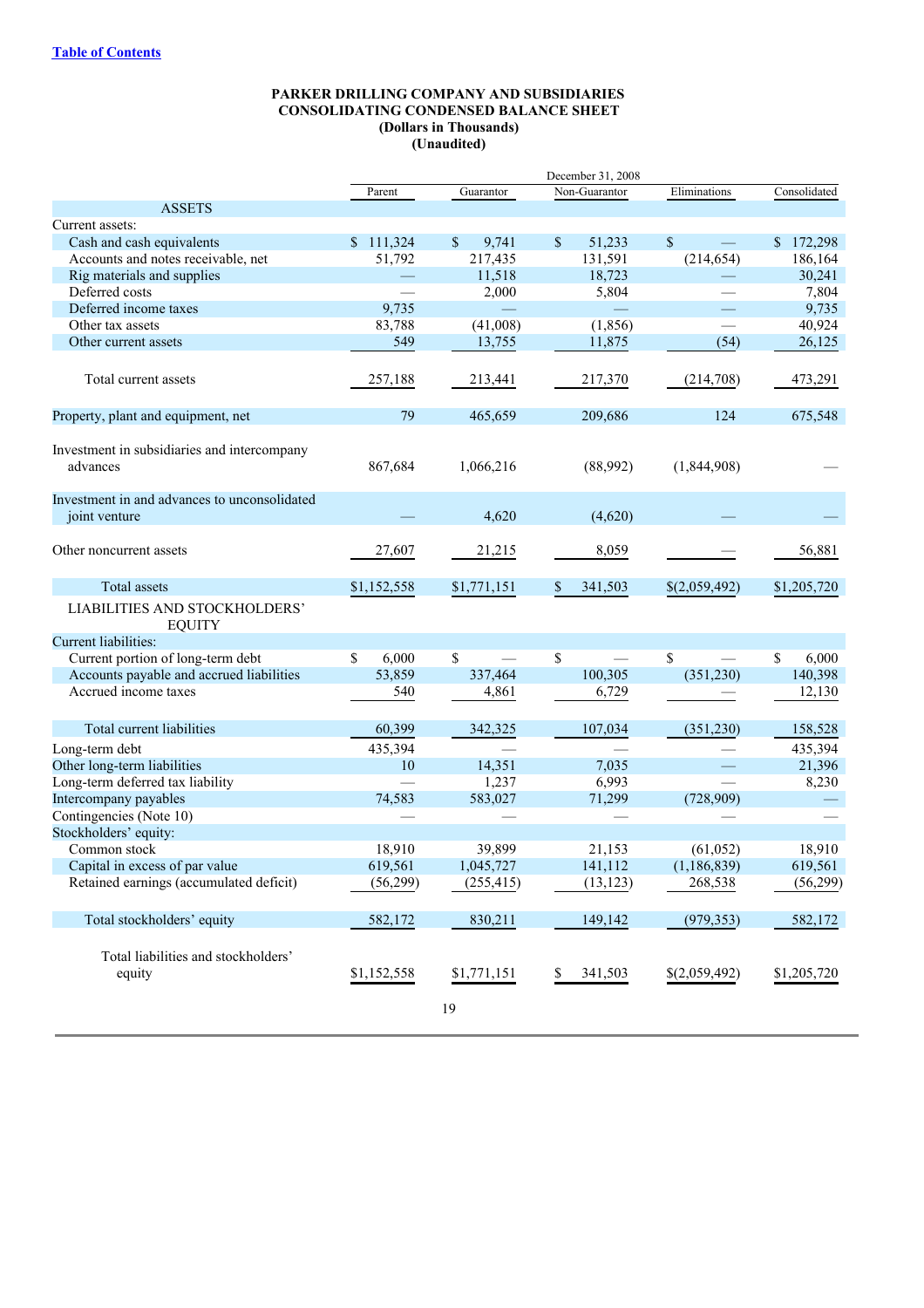|                                                                | Three months ended September 30, 2009 |             |               |               |              |  |
|----------------------------------------------------------------|---------------------------------------|-------------|---------------|---------------|--------------|--|
|                                                                | Parent                                | Guarantor   | Non-Guarantor | Eliminations  | Consolidated |  |
| Total revenues                                                 | $\mathbb{S}$                          | \$139,806   | \$<br>46,680  | \$<br>(5,077) | \$181,409    |  |
| Operating expenses                                             |                                       | 108,308     | 32,645        | (5,077)       | 135,876      |  |
| Depreciation and amortization                                  |                                       | 21,440      | 7,867         |               | 29,307       |  |
| Total operating gross margin                                   |                                       | 10,058      | 6,168         |               | 16,226       |  |
| General and administration expense (1)                         | (48)                                  | (9,758)     | (6)           |               | (9, 812)     |  |
| Provision for reduction in carrying value of<br>certain assets |                                       | (2,757)     |               |               | (2,757)      |  |
| Gain on disposition of assets, net                             |                                       | 1,075       | 150           |               | 1,225        |  |
| Total operating income (loss)                                  | (48)                                  | 1,375       | 6,312         |               | 4,882        |  |
| Other income and (expense):                                    |                                       |             |               |               |              |  |
| Interest expense                                               | (8,043)                               | (11, 635)   | (758)         | 13,343        | (7,093)      |  |
| Interest income                                                | 10,493                                | 2,277       | 1,008         | (13, 343)     | 435          |  |
| Other                                                          |                                       | (283)       | (2)           |               | (285)        |  |
| Equity in net earnings of subsidiaries                         | (17, 775)                             |             |               | 17,775        |              |  |
| Total other income and (expense)                               | (15,325)                              | (9,641)     | 248           | 17,775        | (6, 943)     |  |
| Income (benefit) before income taxes                           | (15,373)                              | (8,266)     | 6,560         | 17,775        | (2,061)      |  |
| Income tax expense (benefit):                                  |                                       |             |               |               |              |  |
| Current                                                        | (10, 240)                             | 11,530      | 35            |               | 1,325        |  |
| Deferred                                                       | (12,227)                              | 1,759       | (12)          |               | (10, 480)    |  |
| Total income tax expense (benefit)                             | (22, 467)                             | 13,289      | 23            |               | (9,155)      |  |
| Net income (loss)                                              | 7,094                                 | \$(21, 555) | \$<br>6,537   | 17,775        | \$<br>7,094  |  |

(1) All field operations general and administration expenses are included in operating expenses.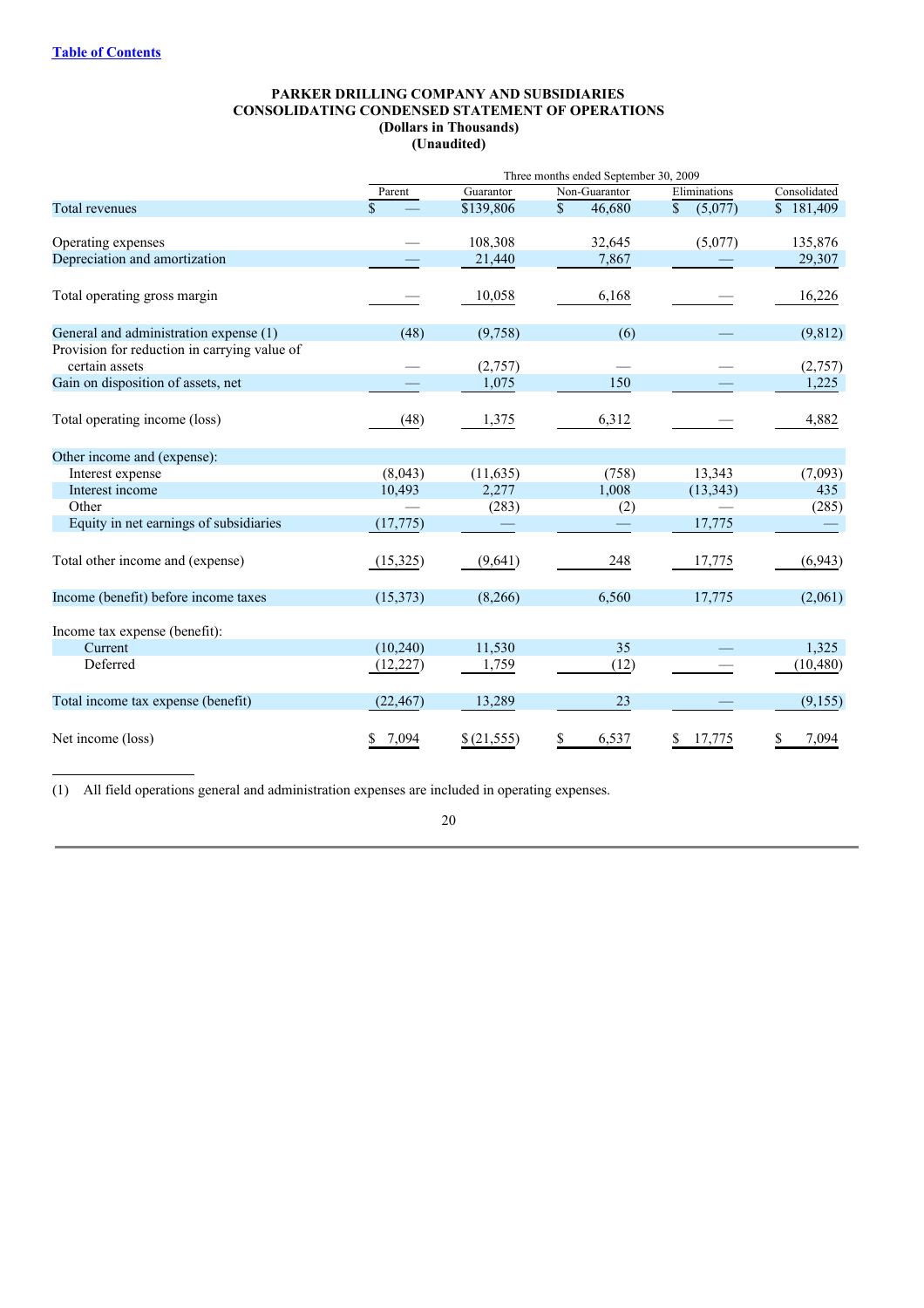| Parent         | Guarantor | Non-Guarantor          | Eliminations   | Consolidated                                                   |
|----------------|-----------|------------------------|----------------|----------------------------------------------------------------|
| $\mathbf{\$}$  | \$171,597 | $\mathbb{S}$<br>81,945 | \$(26,088)     | \$227,454                                                      |
| 5              |           |                        |                | 144,472                                                        |
|                | 21,745    | 8,918                  |                | 30,663                                                         |
| (5)            | 45,204    | 7,120                  |                | 52,319                                                         |
| (42)           | (9,221)   | (8)                    |                | $\mathbb{S}$<br>(9,271)                                        |
|                | 461       | 338                    |                | 799                                                            |
| (47)           | 36,444    | 7,450                  |                | 43,847                                                         |
|                |           |                        |                |                                                                |
| (8,187)        | (11, 814) | (62)                   | 13,037         | (7,026)                                                        |
| 10,655         | 1,890     | 875                    |                | 383                                                            |
| $\overline{2}$ | 297       |                        |                | 299                                                            |
| 28,048         |           |                        | (28, 048)      |                                                                |
| 30,518         | (9,627)   | 813                    | (28, 048)      | (6, 344)                                                       |
| 30,471         | 26,817    | 8,263                  | (28, 048)      | 37,503                                                         |
|                |           |                        |                |                                                                |
| 12,013         | 2,372     | (206)                  |                | 14,179                                                         |
| 628            | 4,897     | (31)                   |                | 5,494                                                          |
| 12,641         | 7,269     | (237)                  |                | 19,673                                                         |
| \$17,830       | \$19,548  | \$<br>8,500            | (28,048)<br>\$ | 17,830<br>\$                                                   |
|                |           | 104,648                | 65,907         | Three months ended September 30, 2008<br>(26,088)<br>(13, 037) |

(1) All field operations general and administration expenses are included in operating expenses.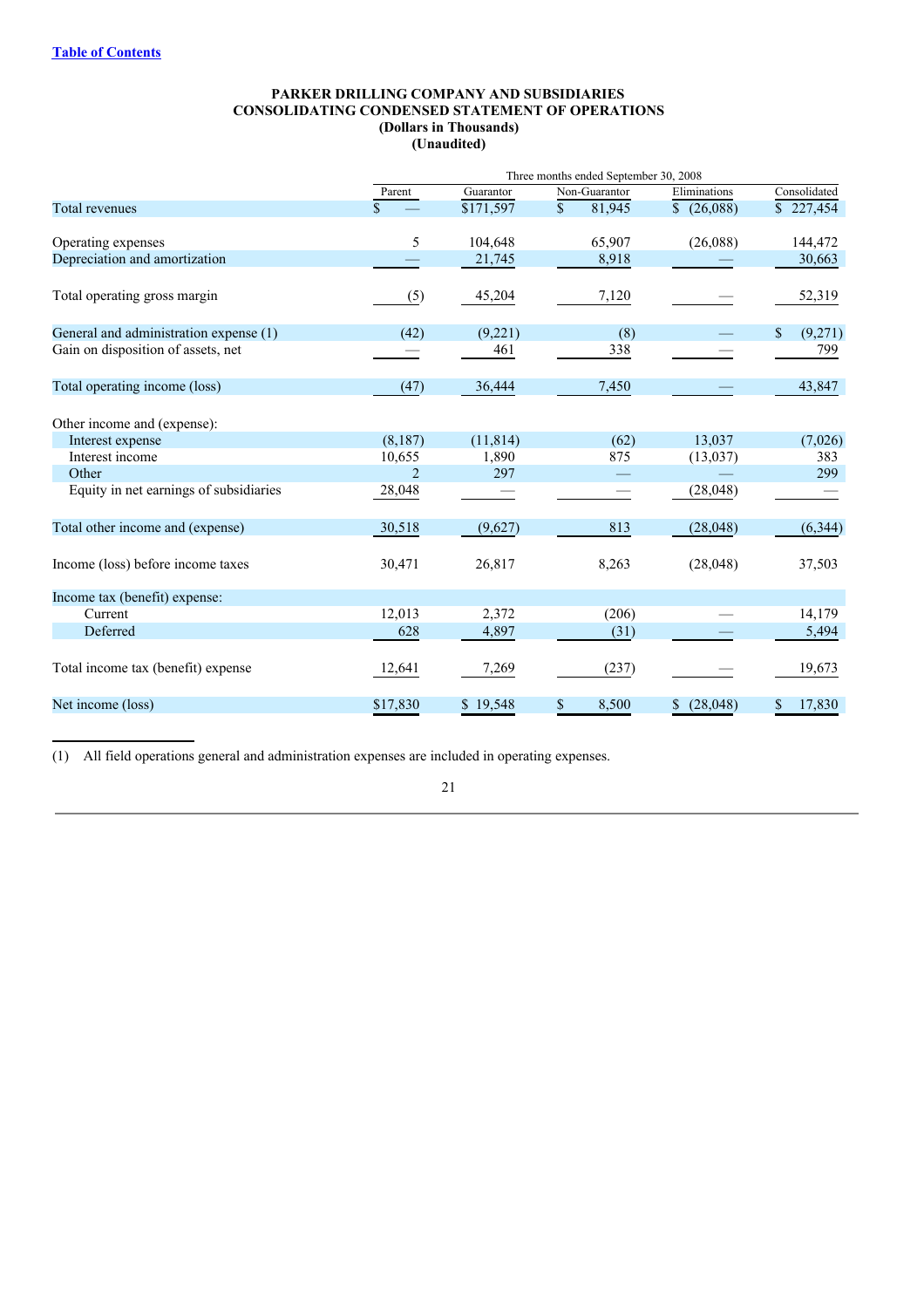|                                                                |              |            | Nine months ended September 30, 2009 |              |              |
|----------------------------------------------------------------|--------------|------------|--------------------------------------|--------------|--------------|
|                                                                | Parent       | Guarantor  | Non-Guarantor                        | Eliminations | Consolidated |
| Total revenues                                                 | $\mathbb{S}$ | \$432,922  | $\mathbb{S}$<br>197,651              | \$ (53,448)  | \$577,125    |
| Operating expenses                                             |              | 328,759    | 147,290                              | (53, 448)    | 422,601      |
| Depreciation and amortization                                  |              | 62,450     | 22,932                               |              | 85,382       |
| Total operating gross margin                                   |              | 41,713     | 27,429                               |              | 69,142       |
| General and administration expense (1)                         | (131)        | (33,827)   | (40)                                 |              | (33,998)     |
| Provision for reduction in carrying value of<br>certain assets |              | (2,757)    |                                      |              | (2,757)      |
| Gain on disposition of assets, net                             |              | 1,683      | 324                                  |              | 2,007        |
| Total operating income (loss)                                  | (131)        | 6,812      | 27,713                               |              | 34,394       |
| Other income and (expense):                                    |              |            |                                      |              |              |
| Interest expense                                               | (25, 442)    | (35,030)   | (921)                                | 38,730       | (22, 663)    |
| Interest income                                                | 31,717       | 5,951      | 8,318                                | (45,091)     | 895          |
| Other                                                          | (3)          | (373)      | 11                                   |              | (365)        |
| Equity in net earnings of subsidiaries                         | (26, 848)    |            |                                      | 26,848       |              |
| Total other income and (expense)                               | (20,576)     | (29, 452)  | 7,408                                | 20,487       | (22, 133)    |
| Income (loss) before income taxes                              | (20,707)     | (22, 640)  | 35,121                               | 20,487       | 12,261       |
| Income tax expense (benefit):                                  |              |            |                                      |              |              |
| Current                                                        | (15,929)     | 22,948     | 7,205                                |              | 14,224       |
| Deferred                                                       | (18,369)     | 2,867      | (52)                                 |              | (15, 554)    |
| Total income tax expense (benefit)                             | (34,298)     | 25,815     | 7,153                                |              | (1, 330)     |
| Net income (loss)                                              | \$13,591     | \$(48,455) | 27,968<br>\$                         | 20,487       | 13,591<br>\$ |

(1) All field operations general and administration expenses are included in operating expenses.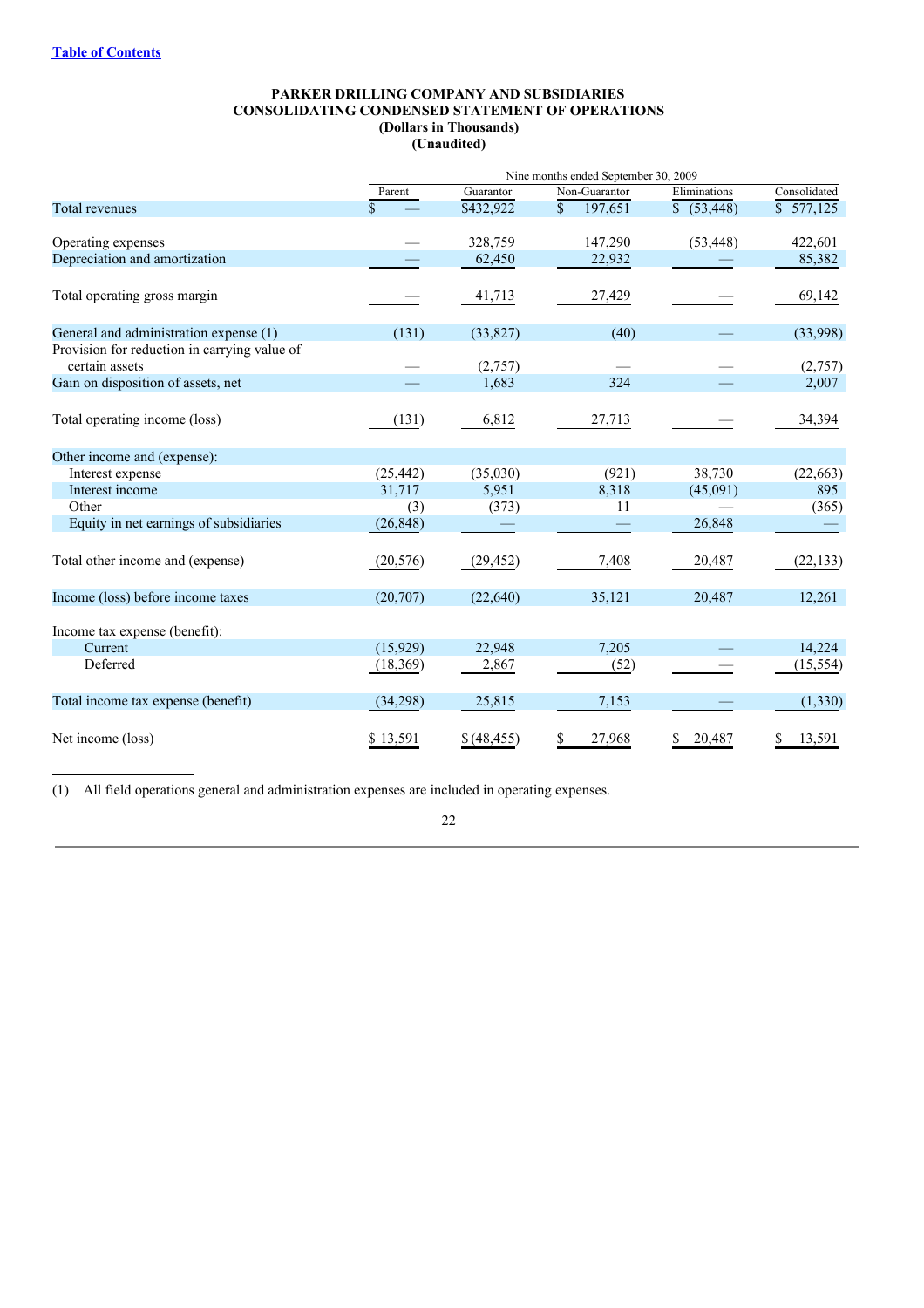|                                                              | Nine months ended September 30, 2008 |           |               |                 |              |
|--------------------------------------------------------------|--------------------------------------|-----------|---------------|-----------------|--------------|
|                                                              | Parent                               | Guarantor | Non-Guarantor | Eliminations    | Consolidated |
| Total revenues                                               | \$                                   | \$464,000 | \$<br>226,148 | \$(72,686)      | \$617,462    |
| Operating expenses                                           | 2                                    | 281,697   | 179,610       | (72,686)        | 388,623      |
| Depreciation and amortization                                |                                      | 63,283    | 21,712        |                 | 84,995       |
| Total operating gross margin                                 | (2)                                  | 119,020   | 24,826        |                 | 143,844      |
| General and administration expense (1)                       | (163)                                | (24,217)  | (40)          |                 | (24, 420)    |
| Gain on disposition of assets, net                           |                                      | 1,393     | 621           |                 | 2,014        |
| Total operating income (loss)                                | (165)                                | 96,196    | 25,407        |                 | 121,438      |
| Other income and (expense):                                  |                                      |           |               |                 |              |
| Interest expense                                             | (24, 440)                            | (35, 392) | (208)         | 39,132          | (20,908)     |
| Changes in fair value of derivative positions                |                                      |           |               |                 |              |
| Interest income                                              | 31,916                               | 5,700     | 2,637         | (39, 132)       | 1,121        |
| Equity in loss of unconsolidated joint venture, net of taxes |                                      | (1,105)   |               |                 | (1,105)      |
| Minority interest                                            |                                      |           |               |                 |              |
| Other                                                        | $\overline{4}$                       | 302       | 197           |                 | 503          |
| Equity in net earnings of subsidiaries                       | 75,435                               |           |               | (75, 435)       |              |
| Total other income and (expense)                             | 82,915                               | (30, 495) | 2,626         | (75, 435)       | (20, 389)    |
| Income (loss) before income taxes                            | 82,750                               | 65,701    | 28,033        | (75, 435)       | 101,049      |
| Income tax (benefit) expense:                                |                                      |           |               |                 |              |
| Current                                                      | 4,748                                | 1,363     | 6,913         |                 | 13,024       |
| Deferred                                                     | 15,073                               | 9,561     | 462           |                 | 25,096       |
| Total income tax expense                                     | 19,821                               | 10,924    | 7,375         |                 | 38,120       |
| Net income (loss)                                            | \$62,929                             | \$54,777  | 20,658<br>\$  | (75, 435)<br>S. | 62,929<br>\$ |

(1) All field operations general and administration expenses are included in operating expenses.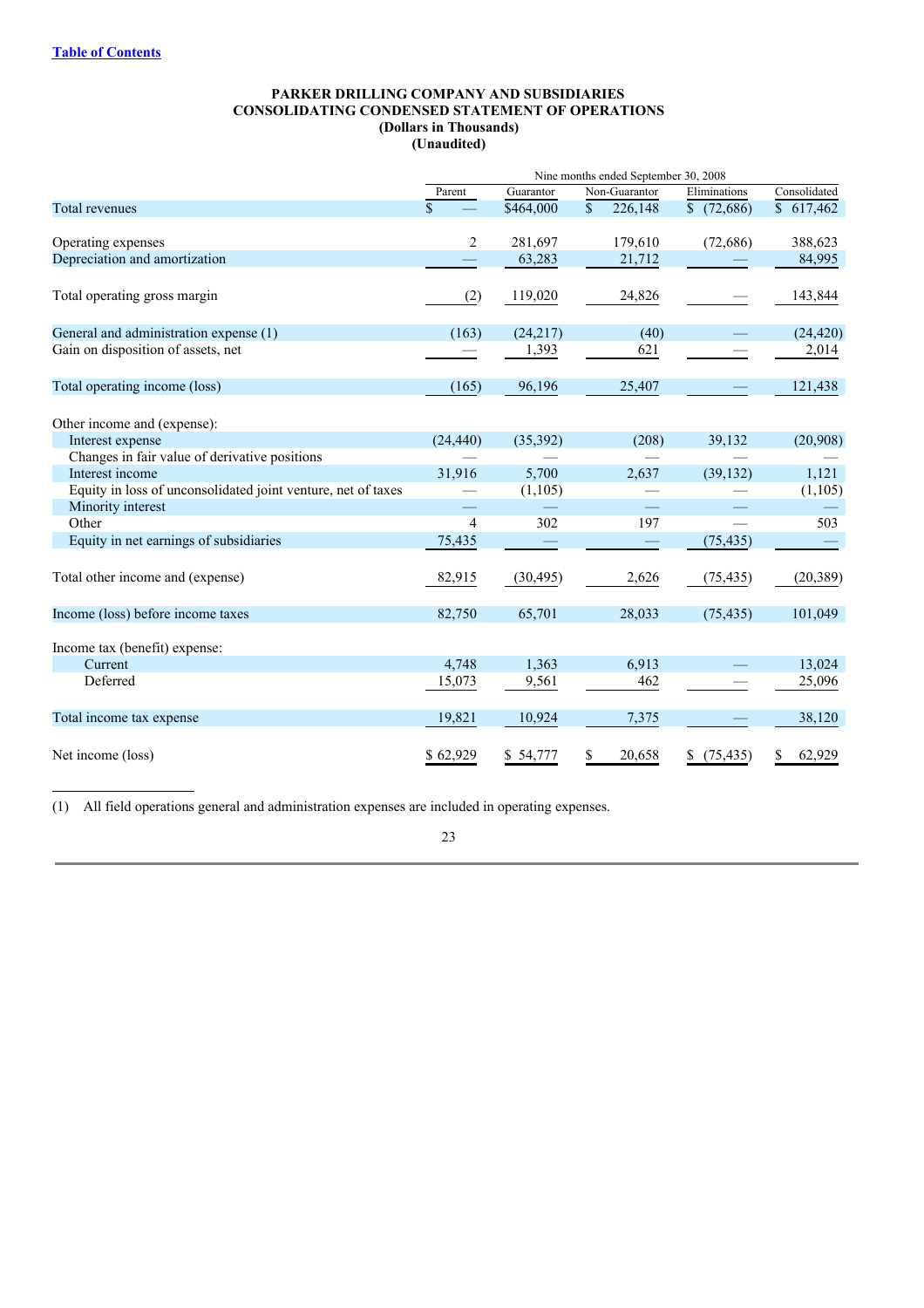|                                                                         |                     |              | Nine months ending September 30, 2009 |              |              |
|-------------------------------------------------------------------------|---------------------|--------------|---------------------------------------|--------------|--------------|
|                                                                         | Parent              | Guarantor    | Non-Guarantor                         | Eliminations | Consolidated |
| Cash flows from operating activities:                                   |                     |              |                                       |              |              |
| Net income (loss)                                                       | \$13,591            | \$ (48, 455) | 27,968<br>\$                          | 20,487<br>\$ | 13,591<br>\$ |
| Adjustments to reconcile net income (loss) to                           |                     |              |                                       |              |              |
| net cash provided by operating activities:                              |                     |              |                                       |              |              |
| Depreciation and amortization                                           |                     | 62,450       | 22,932                                |              | 85,382       |
| Gain on disposition of assets                                           |                     | (1,683)      | (324)                                 |              | (2,007)      |
| Deferred tax expense (benefit)                                          | (18, 369)           | 2,867        | (52)                                  |              | (15, 554)    |
| Provision for reduction in carrying                                     |                     |              |                                       |              |              |
| value of certain assets                                                 |                     | 2,757        |                                       |              | 2,757        |
| Expenses not requiring cash                                             | 8,347               | (1)          |                                       |              | 8,346        |
| Equity in net earnings of subsidiaries<br>Change in accounts receivable | 26,848              | (35,696)     |                                       | (26, 848)    | (6,351)      |
| Change in other assets                                                  | 31,144<br>(18, 815) | 41,136       | (1,799)<br>(33, 647)                  |              | (11, 326)    |
| Change in liabilities                                                   | 12,658              | (24, 529)    | 3,360                                 |              | (8,511)      |
|                                                                         |                     |              |                                       |              |              |
| Net cash provided by (used in) operating                                |                     |              |                                       |              |              |
| activities                                                              | 55,404              | (1, 154)     | 18,438                                | (6,361)      | 66,327       |
| Cash flows from investing activities:                                   |                     |              |                                       |              |              |
| Capital expenditures                                                    |                     | (113, 409)   | (13,500)                              |              | (126,909)    |
| Proceeds from the sale of assets                                        |                     | 2,632        | 732                                   |              | 3,364        |
| Intercompany dividend payments                                          |                     |              | (6,361)                               | 6,361        |              |
|                                                                         |                     |              |                                       |              |              |
| Net cash provided by (used in) investing<br>activities                  |                     | (110,777)    | (19, 129)                             | 6,361        | (123, 545)   |
|                                                                         |                     |              |                                       |              |              |
| Cash flows from financing activities:                                   |                     |              |                                       |              |              |
| Proceeds from draw on revolver credit<br>facility                       | 4,000               |              |                                       |              | 4,000        |
| Paydown on revolver credit facility                                     | (23,000)            |              |                                       |              | (23,000)     |
| Proceeds from stock options exercised                                   | 199                 |              |                                       |              | 199          |
| Excess tax cost from stock-based                                        |                     |              |                                       |              |              |
| compensation                                                            | (1,848)             |              |                                       |              | (1, 848)     |
| Intercompany advances, net                                              | (122, 194)          | 105,911      | 16,283                                |              |              |
| Net cash provided by (used in) financing                                |                     |              |                                       |              |              |
| activities                                                              | (142, 843)          | 105,911      | 16,283                                |              | (20, 649)    |
| Net increase (decrease) in cash and cash                                |                     |              |                                       |              |              |
| equivalents                                                             | (87, 439)           | (6,020)      | 15,592                                |              | (77, 867)    |
|                                                                         |                     |              |                                       |              |              |
| Cash and cash equivalents at beginning of year                          | 111,324             | 9,741        | 51,233                                |              | 172,298      |
| Cash and cash equivalents at end of period                              | \$23,885            | \$<br>3,720  | \$<br>66,826                          |              | 94,431<br>S. |
|                                                                         |                     | 24           |                                       |              |              |
|                                                                         |                     |              |                                       |              |              |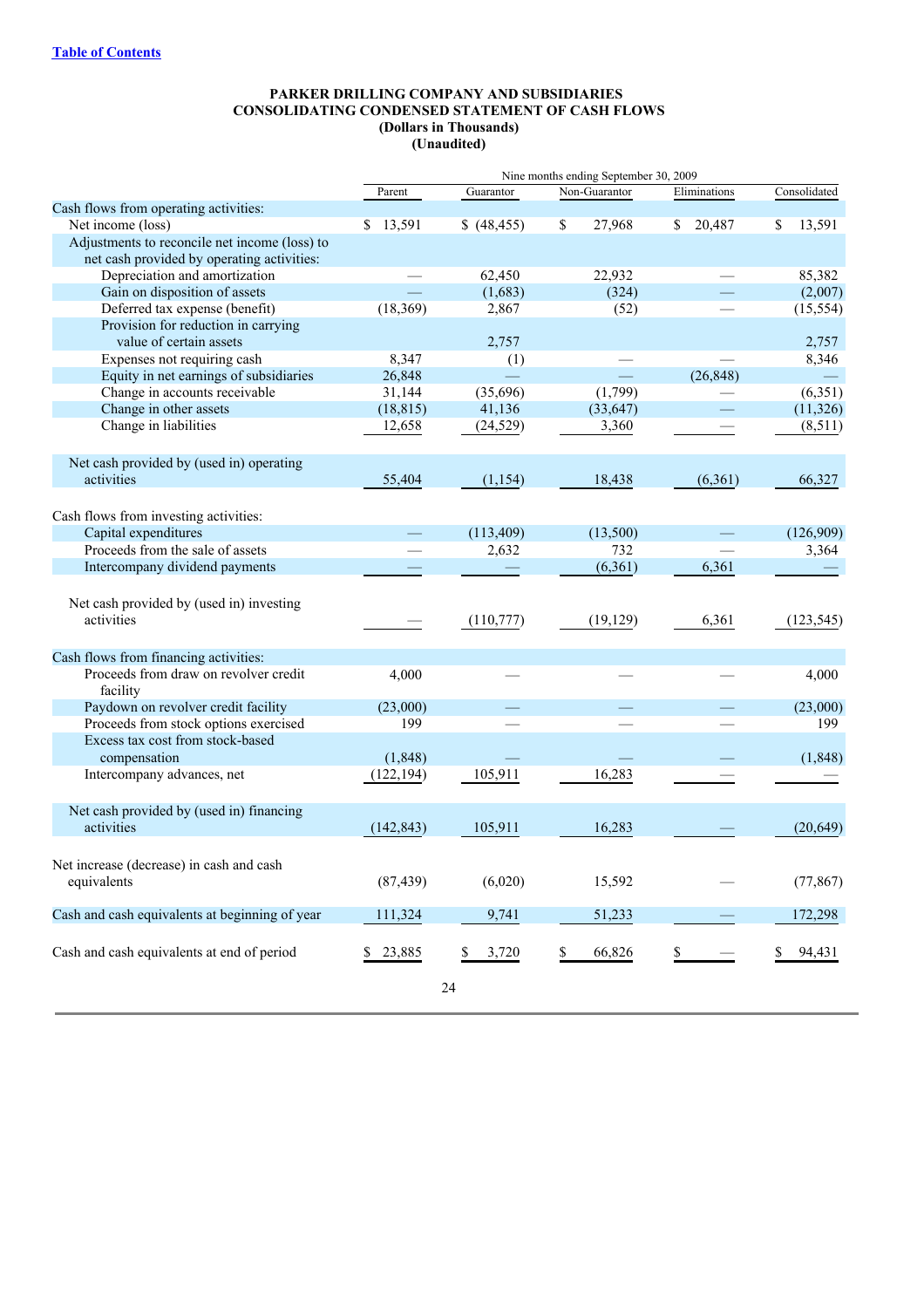|                                                                                                          | Nine months ending September 30, 2008 |                        |               |              |              |
|----------------------------------------------------------------------------------------------------------|---------------------------------------|------------------------|---------------|--------------|--------------|
|                                                                                                          | Parent                                | Guarantor              | Non-Guarantor | Eliminations | Consolidated |
| Cash flows from operating activities:                                                                    |                                       |                        |               |              |              |
| Net income (loss)                                                                                        | \$62,929                              | $\overline{\$}$ 54,777 | \$<br>20,658  | \$(75, 435)  | 62,929<br>\$ |
| Adjustments to reconcile net income (loss) to<br>net cash provided by (used in) operating<br>activities: |                                       |                        |               |              |              |
| Depreciation and amortization                                                                            |                                       | 63,283                 | 21,712        |              | 84,995       |
| Gain on disposition of assets                                                                            |                                       | (1, 393)               | (621)         |              | (2,014)      |
| Equity in loss of unconsolidated joint                                                                   |                                       |                        |               |              |              |
| venture                                                                                                  |                                       | 1,105                  |               |              | 1,105        |
| Deferred income tax expense                                                                              | 15,073                                | 9,561                  | 462           |              | 25,096       |
| Expenses not requiring cash                                                                              | 8,863                                 | 2,917                  |               | L.           | 11,780       |
| Equity in net earnings of subsidiaries                                                                   | (75, 435)                             |                        |               | 75,435       |              |
| Change in accounts receivable                                                                            | 20,418                                | 752                    | (68,073)      |              | (46,903)     |
| Change in other assets                                                                                   | 8,039                                 | (4,065)                | 3,653         |              | 7,627        |
| Change in liabilities                                                                                    | (1, 542)                              | (48, 426)              | 38,081        |              | (11, 887)    |
| Net cash provided by operating activities                                                                | 38,345                                | 78,511                 | 15,872        |              | 132,728      |
| Cash flows from investing activities:                                                                    |                                       |                        |               |              |              |
| Capital expenditures                                                                                     |                                       | (128, 803)             | (28,510)      |              | (157,313)    |
| Proceeds from the sale of assets                                                                         |                                       | 3,284                  | 0             |              | 3,284        |
| Proceeds from insurance claims                                                                           |                                       |                        | 951           |              | 951          |
| Investment in unconsolidated joint venture                                                               |                                       | (5,000)                |               |              | (5,000)      |
| Net cash used in investing activities                                                                    |                                       | (130, 519)             | (27, 559)     |              | (158,078)    |
|                                                                                                          |                                       |                        |               |              |              |
| Cash flows from financing activities:<br>Proceeds from draw on term note facility                        | 50,000                                |                        |               |              | 50,000       |
| Paydown on revolver credit facility                                                                      | (35,000)                              |                        |               |              | (35,000)     |
| Proceeds from draw on revolver credit                                                                    |                                       |                        |               |              |              |
| facility                                                                                                 | 25,000                                |                        |               |              | 25,000       |
| Payment of debt issuance costs                                                                           | (1,846)                               |                        |               |              | (1, 846)     |
| Proceeds from stock options exercised                                                                    | 1,970                                 |                        |               |              | 1,970        |
| Excess tax benefit from stock based<br>compensation                                                      | 379                                   |                        |               |              | 379          |
| Intercompany advances, net                                                                               | (83, 520)                             | 51,641                 | 31,879        |              |              |
| Net cash provided by (used in) financing<br>activities                                                   | (43,017)                              | 51,641                 | 31,879        |              | 40,503       |
|                                                                                                          |                                       |                        |               |              |              |
| Net increase (decrease) in cash and cash                                                                 |                                       |                        |               |              |              |
| equivalents                                                                                              | (4,672)                               | (367)                  | 20,192        |              | 15,153       |
| Cash and cash equivalents at beginning of year                                                           | 31,326                                | 8,314                  | 20,484        |              | 60,124       |
| Cash and cash equivalents at end of period                                                               | \$26,654                              | 7,947<br>\$            | 40,676<br>\$  |              | 75,277<br>\$ |
|                                                                                                          |                                       | 25                     |               |              |              |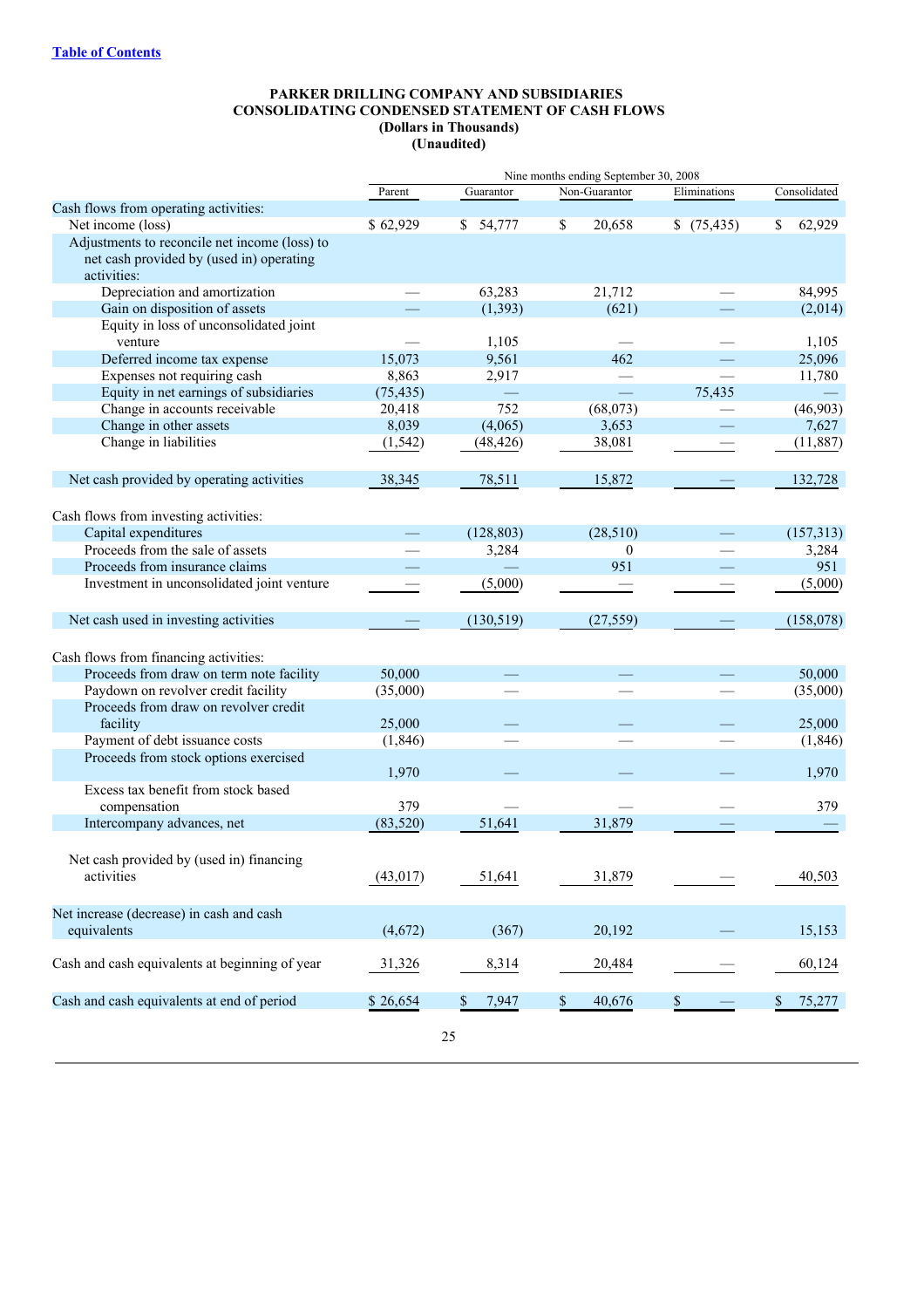## **ITEM 2.** *MANAGEMENT'S DISCUSSION AND ANALYSIS OF FINANCIAL CONDITION AND RESULTS OF OPERATIONS*

#### **DISCLOSURE NOTE REGARDING FORWARD-LOOKING STATEMENTS**

This Form 10-Q contains statements that are "forward-looking statements" within the meaning of Section 27A of the Securities Act of 1933, as amended, or the Securities Act, and Section 21E of the Securities Exchange Act of 1934, as amended, or the Exchange Act. All statements contained in this Form 10-Q, other than statements of historical facts, are "forward-looking statements" for purposes of these provisions, including any statements regarding:

- **•** stability of prices and demand for oil and natural gas;
- **•** levels of oil and natural gas exploration and production activities;
- **•** demand for contract drilling and drilling related services and demand for rental tools;
- **•** our future operating results and profitability;
- **•** our future rig utilization, dayrates and rental tools activity;
- **•** entering into new, or extending existing drilling contracts and our expectations concerning when our rigs will commence operations under such contracts;
- **•** growth through acquisitions of companies or assets;
- **•** construction or upgrades of rigs and expectations regarding when these rigs will commence operations;
- **•** capital expenditures for acquisition of rigs, construction of new rigs or major upgrades to existing rigs;
- **•** entering into joint venture agreements;
- **•** our future liquidity;
- **•** availability and sources of funds to reduce our debt and expectations of when debt will be reduced;
- **•** the outcome of pending or future legal proceedings, tax assessments and other claims;
- **•** the availability of insurance coverage for pending or future claims;
- **•** the enforceability of contractual indemnification in relation to pending or future claims;
- **•** compliance with covenants under our senior credit facility and indentures for our senior notes; and
- **•** organic growth of our operations.

In some cases, you can identify these statements by forward-looking words such as "anticipate," "believe," "could," "estimate," "expect," "intend," "outlook," "may," "should," "will" and "would" or similar words. Forward-looking statements are based on certain assumptions and analyses made by our management in light of their experience and perception of historical trends, current conditions, expected future developments and other factors they believe are relevant. Although our management believes that their assumptions are reasonable based on information currently available, those assumptions are subject to significant risks and uncertainties, many of which are outside of our control. The following factors, as well as any other cautionary language included in this Form 10-Q, provide examples of risks, uncertainties and events that may cause our actual results to differ materially from the expectations we describe in our "forwardlooking statements:"

- **•** worldwide economic and business conditions that adversely affect market conditions and/or the cost of doing business;
- **•** inability of the Company to access the credit markets;
- **•** the U.S. economy and the demand for natural gas;
- **•** worldwide demand for oil;
- **•** fluctuations in the market prices of oil and natural gas;
- **•** imposition of unanticipated trade restrictions;
- **•** unanticipated operating hazards and uninsured risks;
- **•** political instability, terrorism or war;
- **•** governmental regulations, including changes in accounting rules or tax laws or ability to remit funds to the U.S., that adversely affect the cost of doing business;
- **•** changes in the tax laws that would allow double taxation on foreign sourced income;
- **•** the outcome of our investigation and the parallel investigations by the Securities and Exchange Commission and the Department of Justice into possible violations of U.S. law, including the Foreign Corrupt Practices Act;
- **•** contemplated U.S. legislation on carbon emissions;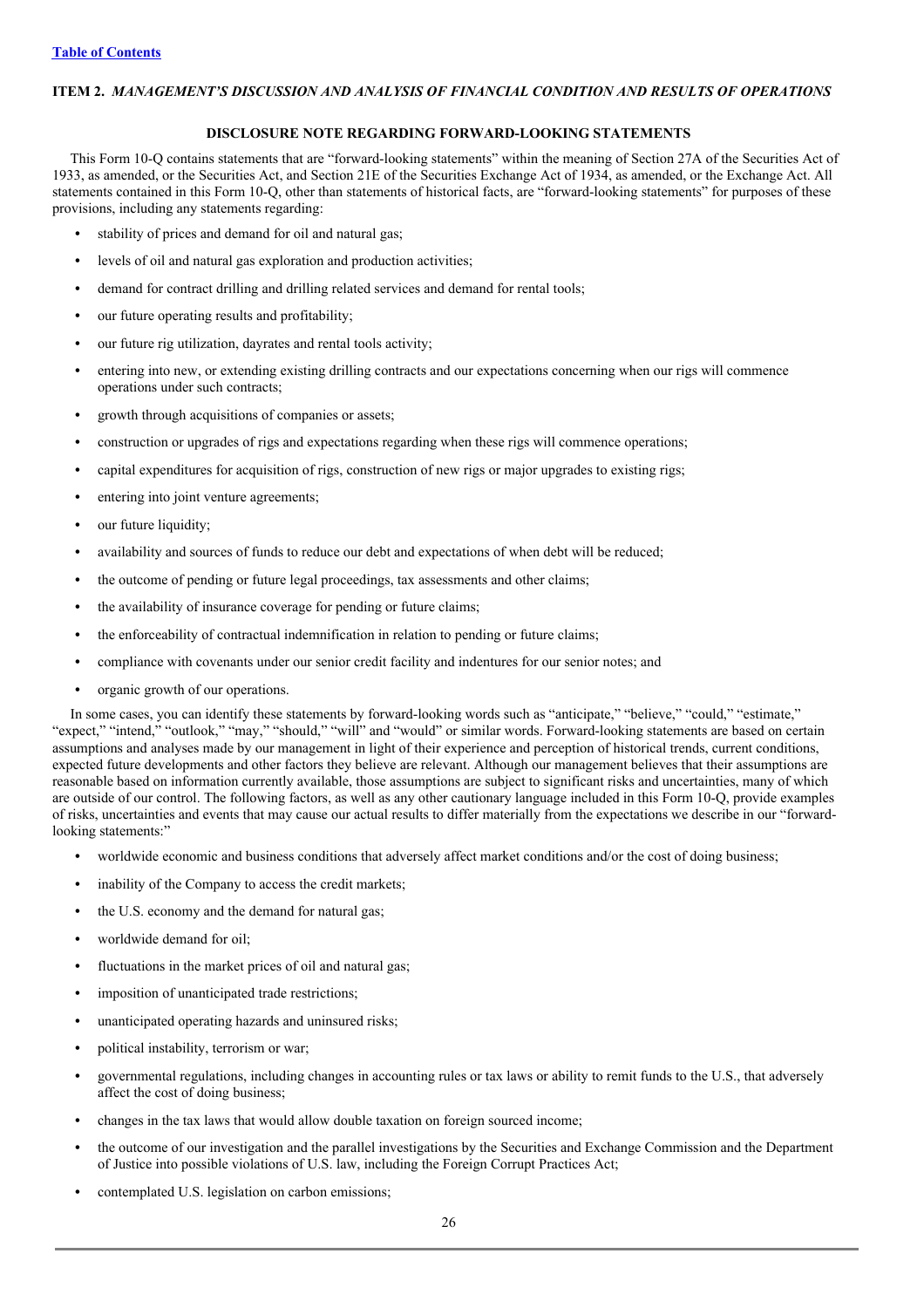## **DISCLOSURE NOTE REGARDING FORWARD-LOOKING STATEMENTS** *(continued)*

- **•** potential new "employer" taxes on U.S. Health Care Plans;
- **•** adverse environmental events;
- **•** adverse weather conditions;
- **•** global health concerns;
- **•** changes in the concentration of customer and supplier relationships;
- **•** ability of our customers and suppliers to obtain financing for their operations;
- **•** unexpected cost increases for new construction and upgrade and refurbishment projects;
- delays in obtaining components for capital projects and ongoing operational maintenance;
- **•** shortages of skilled labor;
- **•** unanticipated cancellation of contracts by operators;
- **breakdown** of equipment:
- **•** other operational problems including delays in start-up of operations;
- **•** changes in competition;
- **•** the effect of litigation and contingencies; and
- **•** other similar factors (some of which are discussed in documents referred to in this Form 10-Q, including the risk factors described in our 2008 Annual Report on Form 10-K and our other reports and filings with the Securities and Exchange Commission).

Each "forward-looking statement" speaks only as of the date of this Form 10-Q, and we undertake no obligation to publicly update or revise any forward-looking statements, whether as a result of new information, future events or otherwise. Before you decide to invest in our securities, you should be aware that the occurrence of the events described in these risk factors and elsewhere in this Form 10-Q could have a material adverse effect on our business, results of operations, financial condition and cash flows.

#### **OVERVIEW AND OUTLOOK**

#### **Summary**

The results of this past quarter reflect the harsh conditions that prevailed in many of our markets as well as the durability and resilience of the Company's strategy, business balance and geographic diversity. Through cost containment actions we were able to moderate the adverse effects on our operations' results while employing our business strategies as previously disclosed and discussed in our annual filings, we were able to maintain our competitive position.

The International Drilling, U.S. Gulf of Mexico Barge Drilling and Rental Tools segments reported lower revenues, compared to the prior year's third quarter. These lower revenues were caused by reduced utilization in each business and lower dayrates for the barge drilling operations and higher price discounts for rental tools. The international drilling segment has experienced pricing pressures, though, by managing costs, the segment has improved its gross margin and gross margin as percent of revenues. Meanwhile, Project Management & Engineering Services revenues increased, due primarily to the long-term nature of our customers' plans and programs. Construction Contract revenues increased in line with progress on the BP-owned Liberty rig ("Liberty"). Despite difficult and challenging market conditions, each of our operations produced positive gross margins, including the barge drilling business which recorded a 18.6 percent gross margin as a percent of sales (excluding non-cash depreciation) this past quarter and has achieved a positive gross margin year-to-date.

#### **Overview**

Revenues for the three months ended September 30, 2009 declined 20.0 percent to \$181.4 million from the prior year's third quarter revenues of \$227.5 million, attributable to declines in worldwide drilling and tool rental revenues partially offset by increased revenues related to project management and construction contracts.

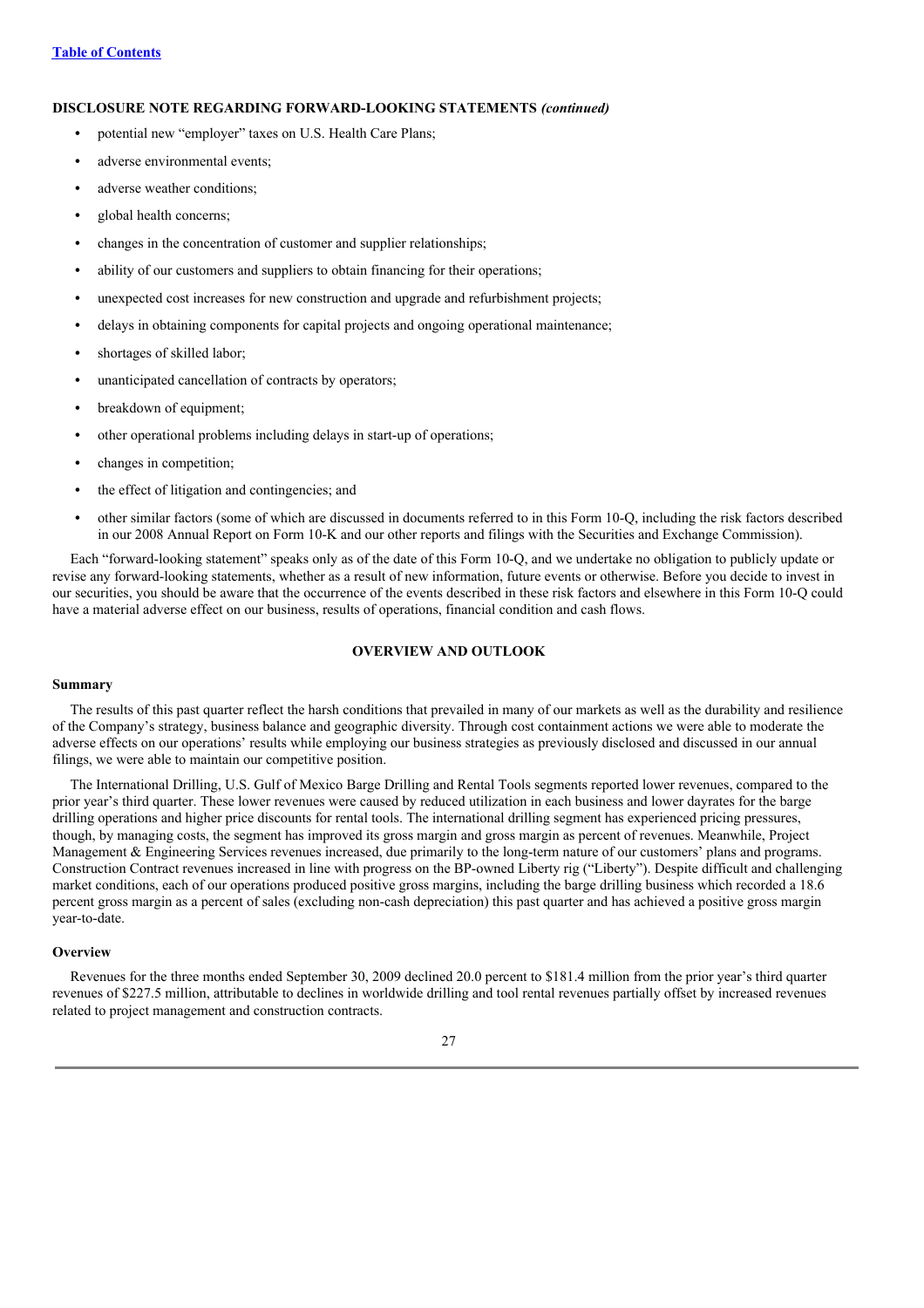## **OVERVIEW AND OUTLOOK** *(continued)*

International Drilling revenues fell as a result of lower average fleet utilization. Rental Tools revenues decreased primarily from the decline in U.S. land and Gulf of Mexico shelf drilling activity and the impact of increased discounting. The discounting has been partially offset by increased demand for work-over equipment, increasing opportunities in the active shale regions and additional offshore deep drilling accounts. U.S. Barge Drilling revenues declined due to lower utilization and reduced dayrates. Revenues for Project Management and Engineering Services segment increased reflecting the contribution of pre-operational revenues for the Liberty rig operations and maintenance contract and from a FEED ("Front End Engineering Design") study for Arkutun Dagi, while the Construction Contract segment revenues represent the Company's progress on delivering, rigging-up and commissioning the Liberty rig.

The Company recorded operating income of \$4.9 million for the 2009 third quarter, compared to \$43.8 million for the prior year's third quarter. International Drilling's gross margin decreased from the prior year while gross margin as a percent of revenues improved, primarily as a result of lower operating costs throughout the segment. The decline in gross margin for Rental Tools reflected the significant reduction in overall demand due to reduced drilling activity in the U.S. land market and Gulf of Mexico shelf. This has led to competitive discounting of rental rates that has impacted the segment's gross margin and gross margin as a percent of revenues. U.S. Barge Drilling's gross margin level reflects the reduced market activity in the Gulf of Mexico barge drilling market. An improvement from the 2009 second quarter was achieved through increased rig utilization and cost management initiatives. Project Management and Engineering Services' gross margin and gross margin as a percent of revenues increased due to the contribution from a FEED ("Front End Engineering Design") study for Arkutun Dagi, commissioning the Liberty rig and a lower level of reimbursables in the current quarter.

#### **Outlook**

The U.S. Gulf of Mexico barge rig utilization rate increased sequentially in each of the last two quarters, rental tool placements have risen, the number of tenders for international drilling contracts has grown and project management opportunities have expanded. There are still areas of concern — dayrates remain under competitive market pressure, tool rental rates continue to be heavily discounted and contract commitments are slow to develop. Overall, though, we believe the outlook may be slowly improving. While there is some uncertainty in our outlook — and we believe it is warranted — we remain confident in the ability of our businesses to manage through these current market conditions to retain or add business based upon our technical capabilities and safety performance, and we will continue to control costs as we have demonstrated throughout the year. We believe these conditions present opportunities to make competitive and strategic gains based on the strength of our operations and business relationships.

We expect to maintain our international rig utilization near the current rate in the short term. The level of rig tenders is improving and should support the current fleet utilization rates. There is still some pressure on dayrates on re-contracted rigs and our challenge will be to match this with lower costs and improved efficiency. In addition, our Caspian Sea barge drilling rig will be on reduced dayrate beginning in the fourth quarter as it undergoes a scheduled overhaul and upgrade.

The slow pace of U.S. drilling and price discounting will continue to hamper our Rental Tools business. Added deepwater work and incremental activity in the Marcellus and other shale plays is expected to provide a partial offset to the discounting.

In the near-term, we expect the U.S. Gulf of Mexico barge business to stabilize around current levels. There has been an improvement in the market's overall fleet utilization which may improve dayrates. We are near the end of hurricane season and that should remove one impediment to drilling demand.

Based on the currently contracted business, we anticipate project management to continue to perform at current levels through the remainder of the year.

Construction Contract revenues and gross margin will reflect progress on the BP-owned Liberty rig which has been successfully sealifted to its satellite drilling island in Alaska with completion of this contract anticipated to occur in early 2010.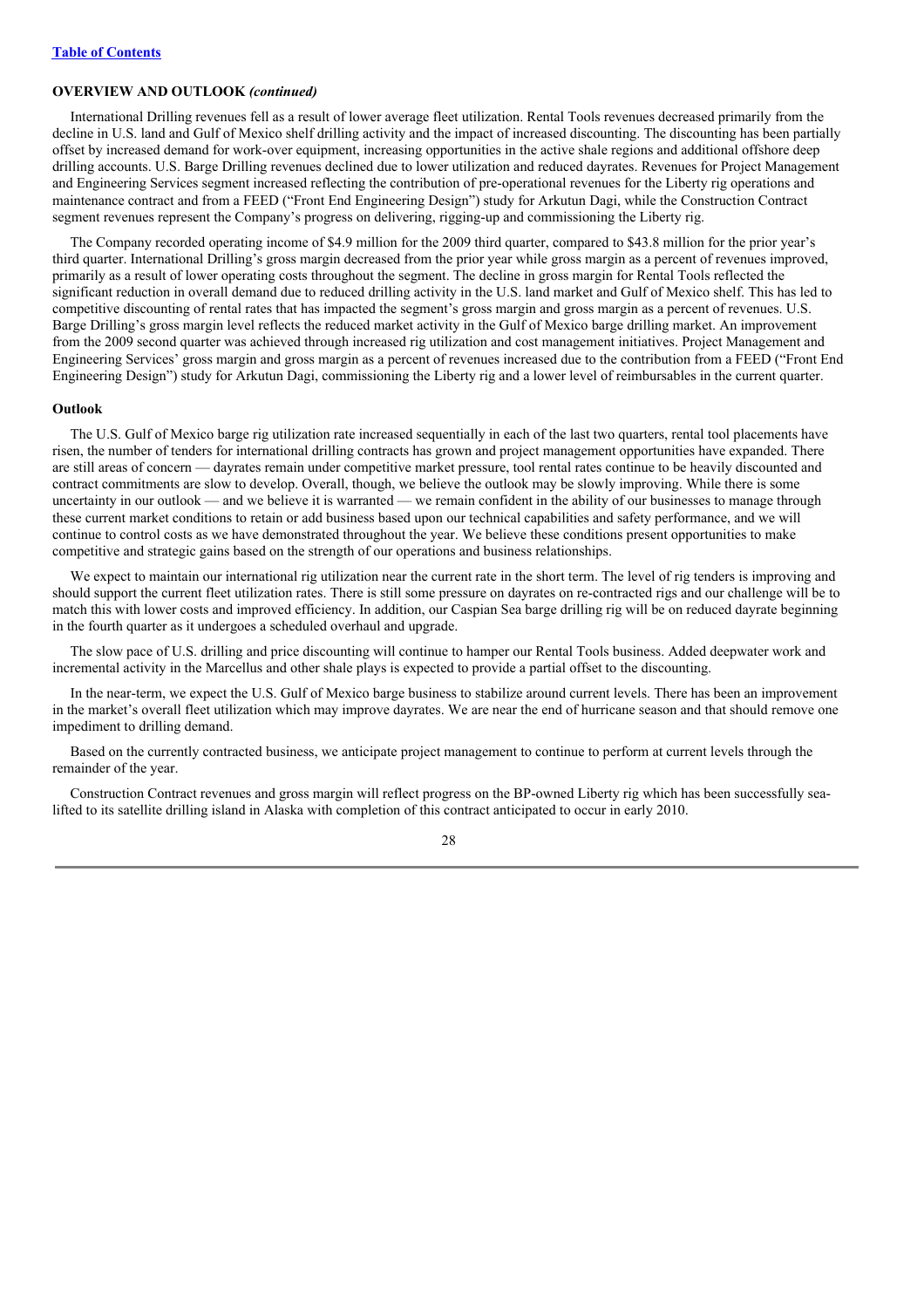## **RESULTS OF OPERATIONS**

#### *Three Months Ended September 30, 2009 Compared with Three Months Ended September 30, 2008*

We recorded net income of \$7.1 million for the three months ended September 30, 2009, as compared to net income of \$17.8 million for the three months ended September 30, 2008. Operating gross margin was \$16.2 million for the three months ended September 30, 2009 as compared to \$52.3 million for the three months ended September 30, 2008.

In the first quarter of 2008, we began separate presentation of our project management and engineering services segment. As part of our long-term strategic growth plan, we have begun to separately monitor the results of this non-capital intensive segment of operations. We also created a new segment in the second quarter of 2008 to separately reflect results of our rig construction contracts.

The following is an analysis of our operating results for the comparable quarters:

|                                                                |           |      | Three Months Ended September 30, |      |
|----------------------------------------------------------------|-----------|------|----------------------------------|------|
|                                                                | 2009      |      | 2008                             |      |
|                                                                |           |      | (Dollars in Thousands)           |      |
| Revenues:                                                      |           |      |                                  |      |
| <b>International Drilling</b>                                  | \$63,966  | 35%  | \$<br>92,226                     | 41%  |
| U.S. Drilling                                                  | 12,350    | 7%   | 44,743                           | 20%  |
| Project Management and Engineering Services                    | 25,869    | 14%  | 24,089                           | 10%  |
| <b>Construction Contracts</b>                                  | 55,325    | 30%  | 20,421                           | 9%   |
| <b>Rental Tools</b>                                            | 23,899    | 14%  | 45,975                           | 20%  |
| Total revenues                                                 | \$181,409 | 100% | 227,454<br>$\mathbb{S}$          | 100% |
| Operating gross margin (1):                                    |           |      |                                  |      |
| International Drilling gross margin excluding depreciation and |           |      |                                  |      |
| amortization                                                   | \$22,002  | 34%  | 28,544<br>\$                     | 31%  |
| U.S. Drilling gross margin excluding depreciation and          |           |      |                                  |      |
| amortization                                                   | 2,293     | 19%  | 22,893                           | 51%  |
| Project Management and Engineering Services gross margin       |           |      |                                  |      |
| excluding depreciation and amortization                        | 6.449     | 25%  | 2,638                            | 11%  |
| Construction Contracts excluding depreciation and amortization | 3,122     | 6%   | 1,098                            | 5%   |
| Rental Tools gross margin excluding depreciation and           |           |      |                                  |      |
| amortization                                                   | 11,667    | 49%  | 27,809                           | 60%  |
| Depreciation and amortization                                  | (29, 307) |      | (30,663)                         |      |
| Total operating gross margin (2)                               | 16,226    |      | 52,319                           |      |
| General and administration expense                             | (9,812)   |      | (9,271)                          |      |
| Provision for reduction in carrying value of certain assets    | (2,757)   |      |                                  |      |
| Gain on disposition of assets, net                             | 1,225     |      | 799                              |      |
| Total operating income                                         | 4,882     |      | 43.847                           |      |

(1) Gross margins, excluding the depreciation and amortization line item are computed as revenues less direct operating expenses, excluding depreciation and amortization expense; gross margin percentages are computed as gross margin, excluding depreciation and amortization, as a percent of revenues. The gross margin amounts, excluding depreciation and amortization, and gross margin percentages should not be used as a substitute for those amounts reported under accounting principles generally accepted in the United States ("GAAP"). However, we monitor our business segments based on several criteria, including gross margin. Management believes that this information is useful to our investors because it more accurately reflects cash generated by segment. Such gross margin amounts are reconciled to our most comparable GAAP measure as follows: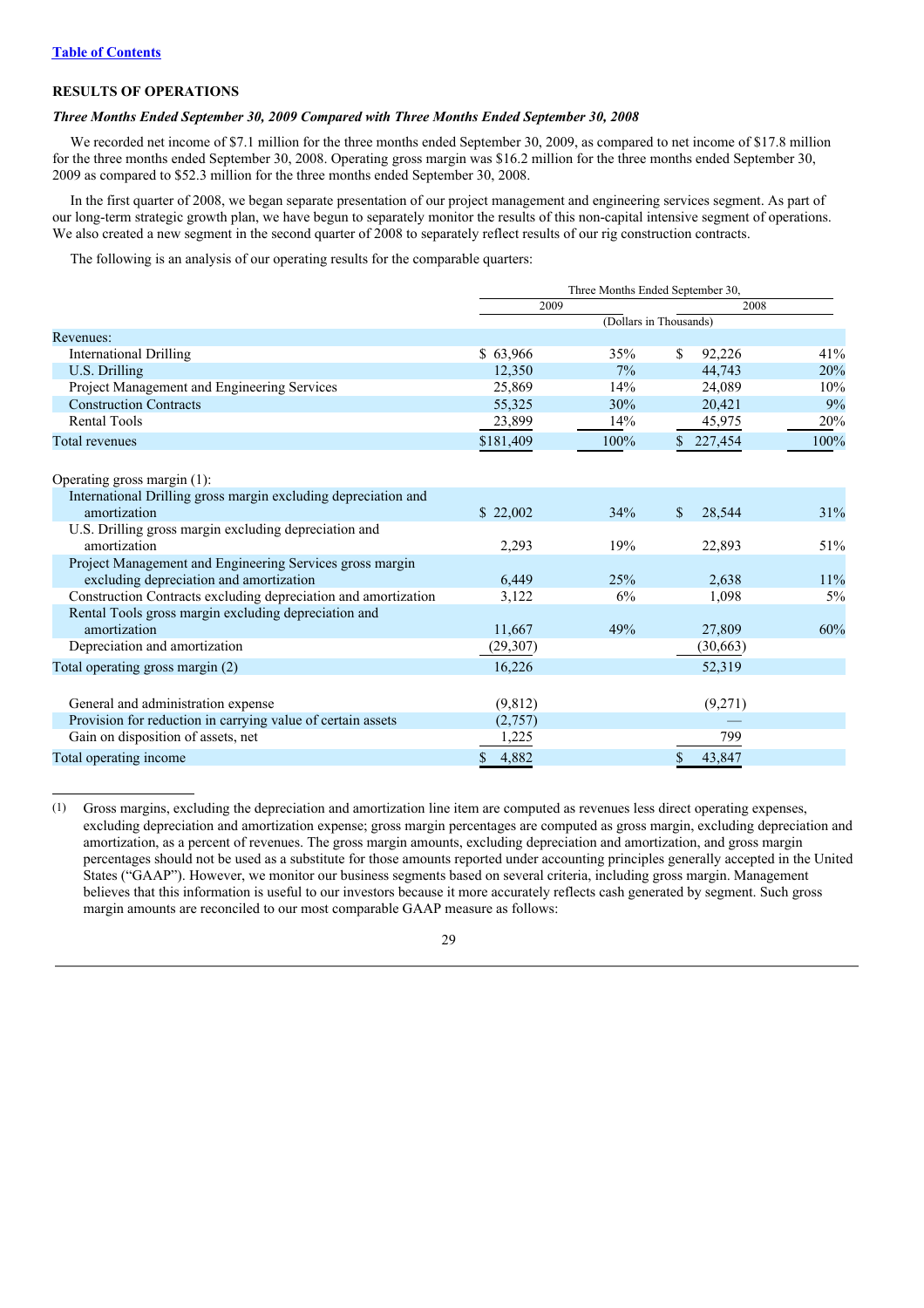## **RESULTS OF OPERATIONS** *(continued)*

| Three Months Ended:                                                         | International<br>Drilling | U.S. Drilling | Project<br>Management<br>and<br>Engineering<br>Services<br>(Dollars in Thousands) | Construction<br>Contract | Rental Tools |
|-----------------------------------------------------------------------------|---------------------------|---------------|-----------------------------------------------------------------------------------|--------------------------|--------------|
| September 30, 2009                                                          |                           |               |                                                                                   |                          |              |
| Operating gross margin (2)                                                  | \$<br>8,734               | S<br>(4, 842) | \$.<br>6,449                                                                      | \$<br>3,122              | S<br>2,763   |
| Depreciation and amortization                                               | 13,268                    | 7,135         |                                                                                   |                          | 8,904        |
| Drilling and rental gross margin excluding<br>depreciation and amortization | 22,002                    | 2,293         | 6,449                                                                             | 3,122                    | 11,667       |
| September 30, 2008                                                          |                           |               |                                                                                   |                          |              |
| Operating gross margin (2)                                                  | 14,241                    | S<br>14,166   | 2,638                                                                             | \$<br>1,098              | S<br>20,176  |
| Depreciation and amortization                                               | 14,303                    | 8,727         |                                                                                   |                          | 7,633        |
| Drilling and rental gross margin excluding<br>depreciation and amortization | 28,544                    | 22,893        | 2,638                                                                             | 1,098                    | 27,809       |

(2) Gross margin (operating) — revenues less direct operating expenses, including depreciation and amortization expense.

#### **International Drilling Segment**

This segment's revenues decreased \$28.3 million to \$64.0 million during the current quarter when compared to the third quarter of 2008.

Revenues in our Americas region decreased by \$10.1 million mainly due to lower utilization and lower average dayrates. Revenues in our CIS AME region decreased by \$12.2 million primarily due to three fewer rigs working during the period, with some offset resulting from improved dayrates on contracted rigs. In our Asia Pacific region, revenues decreased \$6.0 million due to our operations ending in Papua New Guinea earlier in the year.

International operating gross margin, excluding depreciation and amortization, decreased \$6.5 million to \$22.0 million during the current quarter of 2009 as compared to the third quarter of 2008. The decreased margins are attributable to the above mentioned decrease in revenues in the Asia Pacific regions being partially offset by lower operating expenses in our Africa Middle East regions and decreased margin during the third quarter of 2008, due to the change out of equipment in CIS AME and reduced activity in Indonesia.

#### **U.S. Drilling Segment**

Revenues for this segment decreased \$32.4 million to \$12.4 million for the quarter ended September 30, 2009 as compared to the quarter ended September 30, 2008. The decrease in revenues was primarily due to the market downturn which caused utilization to drop to 33 percent for the current quarter as compared to 79 percent in the same period in 2008 and a significant decrease in average dayrates from \$39,900 to \$26,200.

As a result of the above mentioned factors, operating gross margin, excluding depreciation and amortization, decreased \$20.7 million to \$2.3 million when compared to the third quarter of 2008.

#### **Project Management and Engineering Services Segment**

Revenues for this segment increased \$1.8 million during the current period as compared to the comparable period of 2008. This increase was primarily the result of higher revenues recognized for a FEED study for our Arkutun Dagi project and for start-up activities related to the Liberty project. This was partially offset by decreases in our project management division and engineering services segment.

#### **Construction Contract Segment**

Revenues from the construction of the Liberty extended-reach drilling rig for use in the Alaskan Beaufort Sea were \$55.3 million for the third quarter of 2009. This project is a cost plus fixed fee contract. Operating gross margin for the EPCI project was \$3.1 million based on the percentage of completion of the contract.

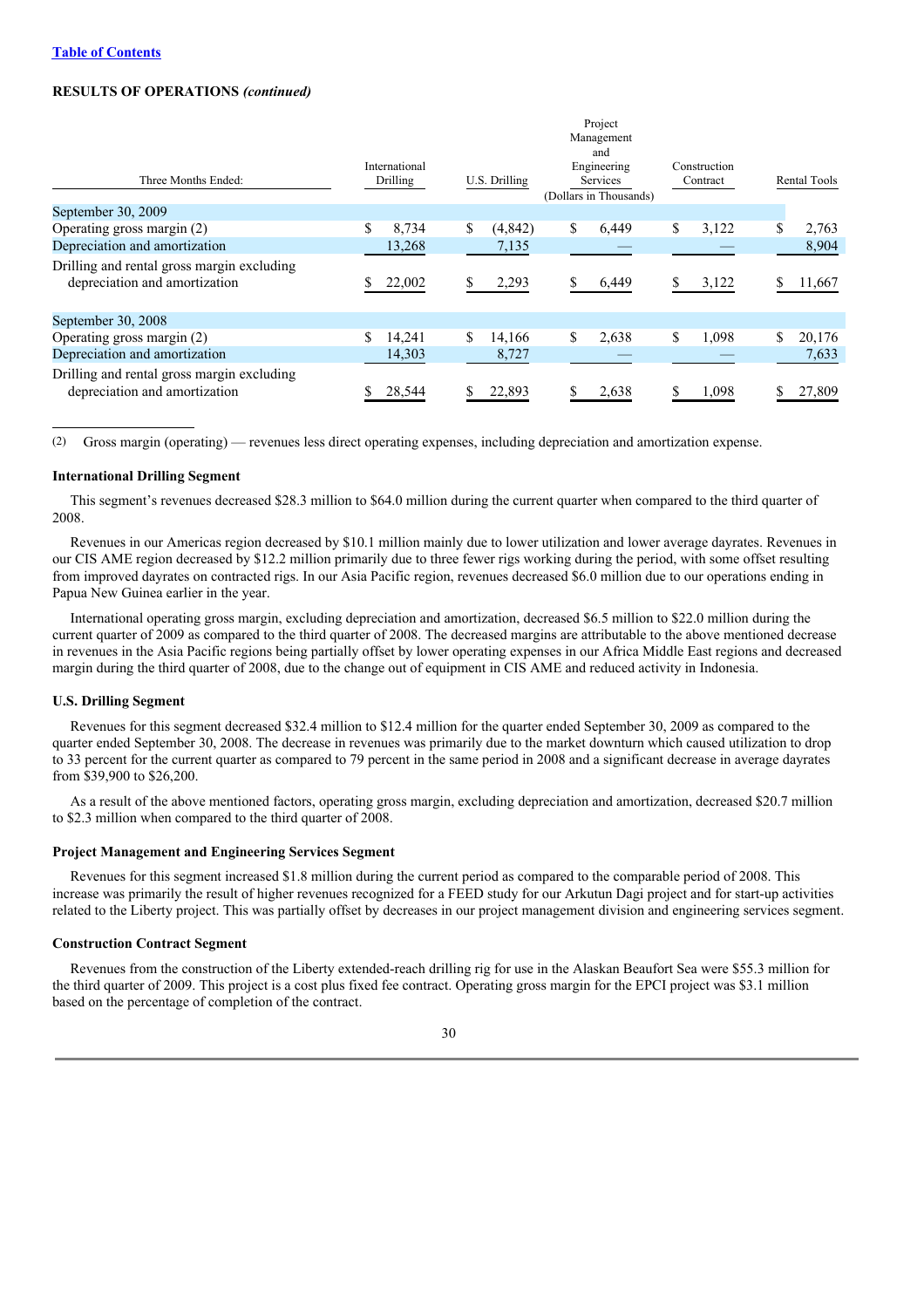## **RESULTS OF OPERATIONS** *(continued)*

#### **Rental Tools Segment**

Rental tools revenues decreased \$22.1 million to \$23.9 million during the current quarter as compared to the third quarter of 2008. Lower overall demand has led to increased discounting, impacting both revenues and gross margin. Rental tools operating gross margins, excluding depreciation and amortization, decreased \$16.1 million to \$11.7 million for the current quarter as compared to the third quarter of 2008.

#### **Other Financial Data**

Gain on disposition of assets for the third quarters of 2009 and 2008 was insignificant as a result of minor asset sales during each period. Interest expense and interest income remained relatively unchanged on a comparative basis. General and administration expense increased \$0.5 million as compared to the third quarter of 2008.

Depreciation expense remained relatively unchanged on a comparative basis due to a change in the accounting estimate, extending the useful life of certain long-lived assets for depreciation purposes. We extended useful lives of these long-lived assets based on our review of their service lives, technological improvements in the asset, and recent improvements to our refurbishment and maintenance practices.

Provision for reduction in carrying value of certain assets was the result of writing down a \$2.8 million asset related to vendor prepayments whereby vendor filed bankruptcy.

Income tax benefit was \$9.2 million for the third quarter of 2009, as compared to income tax expense of \$19.7 million for the third quarter of 2008 which includes the reversal of a \$3.1 million reserve for 2007 foreign tax credits. The decrease in income tax expense in the third quarter of 2009, compared to the third quarter of 2008, was primarily due to lower pre-tax income in the third quarter of 2009, as well as an incremental tax benefit of \$6.1 million for crediting foreign taxes previously deducted.

#### *Nine Months Ended September 30, 2009 Compared with Nine Months Ended September 30, 2008*

We recorded net income of \$13.6 million for the nine months ended September 30, 2009, as compared to net income of \$62.9 million for the nine months ended September 30, 2008. Operating gross margin was \$69.1 million for the nine months ended September 30, 2009 as compared to \$143.8 million for the nine months ended September 30, 2008.

In the first quarter of 2008, we began separate presentation of our project management and engineering services segment. As part of our long-term strategic growth plan, we continue to separately monitor the results of this non-capital intensive group of operations. We also created a new segment in the second quarter of 2008 to separately reflect results of our rig construction contracts and we continue to separately monitor the results of that segment as well.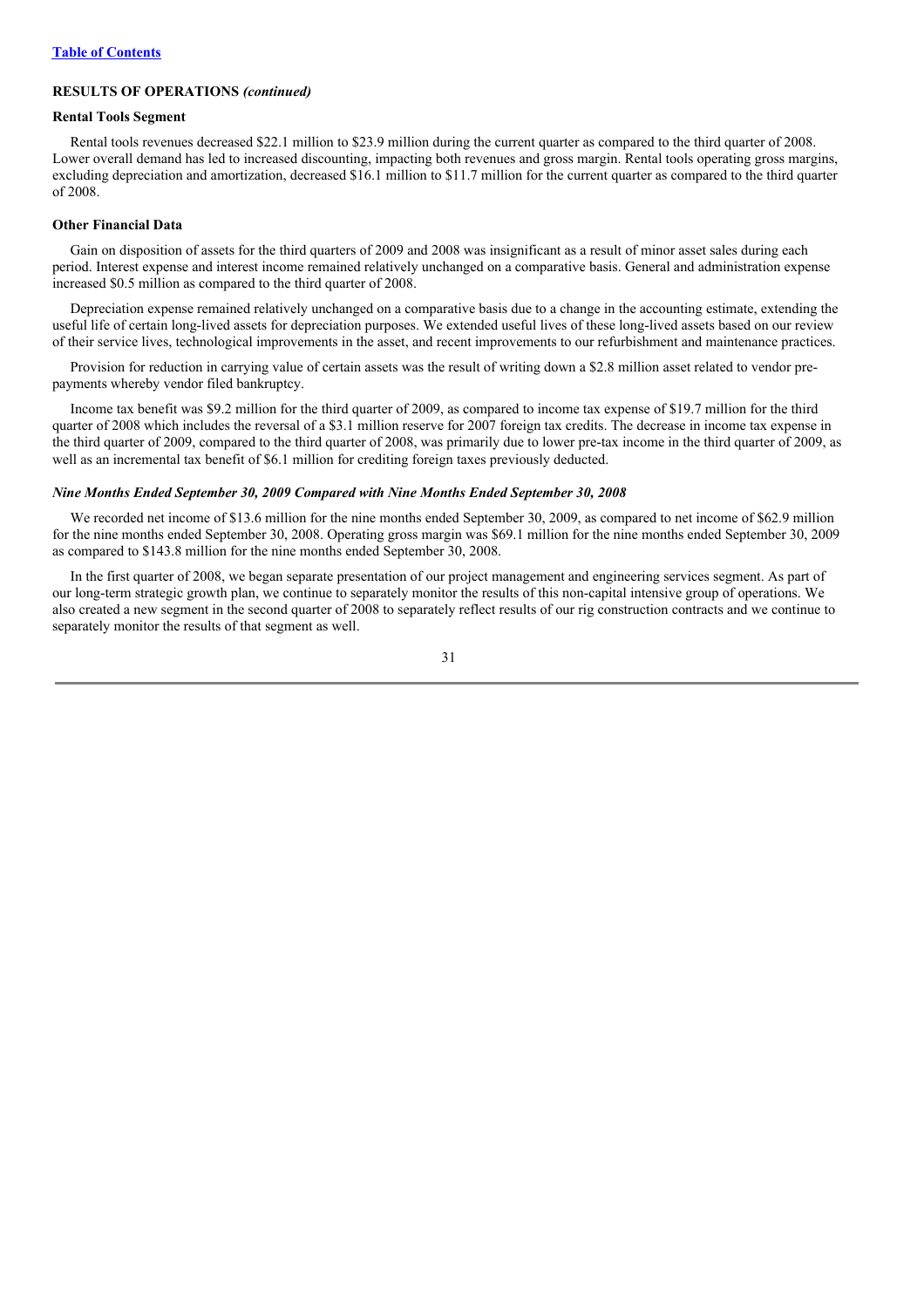## **Table of Contents**

## **RESULTS OF OPERATIONS** *(continued)*

The following is an analysis of our operating results for the comparable periods:

|                                                                   | Nine Months Ended September 30, |                        |           |       |
|-------------------------------------------------------------------|---------------------------------|------------------------|-----------|-------|
|                                                                   | 2009                            |                        | 2008      |       |
|                                                                   |                                 | (Dollars in Thousands) |           |       |
| Revenues:                                                         |                                 |                        |           |       |
| <b>International Drilling</b>                                     | \$220,626                       | 38%                    | \$238,885 | 39%   |
| U.S. Drilling                                                     | 35,095                          | 6%                     | 139.999   | 22%   |
| Project Management and Engineering Services                       | 81,814                          | 14%                    | 72,219    | 12%   |
| <b>Construction Contracts</b>                                     | 149,642                         | 26%                    | 40,501    | 7%    |
| <b>Rental Tools</b>                                               | 89,948                          | 16%                    | 125,858   | 20%   |
| Total revenues                                                    | \$577,125                       | 100%                   | \$617,462 | 100%  |
| Operating gross margin (1):                                       |                                 |                        |           |       |
| International Drilling gross margin excluding depreciation and    |                                 |                        |           |       |
| amortization                                                      | \$79,998                        | 36%                    | \$65,970  | 28%   |
| U.S. Drilling gross margin excluding depreciation and             |                                 |                        |           |       |
| amortization                                                      | 274                             | $1\%$                  | 74,497    | 53%   |
| Project Management and Engineering Services gross margin          |                                 |                        |           |       |
| excluding depreciation and amortization                           | 18,217                          | 22%                    | 10.400    | 14%   |
| Construction Contracts excluding depreciation and amortization    | 7,525                           | $5\%$                  | 2,128     | $5\%$ |
| Rental Tools gross margin excluding depreciation and amortization | 48,510                          | 54%                    | 75,844    | 60%   |
| Depreciation and amortization                                     | (85,382)                        |                        | (84,995)  |       |
| Total operating gross margin (2)                                  | 69,142                          |                        | 143,844   |       |
| General and administration expense                                | (33,998)                        |                        | (24, 420) |       |
| Provision for reduction in carrying value of certain assets       | (2,757)                         |                        |           |       |
| Gain on disposition of assets, net                                | 2,007                           |                        | 2,014     |       |
| Total operating income                                            | \$34,394                        |                        | \$121,438 |       |

(1) Gross margins, excluding the depreciation and amortization line item included within the above table, are computed as revenues less direct operating expenses, excluding depreciation and amortization expense; gross margin percentages are computed as gross margin, excluding depreciation and amortization, as a percent of revenues. The gross margin amounts, excluding depreciation and amortization, and gross margin percentages should not be used as a substitute for those amounts reported under accounting principles generally accepted in the United States ("GAAP"). However, we monitor our business segments based on several criteria, including gross margin. Management believes that this information is useful to our investors because it more accurately reflects cash generated by segment. Such gross margin amounts are reconciled to our most comparable GAAP measure as follows:

|                                                                             |                           |                | Project<br>Management<br>and                      |                          |                     |
|-----------------------------------------------------------------------------|---------------------------|----------------|---------------------------------------------------|--------------------------|---------------------|
| Nine Months Ended:                                                          | International<br>Drilling | U.S. Drilling  | Engineering<br>Services<br>(Dollars in Thousands) | Construction<br>Contract | <b>Rental Tools</b> |
| September 30, 2009                                                          |                           |                |                                                   |                          |                     |
| Operating gross margin (2)                                                  | 41,809                    | (21,081)<br>\$ | 18,217<br>S                                       | \$<br>7,525              | \$<br>22,672        |
| Depreciation and amortization                                               | 38,189                    | 21,355         |                                                   |                          | 25,838              |
| Drilling and rental gross margin excluding<br>depreciation and amortization | 79,998                    | 274            | 18,217                                            | 7,525                    | 48,510<br>S         |
| September 30, 2008                                                          |                           |                |                                                   |                          |                     |
| Operating gross margin (2)                                                  | 29,029                    | \$<br>48,475   | \$<br>10,400                                      | \$<br>2,128              | \$<br>53,812        |
| Depreciation and amortization                                               | 36,941                    | 26,022         |                                                   |                          | 22,032              |
| Drilling and rental gross margin excluding<br>depreciation and amortization | 65,970                    | 74,497         | 10,400                                            | 2,128                    | 75,844              |

(2) Gross margin (operating) — revenues less direct operating expenses, including depreciation and amortization expense.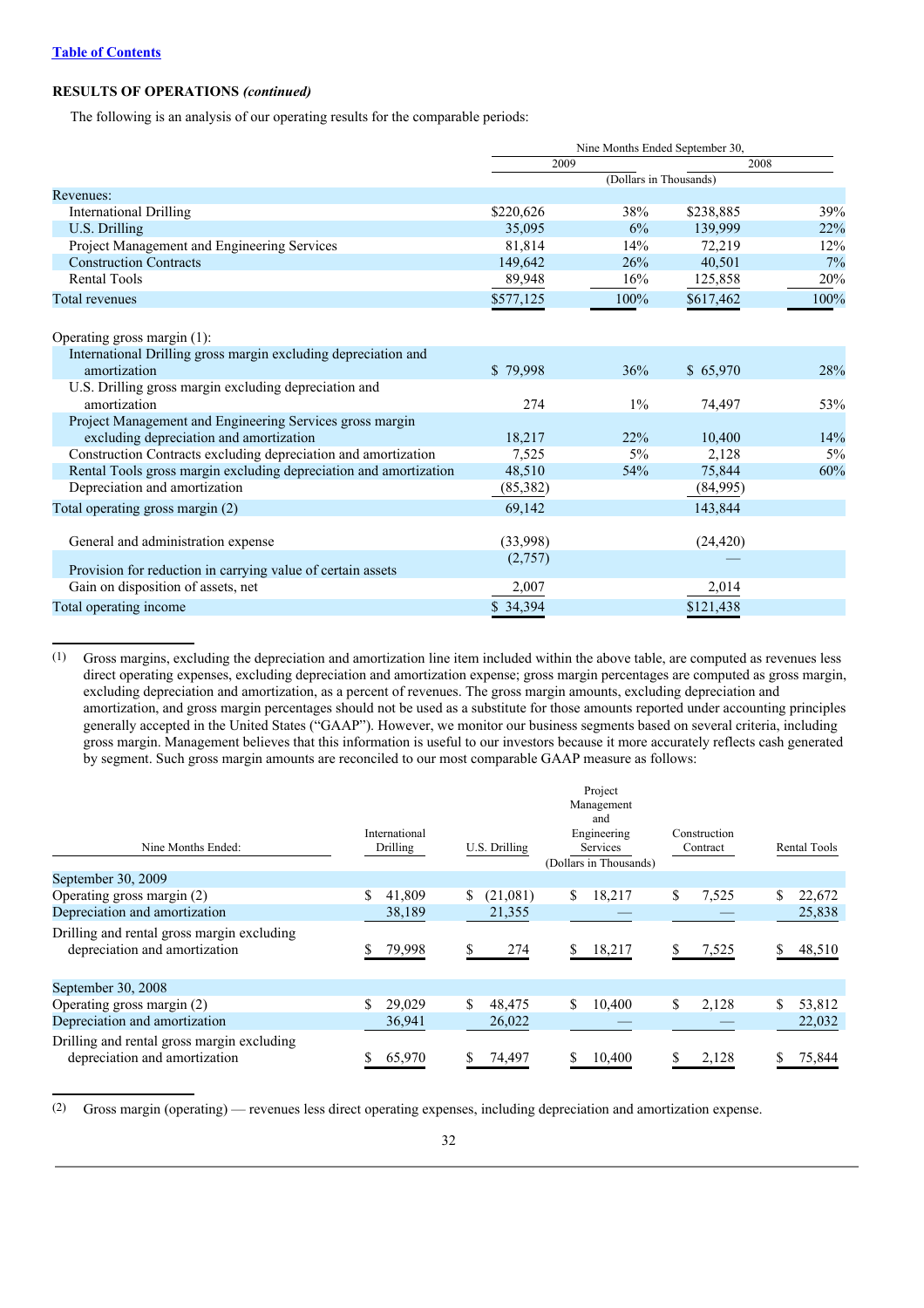## **RESULTS OF OPERATIONS** *(continued)*

#### **International Drilling Segment**

This segment's revenues decreased \$18.3 million to \$220.6 million during the current period when compared to the same period of 2008.

Revenues in our Americas region increased by \$1.0 million mainly due to an additional three rigs being fully operational during the current period as two were rigging up during the comparable period and one other became operational later in 2008. Revenues in our CIS AME region decreased by \$5.9 million primarily attributable to lower utilization in Kazakhstan and Turkmenistan, partially offset by a higher dayrate for our barge rig operating in the Caspian Sea. In our Asia Pacific region, revenues decreased \$13.4 million due to lower utilization.

International operating gross margin, excluding depreciation and amortization, increased \$14.0 million to \$80.0 million during the current period of 2009 as compared to the same period of 2008. The improved margins are attributable to the above mentioned increase in revenues and lower operating expenses in our Africa Middle East and Asia Pacific regions being partially offset by decreased margins due to the change out of equipment on rigs operating in CIS AME.

#### **U.S. Drilling Segment**

Revenues for this segment decreased \$104.9 million to \$35.1 million for the period ended September 30, 2009 as compared to the period ended September 30, 2008. The decrease in revenues was primarily due to the market downturn which caused utilization for the U.S. barges to drop to approximately 29 percent for the current period as compared with approximately 82 percent in the same period in 2008. As a result of the above mentioned factors, gross margin, excluding depreciation and amortization, decreased \$74.3 million to a \$0.3 million when compared to the same period of 2008 and a significant decrease in average dayrates from \$39,900 to \$28,000.

#### **Project Management and Engineering Services Segment**

Revenues for this segment increased \$9.6 million during the current period as compared to the same period of 2008. This increase was primarily the result of revenues recognized for a FEED study for the Arkutun Dagi project and for start-up activities related to the Liberty project. The increase was partially offset by decreases in other Operations and Maintenance Projects. Operating gross margin for this segment increased \$7.8 million in the current period.

#### **Construction Contract Segment**

Revenues from the construction of the Liberty extended-reach drilling rig for use in the Alaskan Beaufort Sea were \$149.6 million for the nine months ended September 30, 2009. This project is a cost plus fixed fee contract. Operating gross margin for the EPCI project was \$7.5 million in the current period based on the percentage of completion of the contract.

#### **Rental Tools Segment**

Rental tools revenues decreased \$35.9 million to \$89.9 million during the current period as compared to the same period of 2008. Lower overall demand has led to increased discounting, impacting both revenues and gross margin. Rental tools operating gross margins, excluding depreciation and amortization, decreased \$27.3 million to \$48.5 million for the current period as compared to the same period of 2008.

#### **Other Financial Data**

Gain on dispositions of assets for the nine months ended of 2009 and 2008 was insignificant as a result of minor asset sales during each period. Interest expense increased \$1.8 million during the current period as compared to the same period of 2008 due to higher borrowings on our credit facility. Interest income remained relatively unchanged on a comparative basis. General and administration expense increased \$9.6 million as compared to the same period of 2008 due primarily to higher legal and professional fees associated with the ongoing DOJ and SEC investigations into the activities of a certain customs agent and international trade restrictions as discussed in Note 10 in the notes to the unaudited consolidated condensed financial statements.

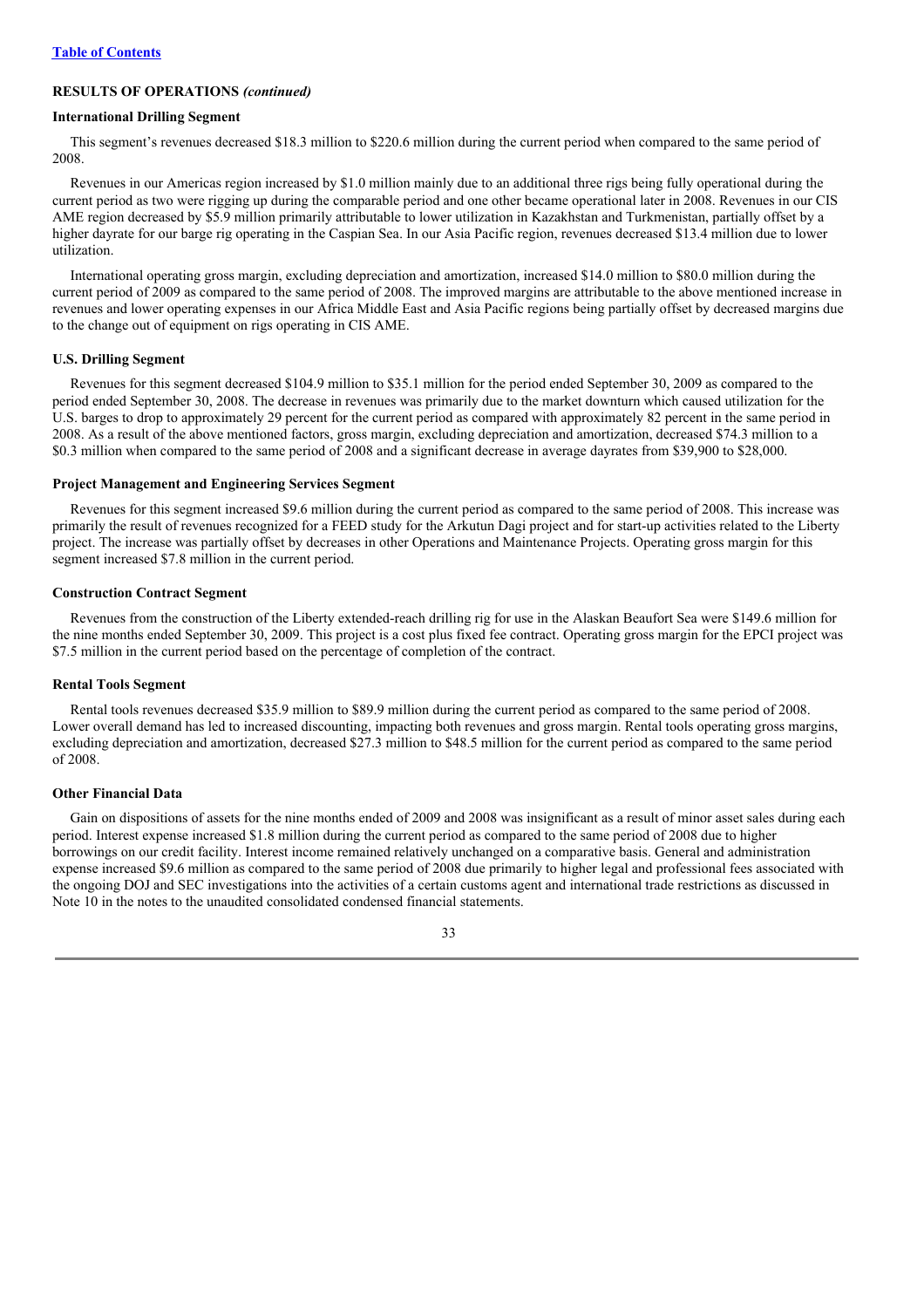## **RESULTS OF OPERATIONS** *(continued)*

#### **Other Financial Data** *(continued)*

Income tax benefit was \$1.3 million for the nine months ended September 30, 2009, as compared to income tax expense of \$38.1 million for the comparable period of 2008. The decrease in income tax expense in the current period of 2009, compared to the same period of 2008, was primarily due to lower pre-tax income in the same period of 2009 and an incremental benefit of \$6.1 million for crediting foreign taxes previously deducted. Income tax for the comparable period of 2008 includes a benefit of \$13.4 of Accounting for Income Taxes (ASC740) interest and foreign currency exchange rate fluctuations related to our settlement of interest related to our Kazakhstan tax case (see Note 8 – Kazakhstan Tax Case) in accordance with guidance relating to "Accounting for Uncertainties in Income Taxes," a valuation allowance of \$4.1 million related to a Papua New Guinea deferred tax asset and the reversal of a \$3.1 million reserve relating to 2007 foreign tax credits.

Provision for reduction in carrying value of certain assets was the result of writing down a \$2.8 million asset related to vendor prepayments whereby vendor filed bankruptcy.

Depreciation expense benefited by approximately \$12 million due to a first quarter change in the accounting estimate related to the useful life of certain long-lived assets for depreciation purposes. We extended useful lives of these long-lived assets based on our review of their service lives, technological improvements in the assets and recent improvements to our refurbishment and maintenance practices.

#### **LIQUIDITY AND CAPITAL RESOURCES**

#### **Cash Flows**

As of September 30, 2009, we had cash and cash equivalents of \$94.4 million, a decrease of \$77.9 million from December 31, 2008. The primary source of cash for the nine-month period ended September 30, 2009 as reflected on the consolidated condensed statements of cash flows was \$66.3 million provided by operating activities. The primary uses of cash were \$126.9 million for capital expenditures and a net pay down of \$19.0 million on our credit facility. Major capital expenditures for the period included \$40.4 million on the construction of two new Alaska rigs and \$30.9 million for tubulars and other rental tools.

As of September 30, 2008, we had cash and cash equivalents of \$75.3 million, an increase of \$15.1 million from December 31, 2007. The primary sources of cash for the nine month period ended September 30, 2008 as reflected on the consolidated condensed statements of cash flows were \$132.7 million provided by operating activities, net proceeds of \$40.0 million from draws on our credit facilities and net proceeds of \$3.3 million from the sale of assets and insurance proceeds. The primary uses of cash were \$157.3 million for capital expenditures and a \$5.0 million investment in our unconsolidated joint venture. Major capital expenditures for the period included \$31.8 million on construction of new international land rigs, \$29.0 million on the construction of two new Alaska rigs and \$33.4 million for tubulars and other rental tools for Quail Tools.

#### **Financing Activity**

On July 5, 2007, we issued \$125.0 million aggregate principal amount of 2.125 percent Convertible Senior Notes due July 15, 2012. Interest is payable semiannually on July 15th and January 15th. The initial conversion price is approximately \$13.85 per share and is subject to adjustment for the occurrence of certain events stated within the indenture. Proceeds from the transaction were used to call our outstanding Senior Floating Rate notes, to pay the net cost of hedge and warrant transactions and for general corporate purposes. Effectively, the hedge and warrant transactions increase the conversion price to approximately \$18.29 per share.

On September 20, 2007, we replaced our existing \$40.0 million Credit Agreement with a new \$60.0 million Amended and Restated Credit Agreement ("2007 Credit Facility") which expires in September 2012. The 2007 Credit Facility was secured by rental tools equipment, accounts receivable and the stock of substantially all of our domestic subsidiaries, other than domestic subsidiaries owned by a foreign subsidiary, and contains customary affirmative and negative covenants such as minimum ratios for consolidated leverage, consolidated interest coverage and consolidated senior secured leverage.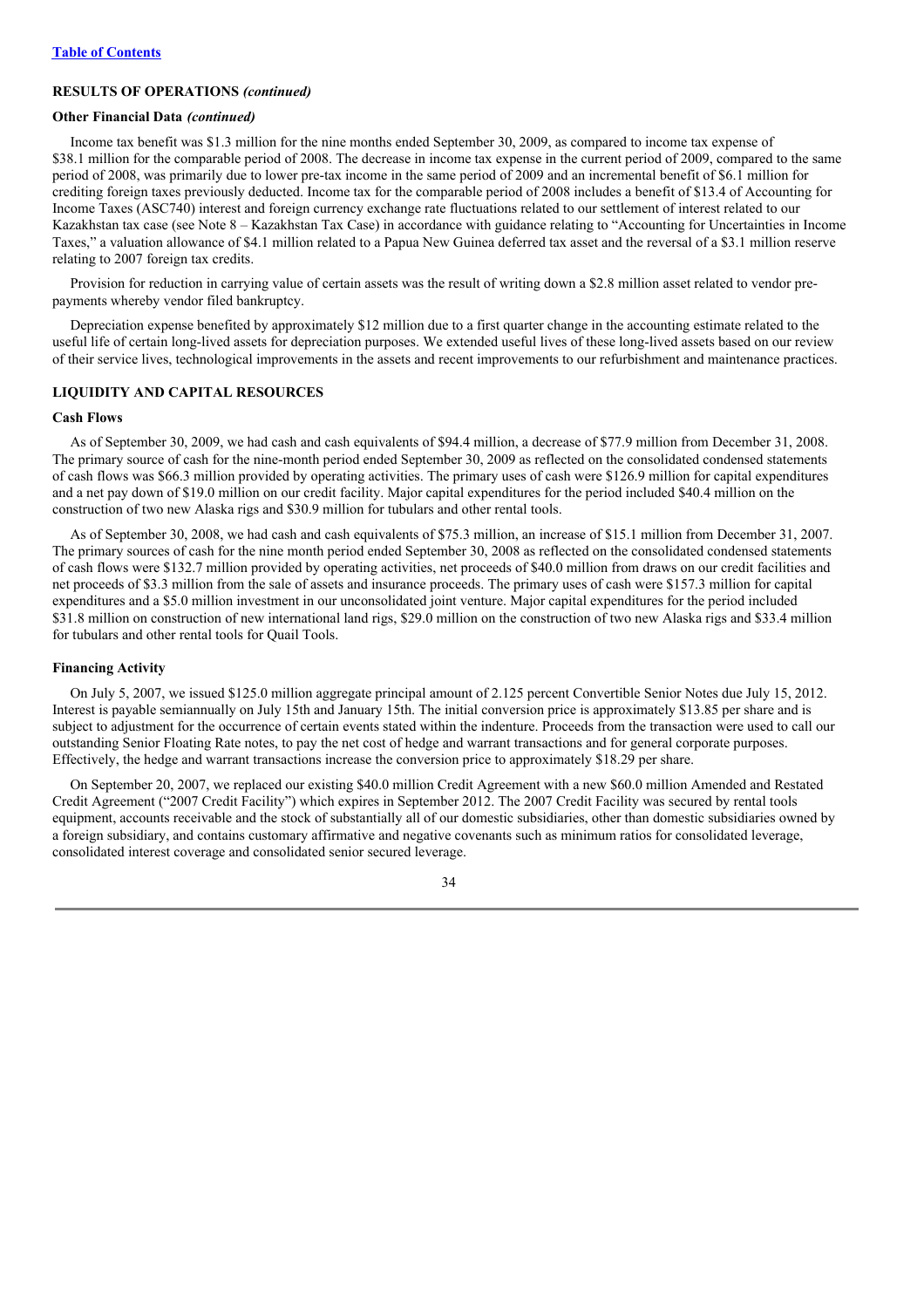## **LIQUIDITY AND CAPITAL RESOURCES** *(continued)*

#### **Financing Activity** *(continued)*

On May 15, 2008 we entered into a new Credit Agreement ("2008 Credit Facility") with a five year senior secured \$80.0 million revolving credit facility ("Revolving Credit Facility) and a senior secured term loan facility ("Term Loan Facility") of up to \$50.0 million. The obligations of the Company under the 2008 Credit Facility are guaranteed by substantially all of the Company's domestic subsidiaries, except for domestic subsidiaries owned by foreign subsidiaries and certain immaterial subsidiaries, each of which has executed a guaranty. The 2008 Credit Facility contains customary affirmative and negative covenants such as minimum ratios for consolidated leverage, consolidated interest coverage and consolidated senior secured leverage.

The 2008 Credit Facility is available for general corporate purposes and to fund reimbursement obligations under letters of credit the banks issue on our behalf pursuant to this facility. Revolving loans are available under the 2008 Credit Facility subject to a borrowing base calculation based on a percentage of eligible accounts receivable, certain specified barge drilling rigs and eligible rental equipment of the Company and its subsidiary guarantors. As of September 30, 2009, there were \$17.7 million in letters of credit outstanding, \$47.0 million outstanding on the Term Loan Facility and \$42.0 million outstanding on the Revolving Credit Facility. As of September 30, 2009, the amount drawn represents nearly 75 percent of the capacity of the Revolving Credit Facility. The Term Loan began amortizing on September 30, 2009 at equal installments of \$3.0 million per quarter. On January 30, 2009, Lehman Commercial Paper, Inc. assigned its obligations under the 2008 Credit Facility to Trustmark National Bank. Upon assignment, Trustmark National Bank fully funded Lehman Commercial Paper, Inc.'s commitment, including an additional \$4.0 million that Lehman Commercial Paper, Inc. did not fund in October 2008, therefore increasing our borrowings under the Revolving Credit Facility to \$62.0 million at that time. On June 3, 2009, the Company repaid \$20.0 million of the Revolving Credit Facility, reducing the amount drawn to \$42.0 million at September 30, 2009. The Company expects to use the drawn amounts over the next twelve months to fund construction of two new rigs for work in Alaska.

We had total long-term debt, including current portion, of \$425.7 million as of September 30, 2009, which consists of:

- **•** \$125.0 million aggregate principal amount of Convertible Senior Notes at a coupon rate of 2.125 percent, which are due July 15, 2012 net of \$15.9 million in unamortized debt discount;
- **•** \$225.0 million aggregate principal amount of 9.625 percent Senior Notes, which are due October 1, 2013 plus an associated \$2.6 million in unamortized debt premium; and
- **•** \$89.0 million drawn against our 2008 Credit Facility, including \$42.0 million on our Revolving Credit Facility and \$47.0 million on our Term Loan Facility, \$12.0 million of which is classified as short term.

As of September 30, 2009, we had approximately \$114.7 million of liquidity which consisted of \$94.4 million of cash and cash equivalents on hand and \$20.3 million of availability under the Revolving Credit Facility. We do not have any unconsolidated specialpurpose entities, off-balance sheet financing arrangements nor guarantees of third-party financial obligations. We have no energy or commodity contracts.

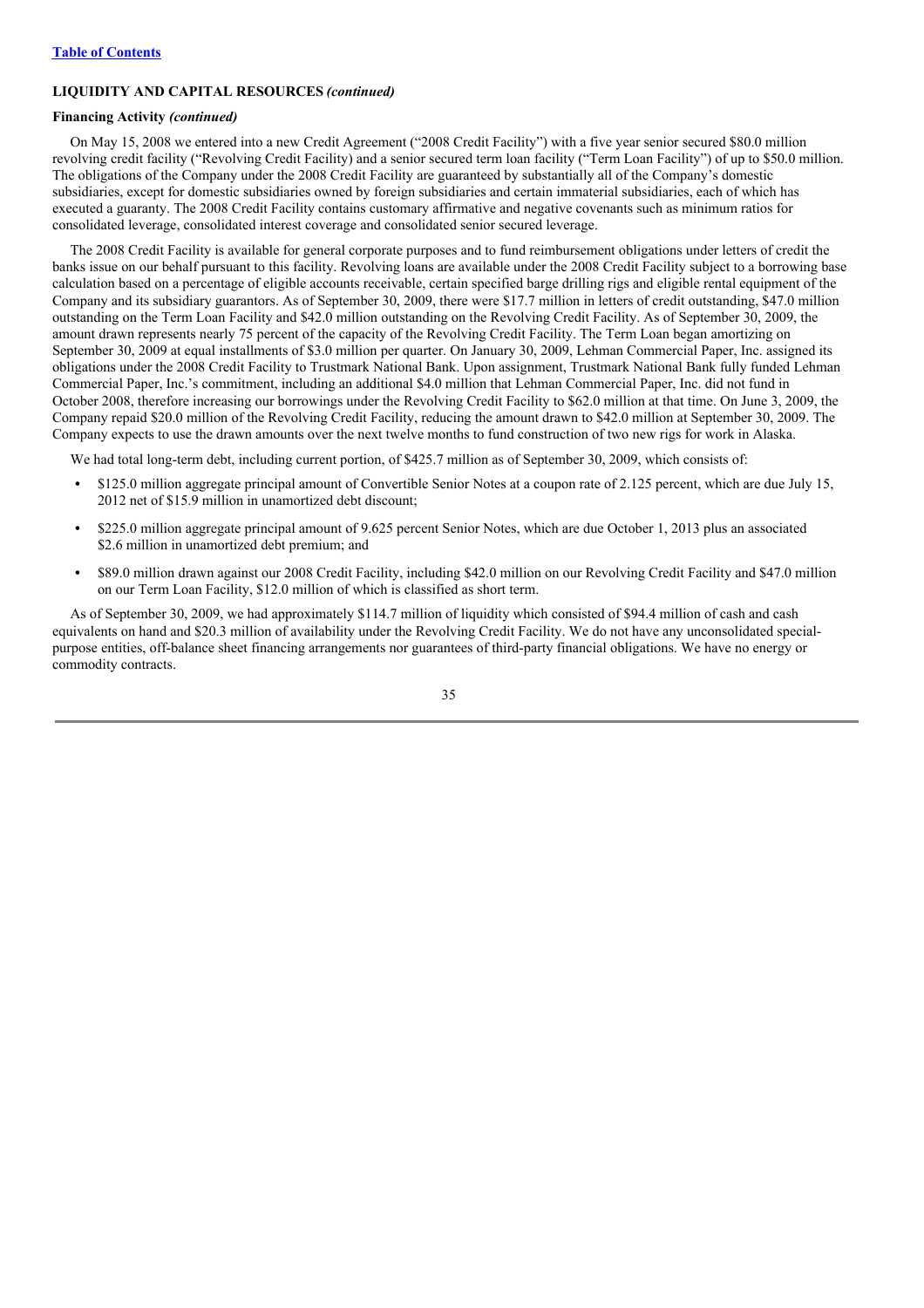## **LIQUIDITY AND CAPITAL RESOURCES** *(continued)*

The following table summarizes our future contractual cash obligations as of September 30, 2009:

|                                   |           | Less than     | Years                             | Years     | More than   |
|-----------------------------------|-----------|---------------|-----------------------------------|-----------|-------------|
|                                   | Total     | 1 Year        | $2 - 3$<br>(Dollars in Thousands) | $4 - 5$   | 5 Years     |
|                                   |           |               |                                   |           |             |
| Contractual cash obligations:     |           |               |                                   |           |             |
| Long-term debt — principal $(1)$  | \$397,000 | \$12,000      | \$149,000                         | \$236,000 | \$          |
| Long-term debt $-$ interest $(1)$ | 102,071   | 27,083        | 52,332                            | 22,656    |             |
| Operating leases (2)              | 37,135    | 6,496         | 7,512                             | 6,071     | 17,056      |
| Purchase commitments (3)          | 60,636    | 60,636        |                                   |           |             |
| Total contractual obligations     | \$596,842 | \$106,215     | \$208,844                         | \$264,727 | \$17,056    |
| Commercial commitments:           |           |               |                                   |           |             |
| Long-term debt -                  |           |               |                                   |           |             |
| Revolving credit facility (4)     | \$42,000  | <sup>\$</sup> |                                   | \$42,000  | $\mathbf S$ |
| Standby letters of credit (4)     | 17,716    | 17,716        |                                   |           |             |
| Total commercial commitments      | \$59,716  | \$17,716      |                                   | \$42,000  |             |

(1) Long-term debt includes the principal and interest cash obligations of the 9.625 percent Senior Notes and the 2.125 percent Convertible Senior Notes as well as \$47.0 million of term loans drawn on our Credit Facility. The remaining unamortized premium of \$2.6 million on the 9.625 percent Senior Notes and unamortized discount of \$15.9 million on the 2.125 percent Convertible Senior Notes are not included in the contractual cash obligations schedule.

(2) Operating leases consist of lease agreements in excess of one year for office space, equipment, vehicles and personal property.

(3) We have purchase commitments outstanding as of September 30, 2009, related to rig upgrade projects and new rig construction.

(4) We have a \$130.0 million credit agreement of which \$80.0 million is a revolving credit facility. As of September 30, 2009, we had drawn down \$42.0 million under the revolving credit facility and \$17.7 million of availability has been used to support letters of credit that have been issued. The revolving credit facility expires May 14, 2013.

## **ITEM 3.** *QUANTITATIVE AND QUALITATIVE DISCLOSURES ABOUT MARKET RISK*

There have been no material changes in market risk faced by us from those reported in our 2008 Annual Report on Form 10-K filed with the SEC. For more information on market risk, see Part II, Items 7 and 7A in our 2008 Annual Report on Form 10-K.

#### **ITEM 4.** *CONTROLS AND PROCEDURES*

*Evaluation of Disclosure Controls and Procedures* – We maintain disclosure controls and procedures that are designed to ensure that information required to be disclosed in our Securities Exchange Act reports is recorded, processed, summarized and reported within the time periods specified in the SEC's rules and forms, and that such information is accumulated and communicated to our management, including our chief executive officer and chief financial officer, as appropriate, to allow timely decisions regarding required disclosure based on the definition of "disclosure controls and procedures" in Rule 13a-15(e). In designing and evaluating the disclosure controls and procedures, management recognized that disclosure controls and procedures, no matter how well designed and operated, can provide only reasonable assurance of achieving the desired control objectives, and management necessarily was required to apply its judgment in evaluating the cost-benefit relationship of possible disclosure controls and procedures. We performed evaluations under the supervision and with the participation of our management, including our chief executive officer and our chief financial officer, of the effectiveness of the design and operation of our disclosure controls and procedures as of September 30, 2009. Based on the foregoing, our chief executive officer and chief financial officer concluded that our disclosure controls and procedures were effective at the reasonable assurance level at September 30, 2009.

*Changes in Internal Control Over Financial Reporting –* There have been no changes in our internal control over financial reporting during the quarter ended September 30, 2009 covered by this report that have materially affected, or are reasonably likely to materially affect, our internal control over financial reporting.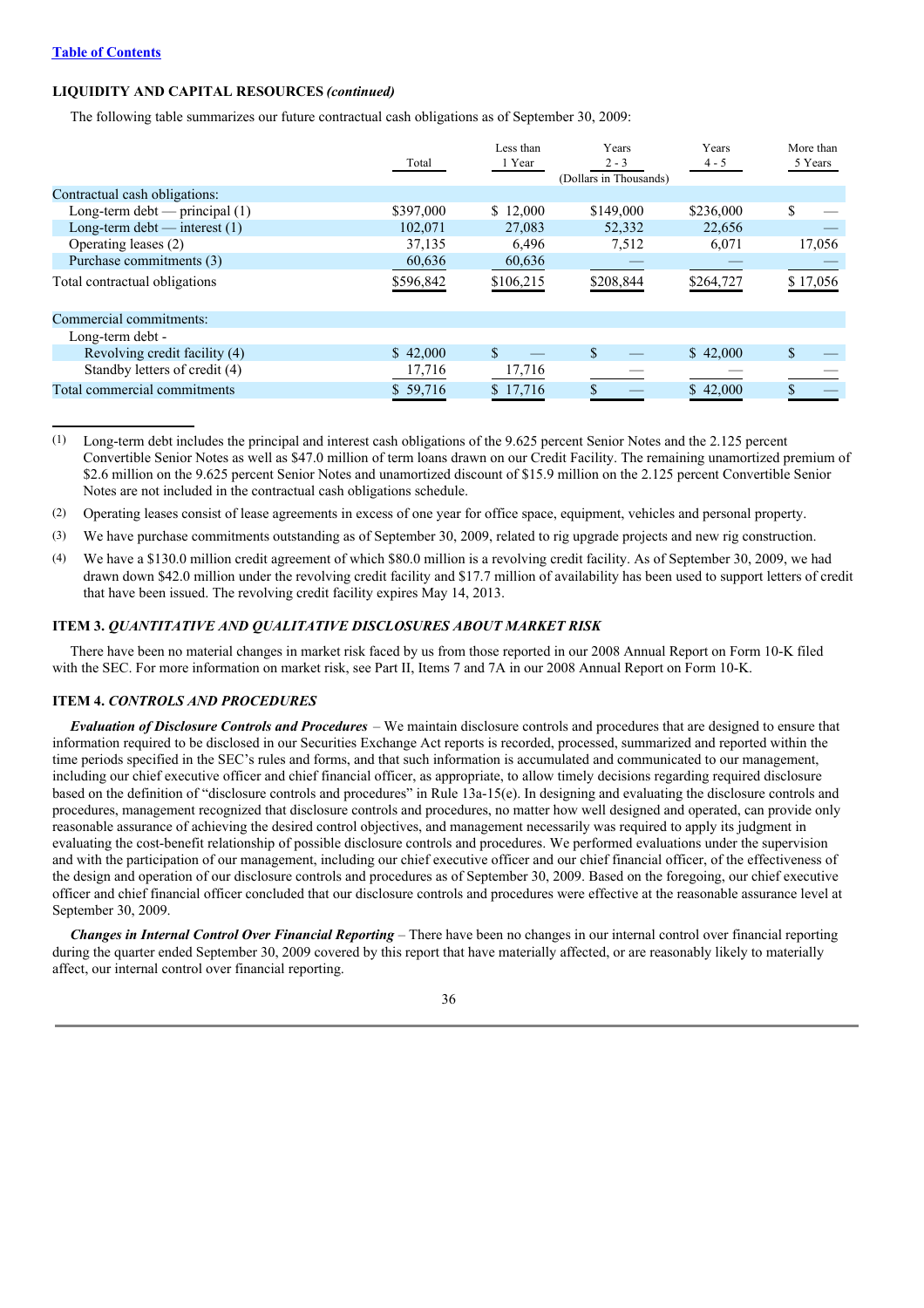## **PART II.** *OTHER INFORMATION*

## **ITEM 1.** *LEGAL PROCEEDINGS*

For information regarding legal proceedings, see Note 10, "Contingencies," in Item 1 of Part I of this quarterly report on Form 10-Q, which information is incorporated herein by reference into this item.

### **ITEM 1A.** *RISK FACTORS*

There have been no material changes in risk factors involving the Company or its subsidiaries from those previously disclosed in the Company's Annual Report on Form 10-K for the fiscal year ended December 31, 2008.

## **ITEM 2.** *UNREGISTERED SALES OF EQUITY SECURITIES AND USE OF PROCEEDS*

|                       | <b>Issuer Purchases of Equity Securities</b> |                |
|-----------------------|----------------------------------------------|----------------|
|                       | Total Number of                              | Average Price  |
| Date                  | <b>Shares Purchased</b>                      | Paid Per Share |
| July 11, 2009         | 5,290                                        | 3.73           |
| August 1, 2009        | 344                                          | 4.80           |
| <b>August 7, 2009</b> | 661                                          | 4.68<br>S      |
| August 11, 2009       | 264                                          | 4.56<br>S      |
| August 25, 2009       | 261                                          | 4.69<br>S      |
| August 28, 2009       | 212                                          | 4.62<br>S      |
| September 17, 2009    | 156                                          | 5.73           |

## **ITEM 3.** *DEFAULTS UPON SENIOR SECURITIES*

None.

## **ITEM 4.** *SUBMISSION OF MATTERS TO A VOTE OF SECURITY HOLDERS*

None.

## **ITEM 5.** *OTHER INFORMATION*

None.

## **ITEM 6.** *EXHIBITS*

(a) Exhibits: The following exhibits are filed or furnished as a part of this report:

| Exhibit<br>Number | <b>Description</b>                                                            |
|-------------------|-------------------------------------------------------------------------------|
| 31.1              | Section 302 Certification – President and Chief Executive Officer             |
| 31.2              | Section 302 Certification – Senior Vice President and Chief Financial Officer |
| 32.1              | Section 906 Certification – President and Chief Executive Officer             |
| 32.2              | Section 906 Certification – Senior Vice President and Chief Financial Officer |
|                   |                                                                               |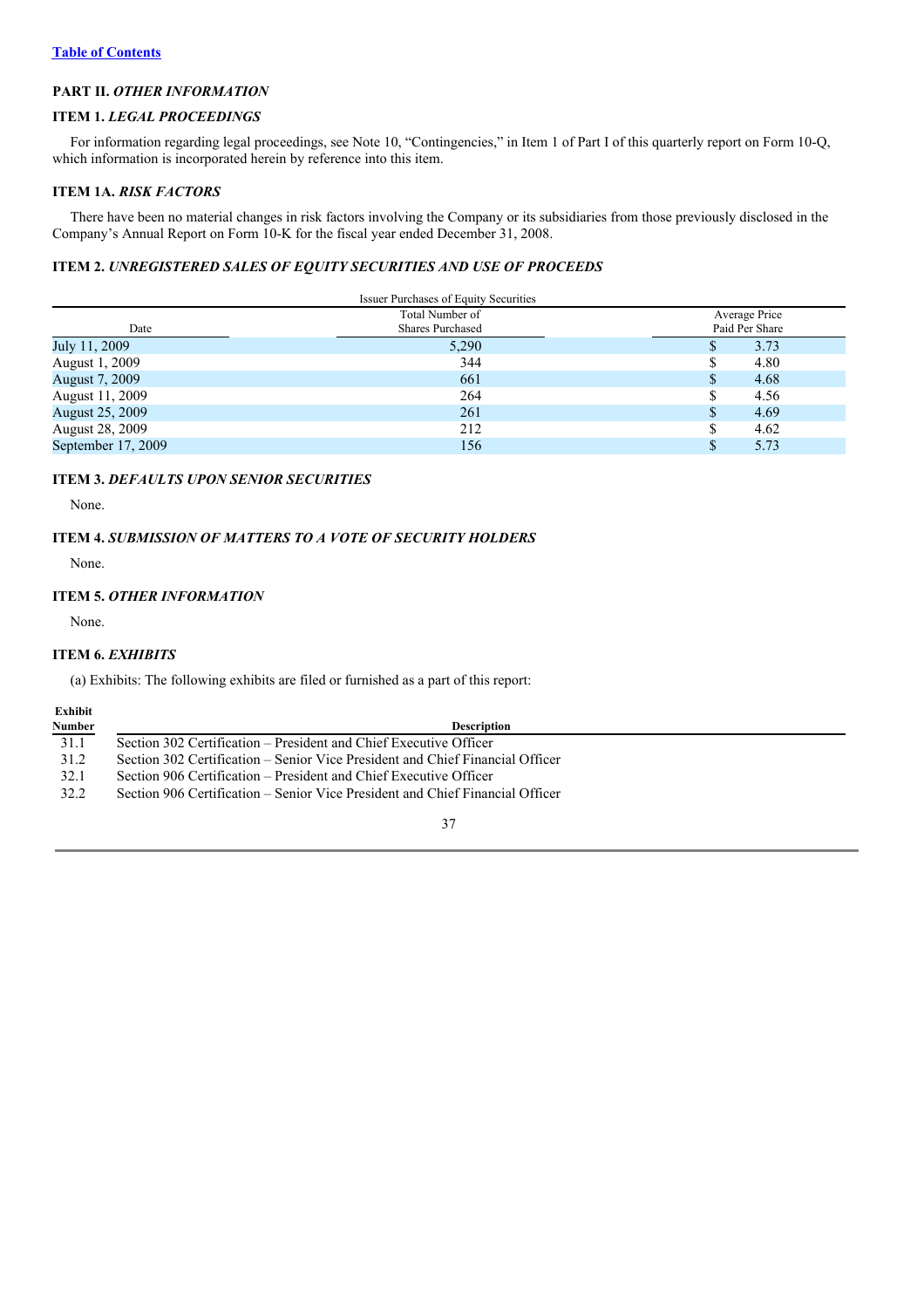## **SIGNATURES**

Pursuant to the requirements of the Securities Exchange Act of 1934, the registrant has duly caused this report to be signed on its behalf by the undersigned thereunto duly authorized.

## **PARKER DRILLING COMPANY**

Date: November 6, 2009 By: /s/ David C. Mannon

David C. Mannon President and Chief Executive Officer

By: /s/ W. Kirk Brassfield

W. Kirk Brassfield Senior Vice President and Chief Financial Officer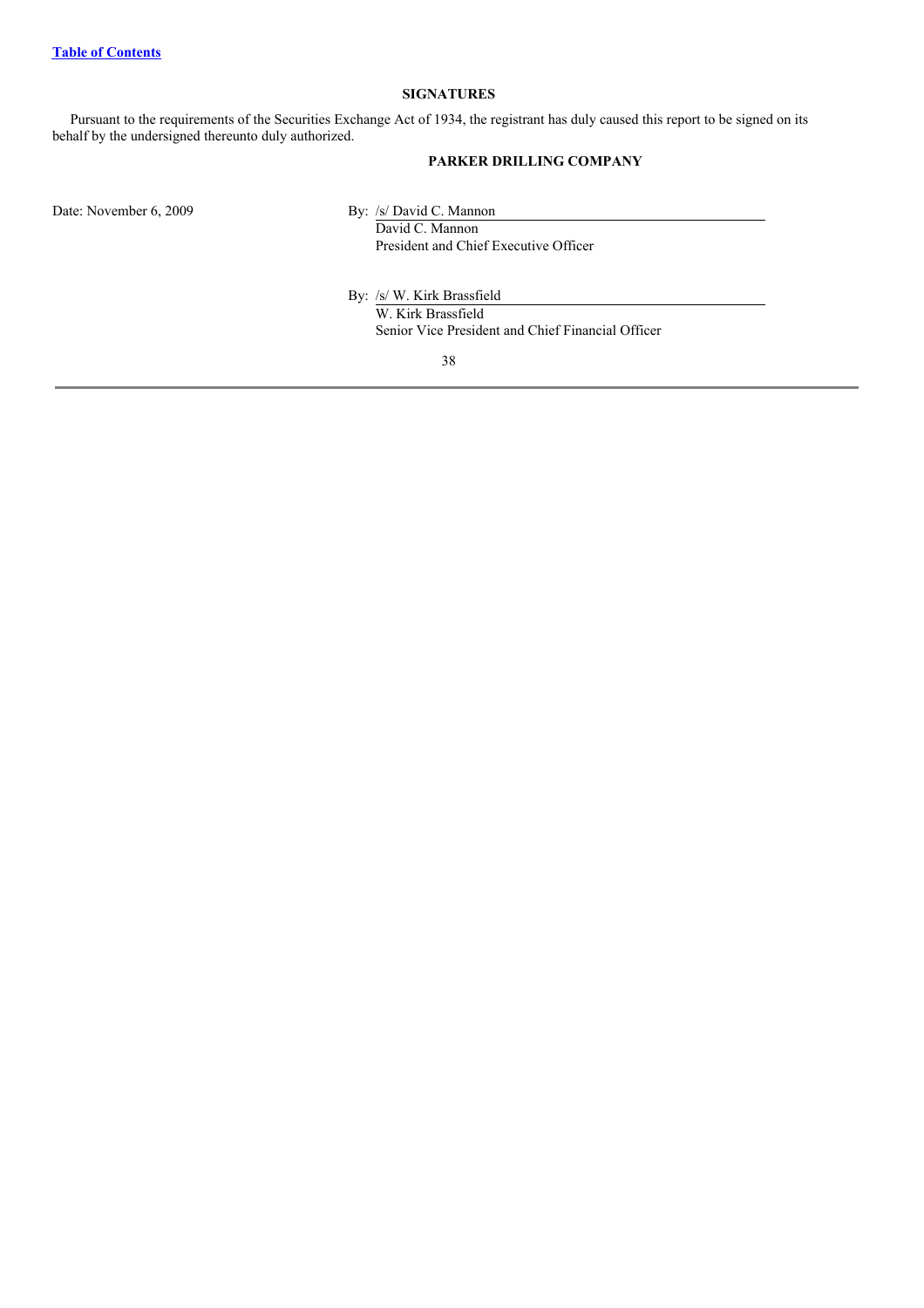# **INDEX TO EXHIBITS**

| Exhibit<br>Number | <b>Description</b>                                                            |
|-------------------|-------------------------------------------------------------------------------|
| 31.1              | Section 302 Certification – President and Chief Executive Officer             |
| 31.2              | Section 302 Certification – Senior Vice President and Chief Financial Officer |
| 32.1              | Section 906 Certification – President and Chief Executive Officer             |
| 32.2              | Section 906 Certification – Senior Vice President and Chief Financial Officer |
|                   |                                                                               |
|                   | 39                                                                            |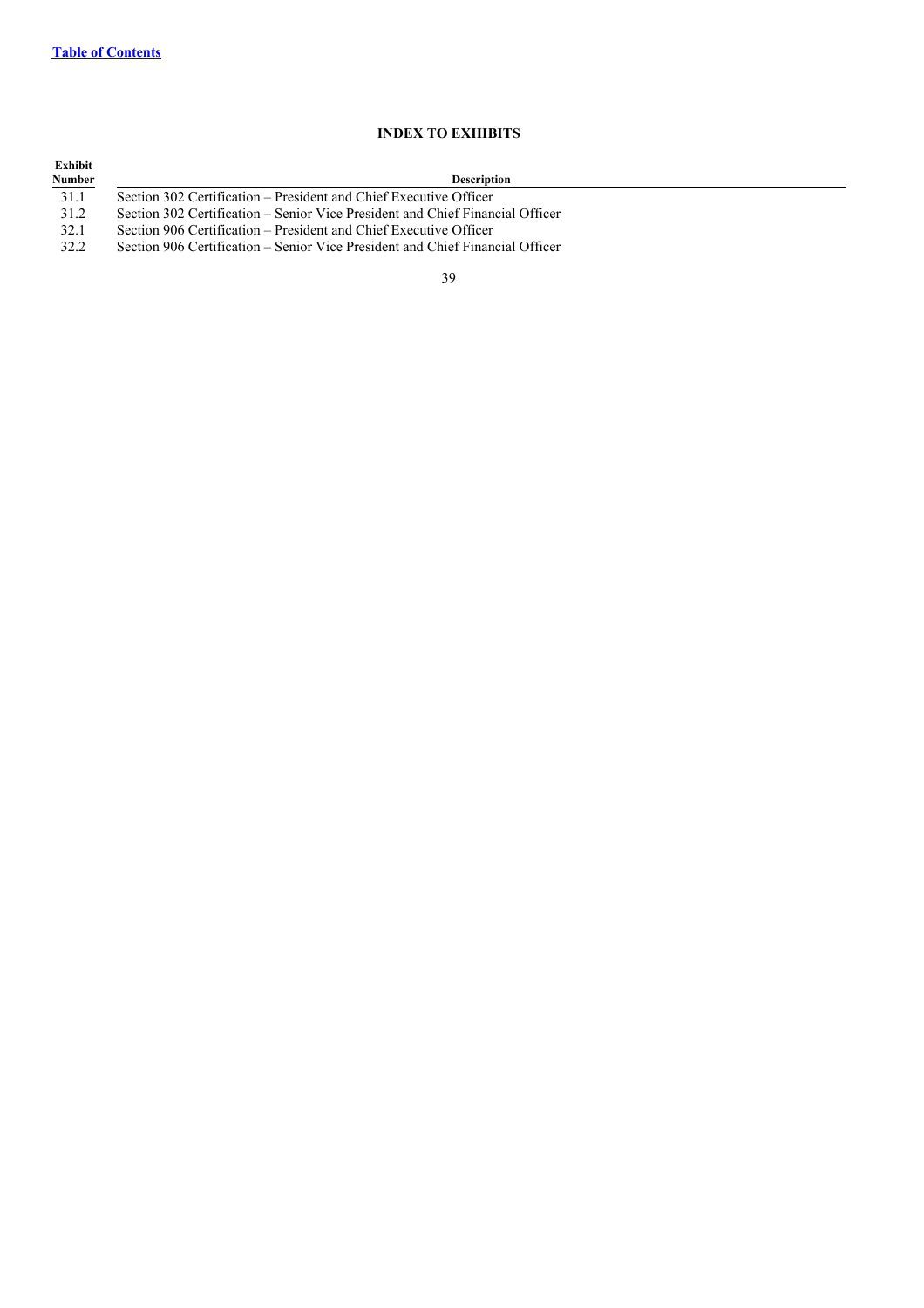#### **PARKER DRILLING COMPANY RULE 13a-14(a)/15d-14(a) CERTIFICATION**

I, David C. Mannon, certify that:

- 1. I have reviewed this quarterly report on Form 10-Q for the quarterly period ended September 30, 2009, of Parker Drilling Company (the "registrant");
- 2. Based on my knowledge, this report does not contain any untrue statement of a material fact or omit to state a material fact necessary to make the statements made, in light of the circumstances under which such statements were made, not misleading with respect to the period covered by this report;
- 3. Based on my knowledge, the financial statements, and other financial information included in this report, fairly present in all material respects the financial condition, results of operations and cash flows of the registrant as of, and for, the periods presented in this report;
- 4. The registrant's other certifying officer(s) and I are responsible for establishing and maintaining disclosure controls and procedures (as defined in Exchange Act Rules 13a-15(e) and 15d-15(e)) and internal control over financial reporting (as defined in Exchange Act Rules 13a-15(f) and 14d-15(f)) for the registrant and have:
	- (a) Designed such disclosure controls and procedures, or caused such disclosure controls and procedures to be designed under our supervision, to ensure that material information relating to the registrant, including its consolidated subsidiaries, is made known to us by others within those entities, particularly during the period in which this report is being prepared;
	- (b) Designed such internal control over financial reporting, or caused such internal control over financial reporting to be designed under our supervision, to provide reasonable assurance regarding;
	- (c) Evaluated the effectiveness of the registrant's disclosure controls and procedures and presented in this report our conclusions about the effectiveness of the disclosure controls and procedures, as of the end of the period covered by this report based on such evaluation; and
	- (d) Disclosed in this report any change in the registrant's internal control over financial reporting that occurred during the registrant's most recent fiscal quarter (the registrant's fourth fiscal quarter in the case of an annual report) that has materially affected, or is reasonably likely to materially affect, the registrant's internal control over financial reporting.
- 5. The registrant's other certifying officer(s) and I have disclosed based on our most recent evaluation of internal control over financial reporting, to the registrant's auditors and the audit committee of the registrant's board of directors (or persons performing the equivalent functions);
	- (a) All significant deficiencies and material weaknesses in the design or operation of internal control over financial reporting which are reasonably likely to adversely affect the registrant's ability to record, process, summarize and report financial information; and
	- (b) Any fraud, whether or not material, that involves management or other employees who have a significant role in the registrant's internal control over financial reporting.

Date: November 6, 2009

/s/ David C. Mannon David C. Mannon President and Chief Executive Officer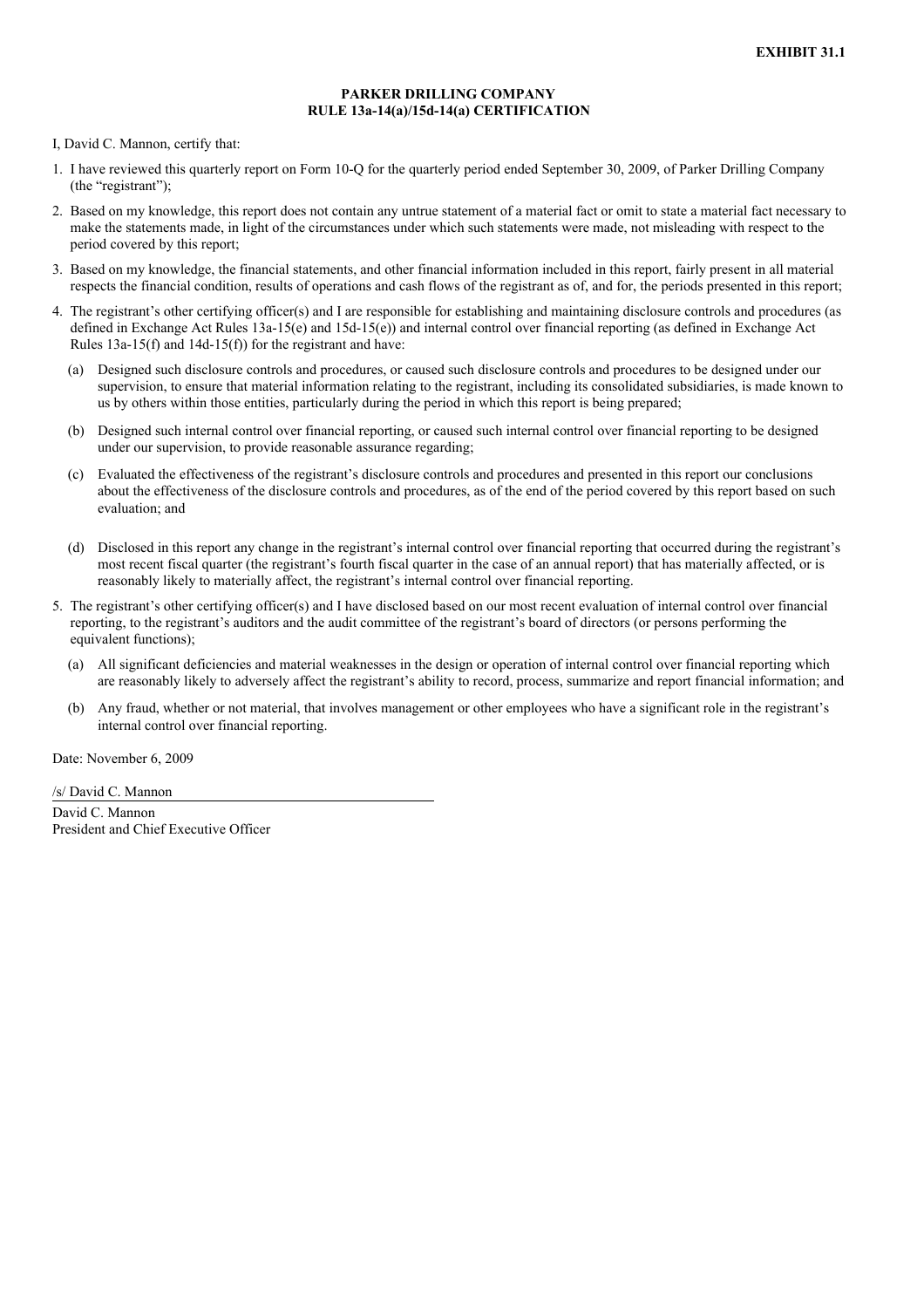#### **PARKER DRILLING COMPANY RULE 13a-14(a)/15d-14(a) CERTIFICATION**

I, W. Kirk Brassfield, certify that:

- 1. I have reviewed this quarterly report on Form 10-Q for the quarterly period ended September 30, 2009, of Parker Drilling Company (the "registrant");
- 2. Based on my knowledge, this report does not contain any untrue statement of a material fact or omit to state a material fact necessary to make the statements made, in light of the circumstances under which such statements were made, not misleading with respect to the period covered by this report;
- 3. Based on my knowledge, the financial statements, and other financial information included in this report, fairly present in all material respects the financial condition, results of operations and cash flows of the registrant as of, and for, the periods presented in this report;
- 4. The registrant's other certifying officer(s) and I are responsible for establishing and maintaining disclosure controls and procedures (as defined in Exchange Act Rules 13a-15(e) and 15d-15(e)) and internal control over financial reporting (as defined in Exchange Act Rules 13a-15(f) and 14d-15(f)) for the registrant and have:
	- (a) Designed such disclosure controls and procedures, or caused such disclosure controls and procedures to be designed under our supervision, to ensure that material information relating to the registrant, including its consolidated subsidiaries, is made known to us by others within those entities, particularly during the period in which this report is being prepared;
	- (b) Designed such internal control over financial reporting, or caused such internal control over financial reporting to be designed under our supervision, to provide reasonable assurance regarding;
	- (c) Evaluated the effectiveness of the registrant's disclosure controls and procedures and presented in this report our conclusions about the effectiveness of the disclosure controls and procedures, as of the end of the period covered by this report based on such evaluation; and
	- (d) Disclosed in this report any change in the registrant's internal control over financial reporting that occurred during the registrant's most recent fiscal quarter (the registrant's fourth fiscal quarter in the case of an annual report) that has materially affected, or is reasonably likely to materially affect, the registrant's internal control over financial reporting.
- 5. The registrant's other certifying officer(s) and I have disclosed based on our most recent evaluation of internal control over financial reporting, to the registrant's auditors and the audit committee of the registrant's board of directors (or persons performing the equivalent functions);
	- (a) All significant deficiencies and material weaknesses in the design or operation of internal control over financial reporting which are reasonably likely to adversely affect the registrant's ability to record, process, summarize and report financial information; and
	- (b) Any fraud, whether or not material, that involves management or other employees who have a significant role in the registrant's internal control over financial reporting.

Date: November 6, 2009

/s/ W. Kirk Brassfield W. Kirk Brassfield Senior Vice President and Chief Financial Officer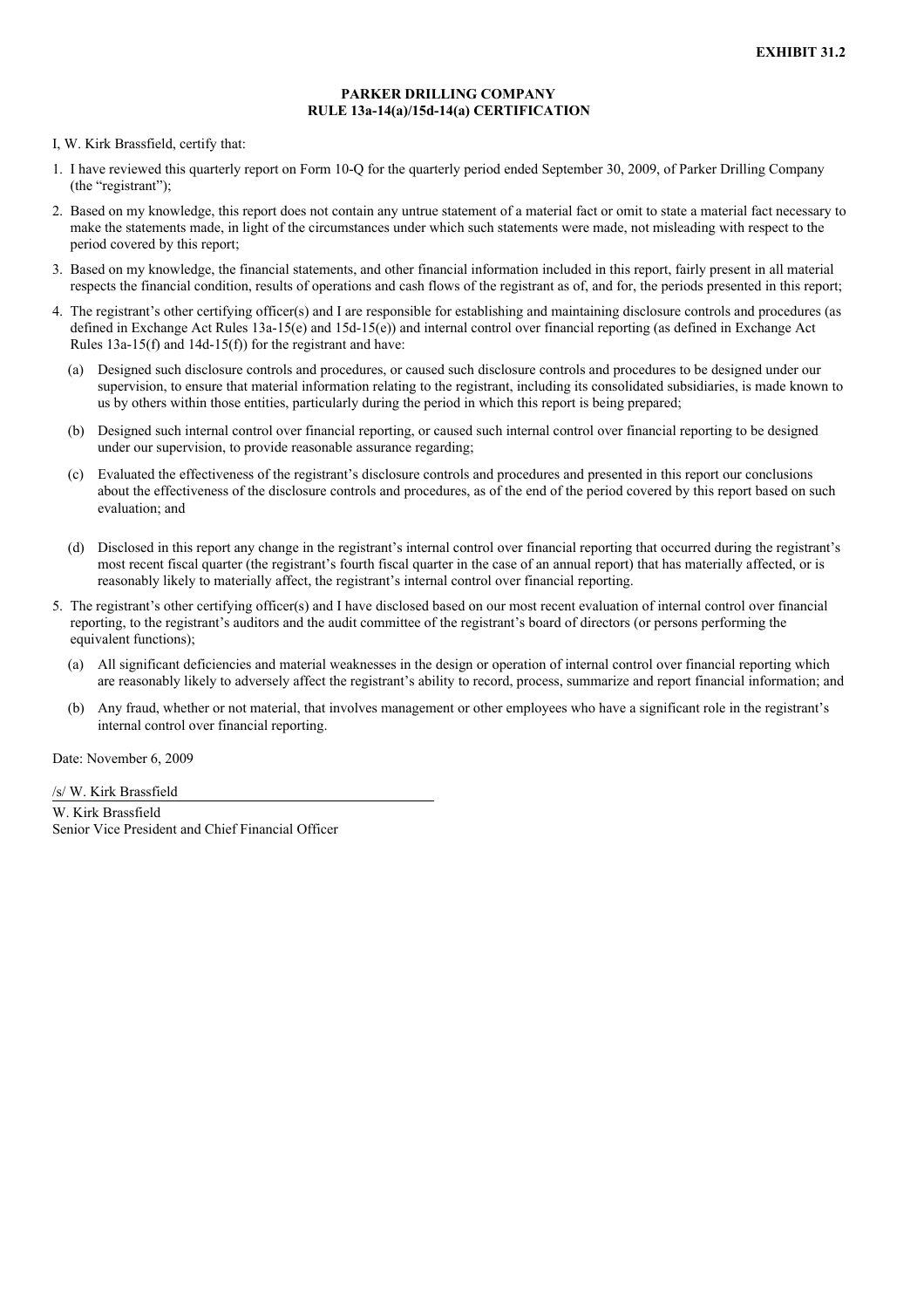## **CERTIFICATION PURSUANT TO 18 U.S.C. SECTION 1350**

Pursuant to 18 U.S.C. Section 1350, the undersigned officer of Parker Drilling Company (the "Company") hereby certifies, to such officer's knowledge, that:

- 1. The Company's Quarterly Report on Form 10-Q for the quarter ended September 30, 2009 (the "Report") fully complies with the requirements of section 13(a) or 15(d), as applicable, of the Securities Exchange Act of 1934, and
- 2. The information contained in the Report fairly presents, in all material respects, the financial condition and result of operations of the Company.

Date: November 6, 2009

/s/ David C. Mannon.

David C. Mannon President and Chief Executive Officer